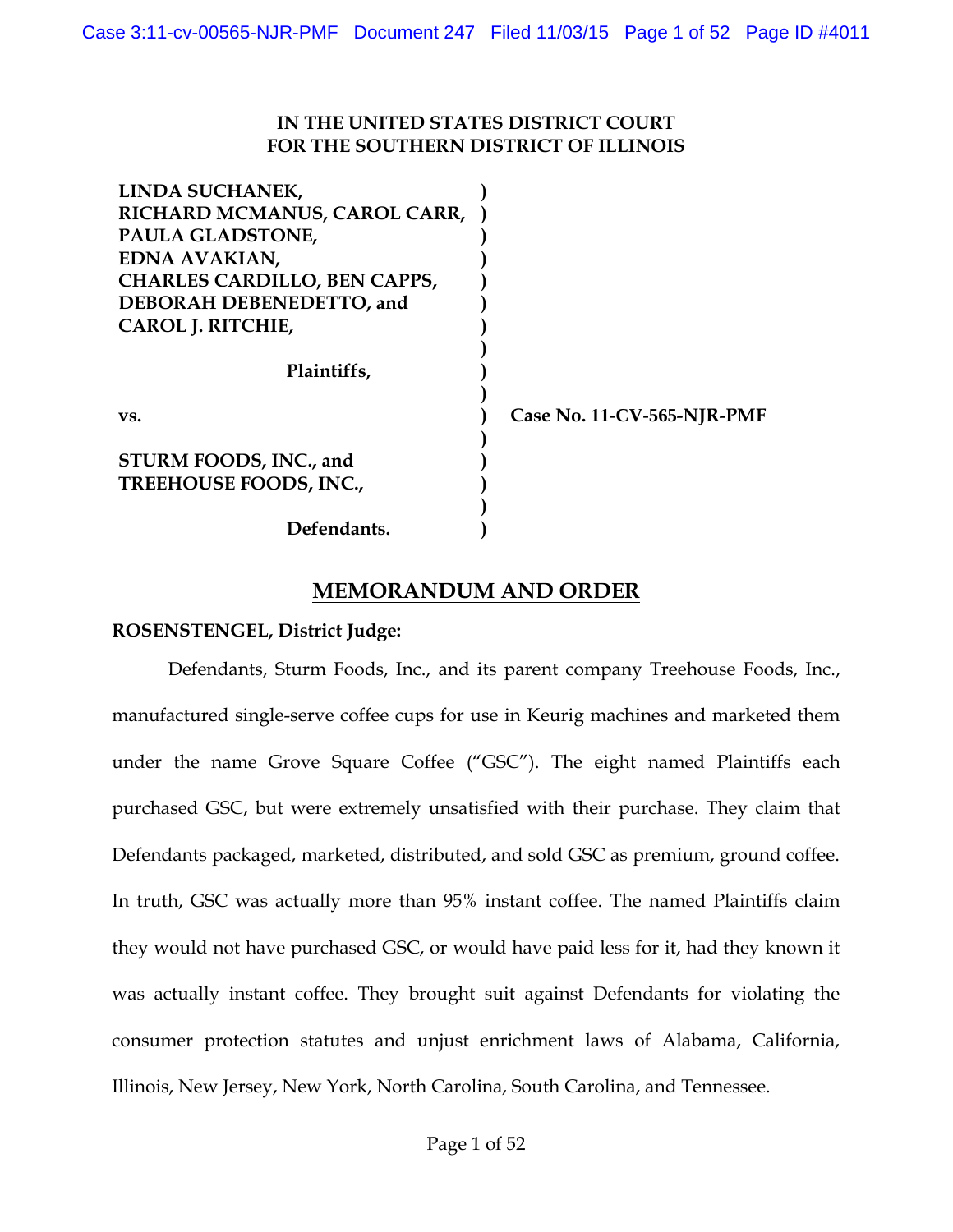District Judge G. Patrick Murphy denied Plaintiffs' original motion for class certification and granted summary judgment for Defendants on each of the named Plaintiffs' individual claims. Plaintiffs appealed to the Seventh Circuit Court of Appeals; the Seventh Circuit reversed Judge Murphy's decisions and remanded the matter for further proceedings. Upon remand, the case was reassigned to the undersigned because Judge Murphy retired while the case was on appeal. Plaintiffs have renewed their motion for class certification, which is presently before the Court. Also before the Court are five related motions filed by the parties seeking to exclude expert reports and testimony and arguments deemed improper. The Court will first consider the motions to exclude, as these rulings may affect the analysis of the motion to certify the class.

#### **MOTIONS TO EXCLUDE**

The Court has divided the motions to exclude into two categories: non-*Daubert*  motions and *Daubert* motions. The non-*Daubert* motions challenge the admissibility of expert testimony based on purported procedural deficiencies, while the *Daubert*  motions challenge the substance of the expert testimony as unreliable or irrelevant.

#### **I. DAUBERT MOTIONS**

District courts have a "gatekeeping" obligation to ensure that expert testimony is both relevant and reliable. FED. R. EVID. 702; *Daubert v*. *Merrell Dow Pharmaceuticals, Inc.*, 509 U.S. 579 (2993); *Lees v. Carthage College,* 714 F.3d 516, 521 (7th Cir. 2013). Essentially, the district court must ask three questions before admitting expert testimony: is the expert qualified, is the expert's methodology reliable, and will the expert's testimony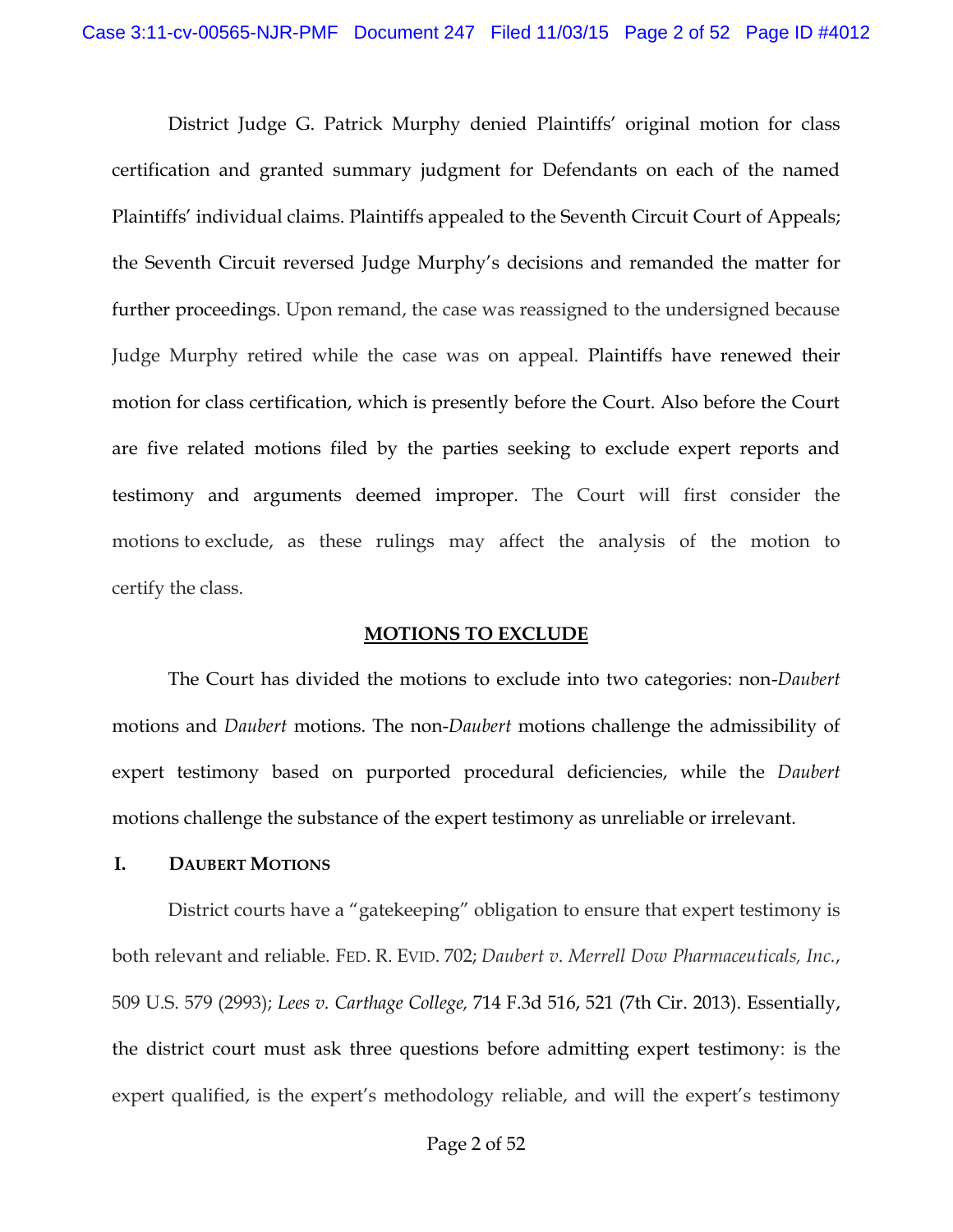assist the trier of fact in understanding the evidence or determining a fact in issue. *Myers v. Illinois Cent. R.R. Co.*, 629 F.3d 639, 644 (7th Cir. 2010). In determining relevance and reliability, the party offering the expert testimony bears the burden of proof. *Brown v. Burlington N. Santa Fe Ry. Co.*, 765 F.3d 765, 772 (7th Cir. 2014) (citing *Lewis v. CITGO Petroleum Corp.,* 561 F.3d 698, 705 (7th Cir. 2009)).

The Court did not conduct a hearing on the *Daubert* motions because the record is adequate to decide the motions without one. Additionally, the parties did not indicate that a hearing was necessary or set forth what missing information a hearing would supply. *See Niam v. Ashcroft*, 354 F.3d 652, 660 (7th Cir. 2004) ("[A] *Daubert* hearing is [not] always required**."**); *Kirstein v. Parks Corp.,* 159 F.3d 1065, 1067 (7th Cir. 1998) (no automatic entitlement to a *Daubert* hearing because the Seventh Circuit has "not required that the *Daubert* inquiry take any specific form"); *Target Market Publishing, Inc. v. ADVO, Inc.,* 136 F.3d 1139, 1143 n.3 (7th Cir. 1998) ("[T]he Supreme Court did not suggest in either *Daubert* or *General Electric* that district courts would be required to conduct *in limine* hearings concerning every rejected proffer of expert testimony.").

### **A. Defendants' Motion re: Bobby Calder (Doc. 196)<sup>1</sup>**

Bobby Calder is a professor at Northwestern University, and he teaches graduate and post-graduate level courses in consumer behavior and marketing strategies. He has published numerous articles in research journals and has been a consultant to a number of widely-recognizable companies, including Aetna, Coca-Cola, GE, GM, and Kraft. Calder was hired by Plaintiffs to address whether GSC's packaging was likely to

l

<sup>1</sup> Plaintiffs' response brief is at Doc. 206. Defendants' reply brief is at Doc. 216.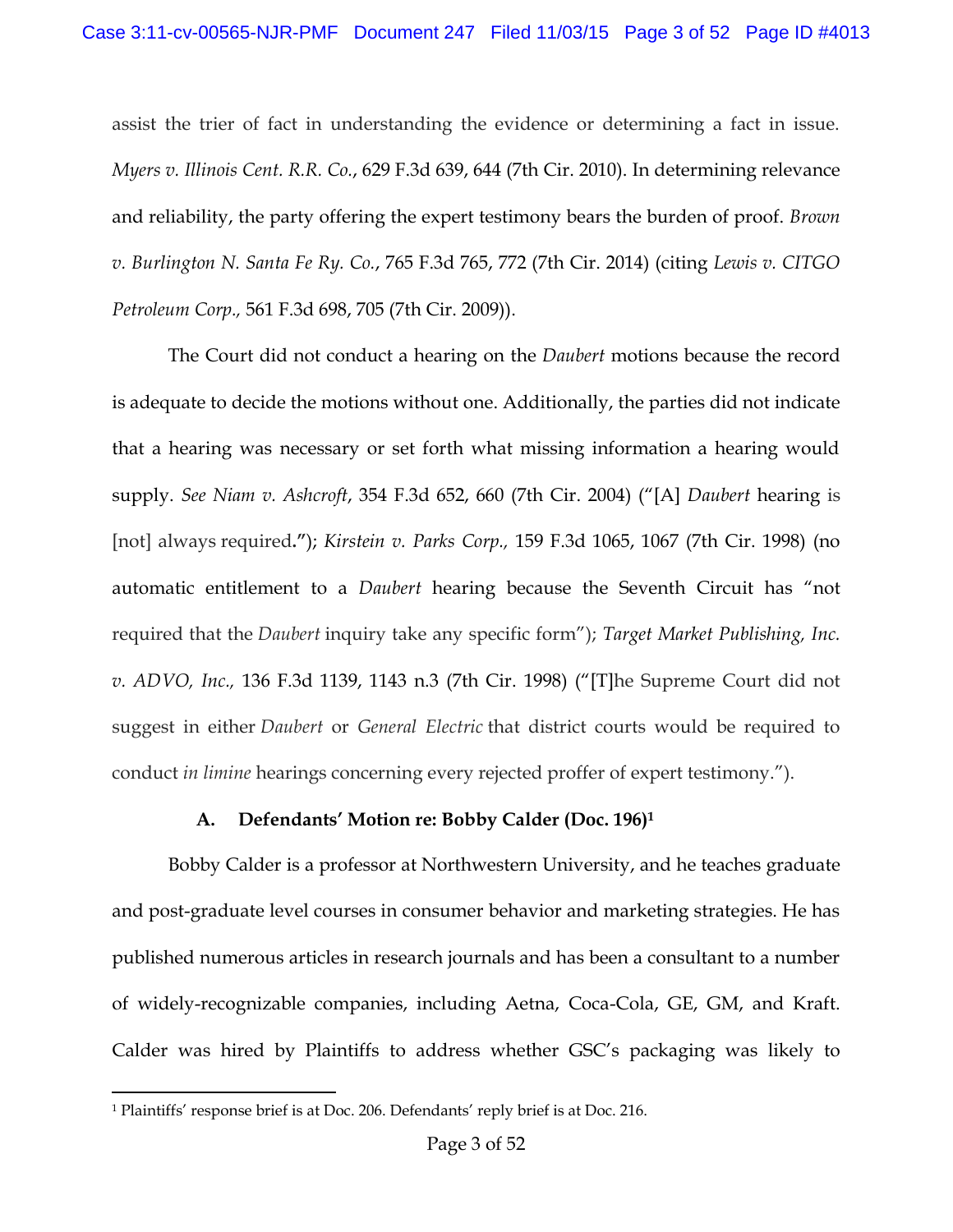mislead reasonable consumers, which is the question common to all class members. *Suchanek v. Sturm Foods, Inc.*, 764 F.3d 750, 755 (7th Cir. 2014). Plaintiffs submitted Calder's opinions to show that the issue of liability is capable of resolution on a classwide basis and predominates over the class members' individual issues.

Defendants claim that Calder's report and testimony must be excluded (Doc. 197). Calder's report contains two sets of opinions (*See* Doc. 101-8). The first set of opinions is based on his review of GSC packaging, Sturm's marketing documents, and consumer complaints. Calder concluded, in short, that

A reasonable consumer would have been led to falsely believe that [GSC] contained regular ground coffee for brewing in a Keurig machine. . . . Usage of the word "instant" on the package in a non-prominent way would not have been sufficient to prevent consumers being misled and deceived. . . . (and) Sturm's plan for marketing the [GSC] product was at its heart intended to distract consumers from realizing that the product quality or standard was instant coffee and not regular ground coffee for brewing.

(Doc. 101-8, pp. 4, 5, 7).

Defendants argue that these opinions must be excluded because they are not based on evidence of actual consumer perceptions, like a survey (Doc. 197, pp. 10–11). The Court disagrees. A consumer survey is not the only acceptable evidence of consumer deception. *See Muha v. Encore Receivable Mgmt., Inc.*, 558 F.3d 623, 628 (7th Cir. 2009) (explaining that the "best evidence" that a statement is misleading is "a responsible survey," but testimony from consumers can also suffice); *Durkin v. Equifax Check Servs., Inc.*, 406 F.3d 410, 415 (7th Cir. 2005) (explaining that the need for evidence to show a collection letter is confusing "might be met through the use of a carefully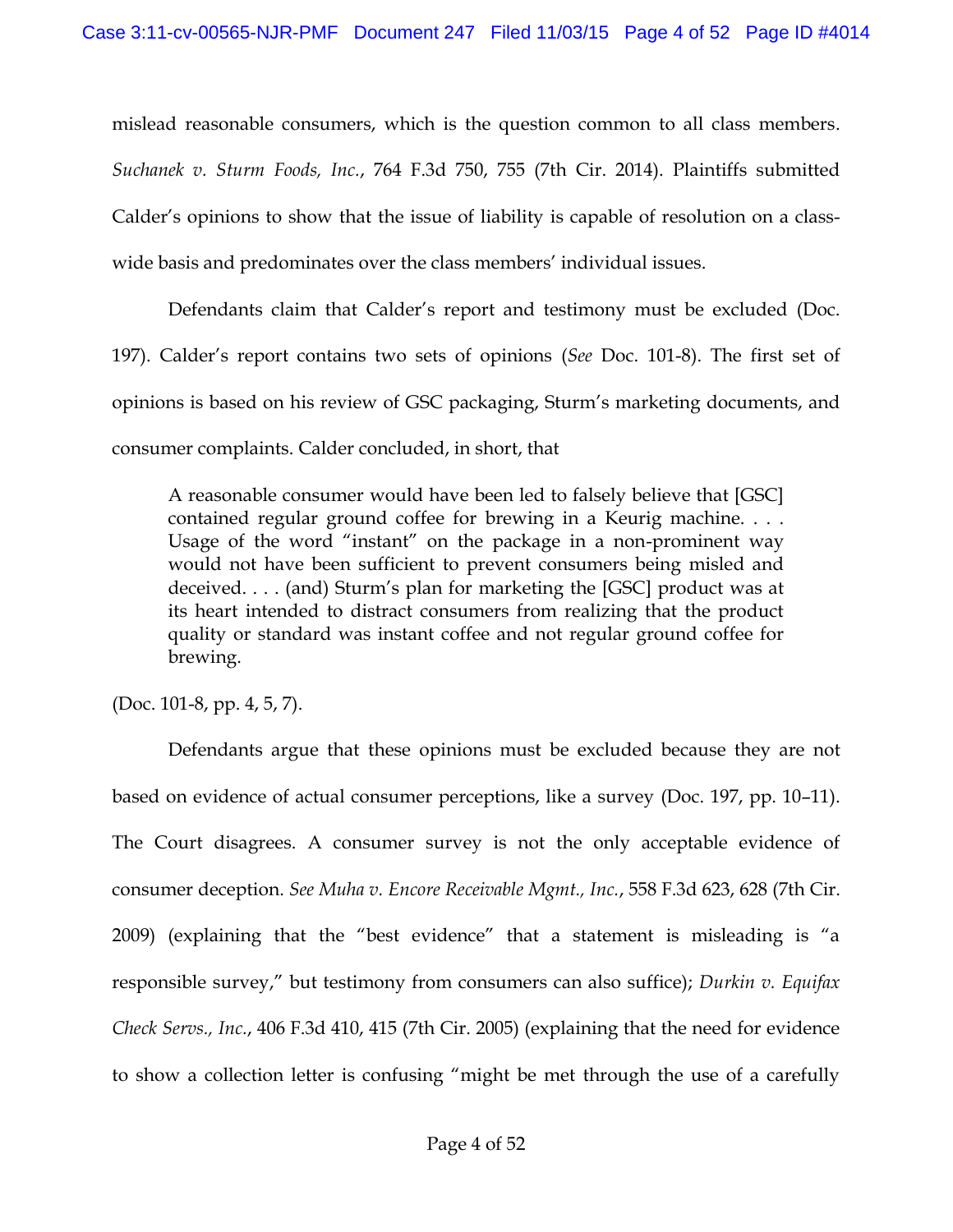designed and conducted consumer survey. Also, we have suggested that an appropriate expert witness might suffice."); *Hickson Corp. v. N. Crossarm Co.*, 357 F.3d 1256, 1261 (11th Cir. 2004) (requiring plaintiff to present evidence of deception "in the form of consumer surveys, market research, expert testimony, or other evidence.")

Calder had plenty of other evidence regarding consumer deception. First, he had Defendants' own market research. This research showed Keurig users did not want instant coffee, so Defendants avoided using the word "instant" on the label. Defendants also conducted product testing to see if consumers noticed the physical differences between GSC cups and regular K-cups that signaled GSC was instant coffee (*see* Doc. 101-1, p. 4; Doc. 101-7; Doc. 219). Next, and most importantly, Calder had hundreds of consumer complaints. In those complaints, customers said they felt disappointed, dissatisfied, displeased, disgusted, swindled, robbed, cheated, ripped off, duped, and misled (Doc. 221).<sup>2</sup> Others said GSC was a hoax, deceptive, an absolute fraud, a rip off, a sad joke, a gross misrepresentation, a clearly substandard instant coffee disguised as a Keurig k-cup, and a waste of money (*Id.*). The Court simply does not see why Calder needed a survey to measure the perceptions of potential GSC purchasers when he had oodles of complaints explicitly stating what consumers thought. Thus, the fact that Calder's first set of opinions were not based on a consumer survey does not make them inadmissible.

Defendants also claim that Calder's opinions are based upon an erroneous understanding of the relevant facts and his irrelevant personal feelings. For example, he

l

<sup>2</sup> More customer complaints are located at Doc. 100-12, Doc. 101-2, and Doc. 101-9.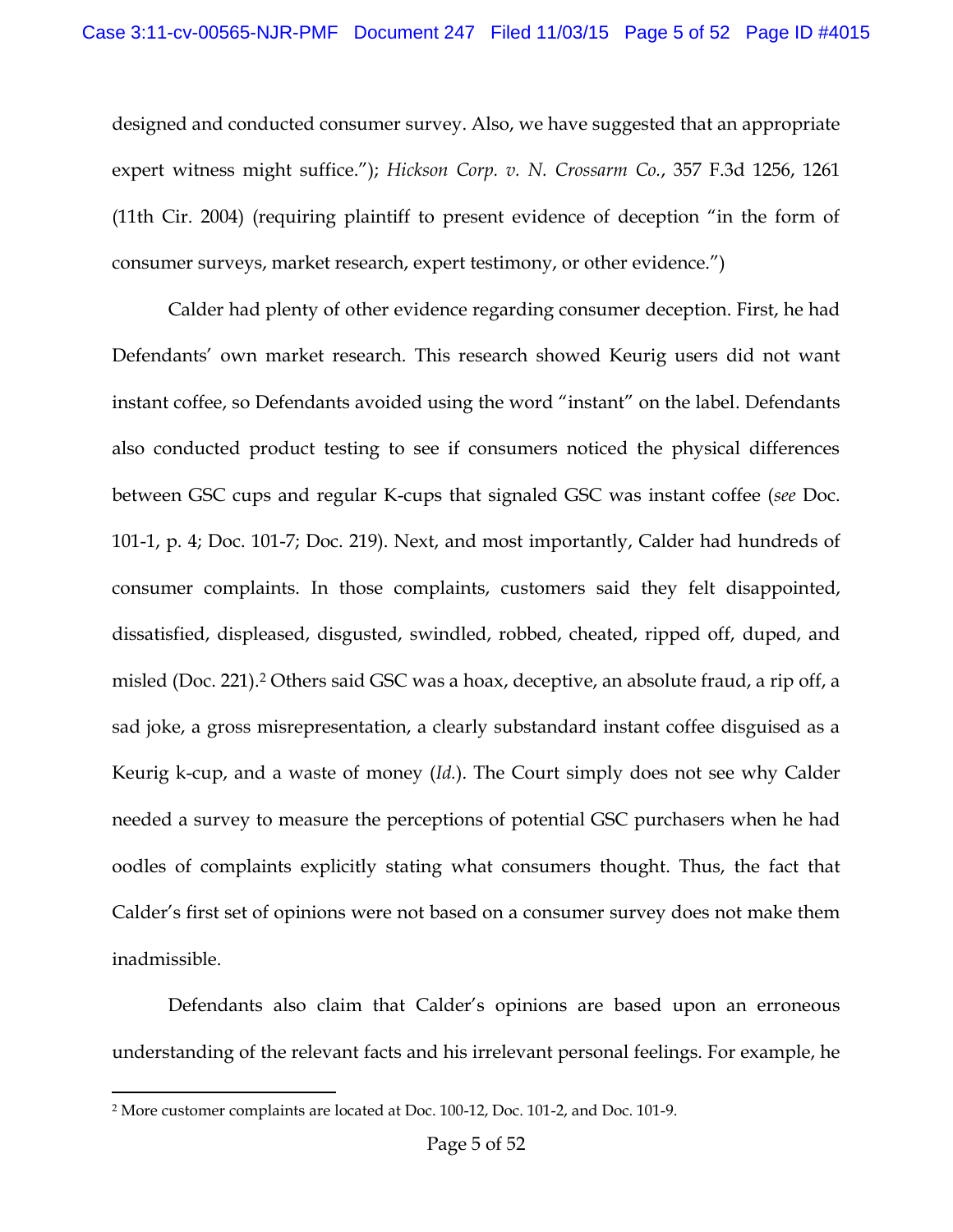didn't know some "Keurig products" contain instant coffee (e.g., vanilla flavored mocha) and no filter (e.g., ciders, hot chocolate), and he ignores that some Plaintiffs knew what "soluble" meant. To the extent that Defendants want to quibble with Calder's understanding of the facts or the materials that he reviewed, those are matters for cross-examination because they go more to the weight and credibility of his opinions, rather than their admissibility.

Calder's second set of opinions is based on a consumer study that he designed and conducted. For his study, Professor Calder interviewed twenty-three randomly recruited individuals in Chicago who owned and used Keurig machines (Doc. 101-8). The results of his study were consistent with his first set of opinions (*Id.* at p. 23). The participants "overwhelmingly identity [sic] the single-serve brands with the quality of ground roasted coffees, not instant coffees." (Doc. 101-8, p. 9). Consistent with that idea, the participants expected GSC "to be a traditional ground coffee filtered from roasted beans that did not contain instant coffee (Id. at p. 15). After a product demonstration,<sup>3</sup> the participants "changed their minds dramatically," and said GSC was more similar to instant coffee than ground roasted coffee (*Id.* at pp. 18, 23). Qualitative results also showed the participants "for the most part realized that they had been misled." (*Id.* at pp. 18, 23).

Defendants argue that Calder's opinions based on his consumer study must be stricken because the study deviated from accepted scientific principles for a valid

 $\overline{a}$ 

<sup>&</sup>lt;sup>3</sup> The GSC cup and a Green Mountain cup were opened, the insides of the cups were exposed, and the products were poured onto white paper (Doc. 101-8, p. 15).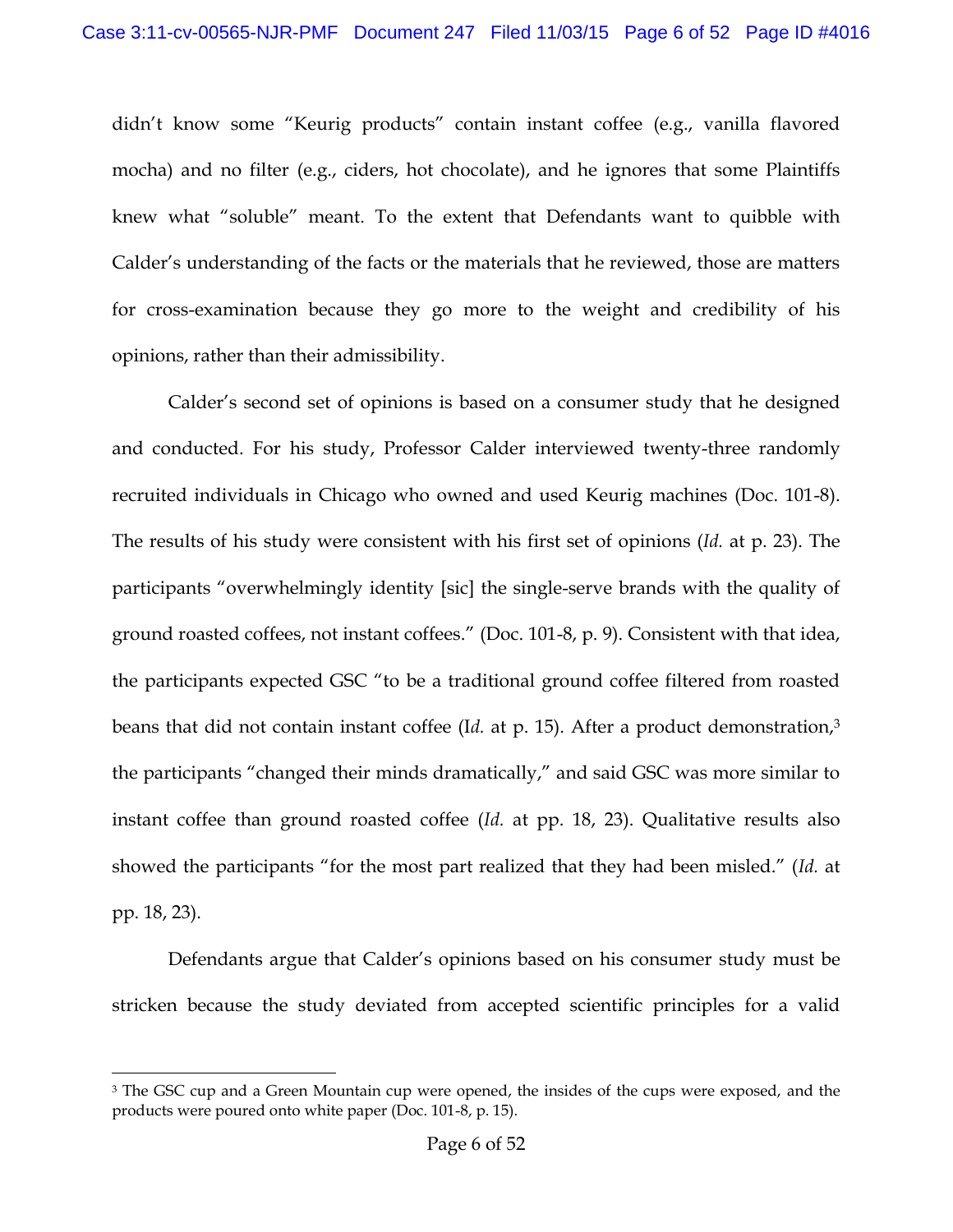consumer survey (Doc. 197). Defendants hired Gary Ford, Ph.D., a professor emeritus of marketing at American University, to critique Calder's methodology. Ford identified a number of purported deficiencies in Calder's study and discussed each one in a rebuttal report (Doc. 107-4). Based on Ford's report, Defendants argue that Calder used an improper universe, an unrepresentative sample from the universe, and ambiguous, imprecise, and biased questions (*Id.*). Defendants further argue that Calder failed to include a control group, failed to replicate the store environment, and failed to use a double-blind format (*Id.*).

It does not seem that Professor Calder's second set of opinions are *critical* to class certification. *Am. Honda Motor Co. v. Allen*, 600 F.3d 813, 815–16 (7th Cir. 2010) ("We hold that when an expert's report or testimony is critical to class certification . . . a district court must conclusively rule on any challenge to the expert's qualifications or submissions prior to ruling on a class certification motion.") It seems that the consumer complaints and Defendants' own internal documents, along with Professor Calder's first set of opinions, supply all the needed proof as to whether the common issue of liability is capable of resolution on a class-wide basis and predominates over the class members' individual issues. While Calder's study is not *critical*, it is nevertheless important. Thus, the Court will undertake the *Daubert* analysis to put this issue to bed.

Consumer survey evidence must comply with principles of professional survey research in order to be admissible. *Evory v. RJM Acquisitions Funding L.L.C.*, 505 F.3d 769, 776 (7th Cir. 2007). *See also* Shari Seidman Diamond, *Reference Guide on Survey Research*, *in* FED. JUDICIAL CTR., REFERENCE MANUAL ON SCIENTIFIC EVIDENCE, p. 364 (3d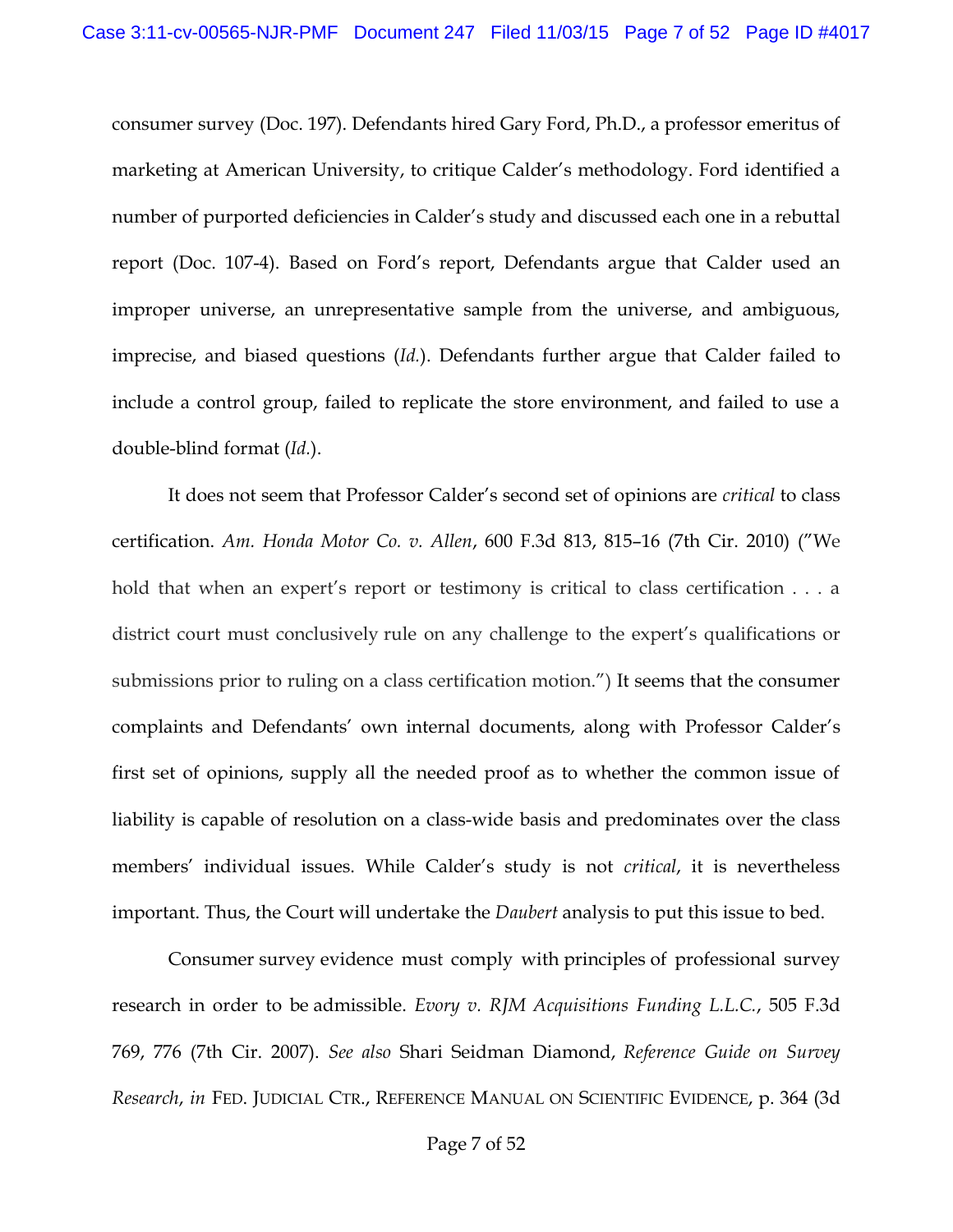ed. 2011) (provided by Defendants at Doc. 107-2). "While there will be occasions when the proffered survey is so flawed as to be completely unhelpful to the trier of fact and therefore inadmissible, such situations will be rare[.]"*PBM Products, LLC v. Mead Johnson & Co.*, 639 F.3d 111, 123 (4th Cir. 2011) (citing *AHP Subsidiary Holding Co. v. Stuart Hale Co.*, 1 F.3d 611, 618 (7th Cir. 1993)). "Usually, objections based on flaws in the survey's methodology are properly addressed by the trier of fact." *PBM Products, LLC*, 639 F.3d at 123; *accord Citizens Fin. Group, Inc. v. Citizens Nat'l Bank,* 383 F.3d 110, 121 (3d Cir. 2004); *Clicks Billiards, Inc. v. Sixshooters Inc.,* 251 F.3d 1252, 1262–63 (9th Cir. 2001); *AHP Subsidiary Holding Co.*, 1 F.3d at 618.

While Calder's survey may not be perfect, and Defendants undoubtedly would have done things differently, the survey is not so fundamentally flawed that it is inadmissible. Calder's universe—individuals who currently own and actively use a Keurig machine—is a sufficiently close approximation of the consumers who would potentially purchase GSC.<sup>4</sup> In other words, it is self-evident that the vast majority of people who were likely to buy GSC were those who owned and actively used a Keurig machine. To the extent Calder's chosen universe was deficient, it goes to the weight of the survey, not its admissibility.

Calder's use of a convenience sample of only twenty-three participants in the Chicago-area also does not doom his survey because convenience samples are

<sup>&</sup>lt;sup>4</sup> A "universe" is "that segment of the population whose perceptions and state of mind are relevant to the issues in the case." J. THOMAS MCCARTHY, MCCARTHY ON TRADEMARKS AND UNFAIR COMPETITION § 32:159 (4th ed. 2003). "In survey research, the 'universe' for a survey often is referred to as the 'target population.'" E. Deborah Jay, *Ten Truths of False Advertising Surveys*, 103 TRADEMARK REP. 1116, 1121 (2013) (citing ROBERT M. GROVES, ET. AL, SURVEY METHODOLOGY 69 (2009)).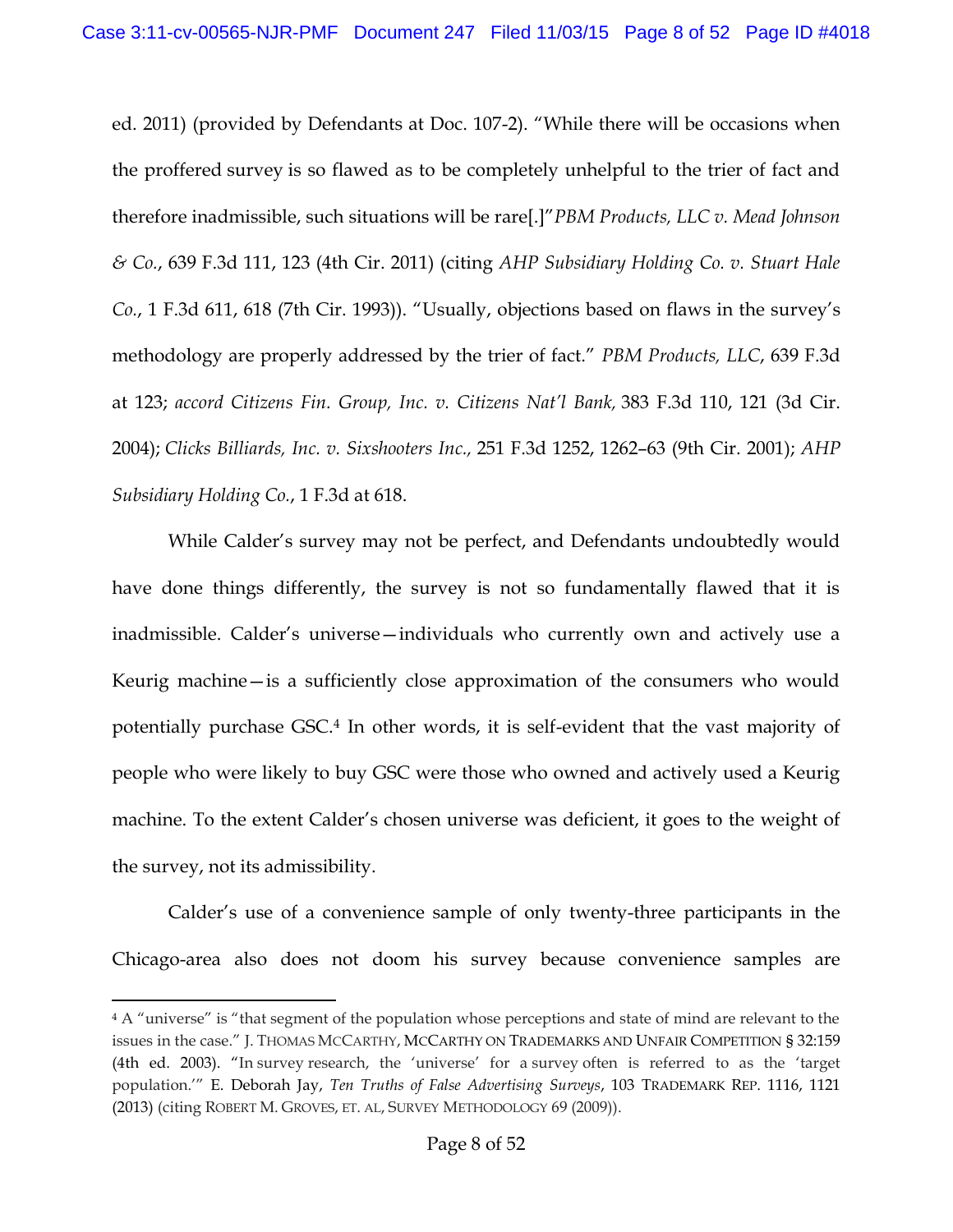"routinely" relied on in surveys conducted by experts in marketing and in deceptive advertising cases. Diamond, *Reference Guide on Survey Research*, p. 361, 382 (available at Doc. 107-2). And those surveys "are admitted into evidence based on the argument that nonprobability sampling is used widely in marketing research and that 'results of these studies are used by major American companies in making decisions of considerable consequence.'" *Id.* (citations omitted). Case in point: Defendants' own market research was comprised of interviews with only seven consumers (*see* Doc. 219).

The Court also does not believe that Calder biased participants by displaying a GSC cup and a Green Mountain cup simultaneously at the beginning of the study. Contrary to Defendants' assertion, Calder did not ask participants whether the cups— "both the Green Mountain K-Cups and the Grove Square K-Cups"—were more similar to ground coffee or instant coffee (Doc. 197, p. 17). Instead, Calder asked the question about single-serve coffee cups *in general*. <sup>5</sup> Even if Defendants had accurately represented Calder's question, their argument is still insufficient because it does not make clear how the simple presence of the Green Mountain cup injected an impermissible bias into the study.

Furthermore, the form of Calder's questions is not so flawed that the study is inherently unreliable. To the extent Calder's questions elicited ambiguous responses, participants *immediately* explained their responses, which in the Court's opinion eliminated any ambiguities (*see* Doc. 101-8, p. 39). And while many of Calder's

<sup>5</sup> The Questionnaire indicates that Calder said "To get started, look at the products in front of you. On one side are brands of ground coffee from roasted beans used to make freshly brewed coffee. On the other side are brands of instant coffee. In the middle are brands of single serve coffee tubs. Thinking about the brands in the middle, which of the other two are they more similar to?" (Doc. 101-8, p. 39).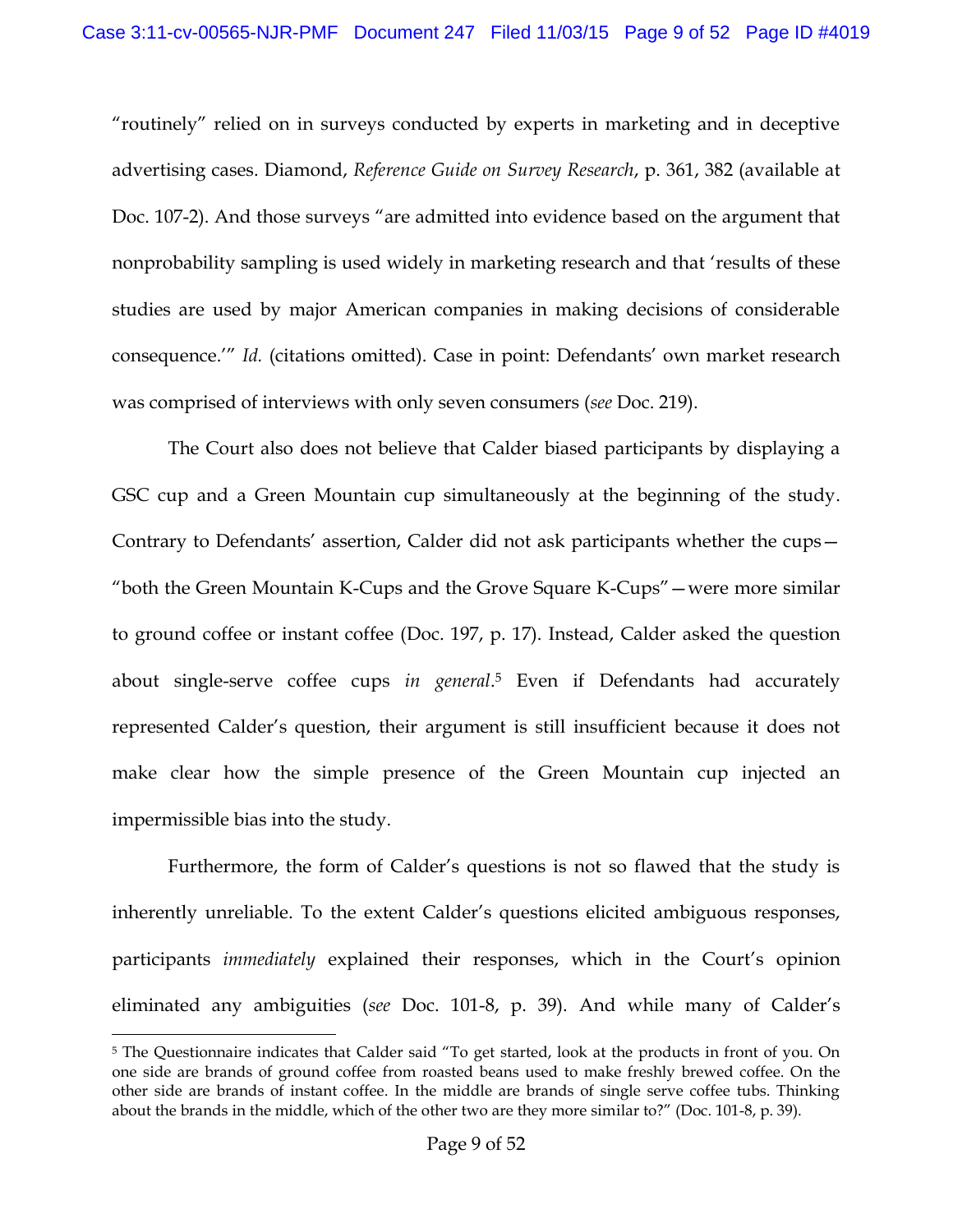questions were close-ended, that does not automatically render a study inadmissible. *See* Diamond, *Reference Guide on Survey Research*, pp. 391–94. In fact, close-ended questions are particularly useful "for assessing choices between well-identified options or obtaining rating on a clear set of alternatives." *Id.* at p. 394. Additionally, the absence of a "no opinion" option does not significantly compromise the study because participants were still able to indicate neutrality.<sup>6</sup> The absence of a "don't know" option also does not doom the study because participants were encouraged to offer commentary during their interview. Despite the lack of a "don't know" option, participants commented on their uncertainty in a number of instances (*see* Doc. 101-8, pp. 54, 58, 68). Calder also told the participants that if they were unsure about a question, they should ask him for an explanation.

The lack of an external control group also does not make Calder's study inadmissible. His study was designed with a before and after format in which each participant served as his or her own control. The weaknesses of conducting a study in that format go to the weight of Calder's study, not its admissibility. Likewise, the failure to conduct a double-blind study does not make Calder's study wholly inadmissible; it simply limits the reliability of it.

Finally, the study is not inadmissible because Calder failed to replicate realworld conditions when he pointed out and read aloud six sections of the GSC package that Plaintiffs consider to be deceptive. Professor Calder explained that the entire

<sup>6</sup> For example, participants were asked to answer questions by circling the number that represented their expectations on a scale from 1—"not at all expected" to 10—"very much expected." (*See* Doc. 101-8, p. 45). In the Court's experience, circling five on a scale of one to ten indicates neutrality.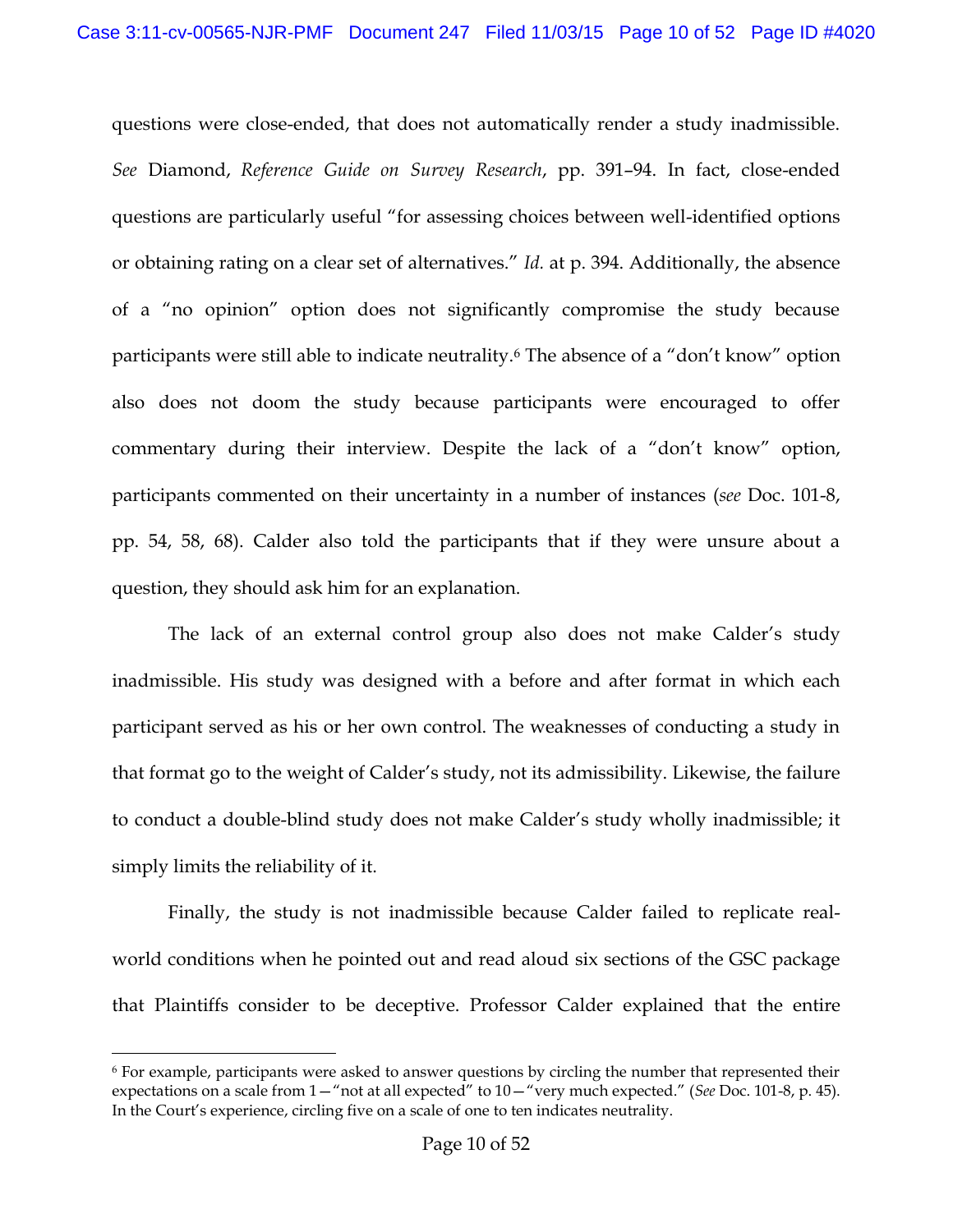purpose of his study was to examine whether consumers were misled by information on the GSC package, so it was necessary to ensure that the participants saw that information (Doc. 107-1, pp. 37–38). That approach is certainly used by other experts in conducting consumer surveys. *See* Diamond, *Reference Guide on Survey Research*, p. 397 (available at Doc. 107-2) ("Some surveys attempt to reduce the impact of preexisting impressions on respondent's answers by . . . direct[ing] respondent's attention to the mark at issue (e.g., 'these stripes on the package'). Such efforts are likely to be only partially successful."); Mike Rappeport, *Response to Survey Methodology Articles*, 96 TRADEMARK REP. 769, 774–75 (2006) ("[F]or statements on packages . . . frequently it is proper to 'focus' the respondent on that aspect or aspects of the product packaging . . . the plaintiff thinks is offending. . . . [O]ne could reasonably argue that it is only fair to the defendant to make sure the respondent sees what the defendant said, because after all, if the defendant didn't think it would help the consumer to see it, why did they put it on the package?") Any deficiency in Calder's approach goes to the weight of the study, not its admissibility.

In sum, Defendants' arguments do not demonstrate that any of the alleged issues with Professor Calder's study are significant enough, even when considered in their totality, to warrant exclusion of the study. The issues identified by Defendants more appropriately go to the weight of the study than to its admissibility. For this reason, Defendants' motion to exclude the expert report and corresponding testimony of Professor Bobby Calder is denied.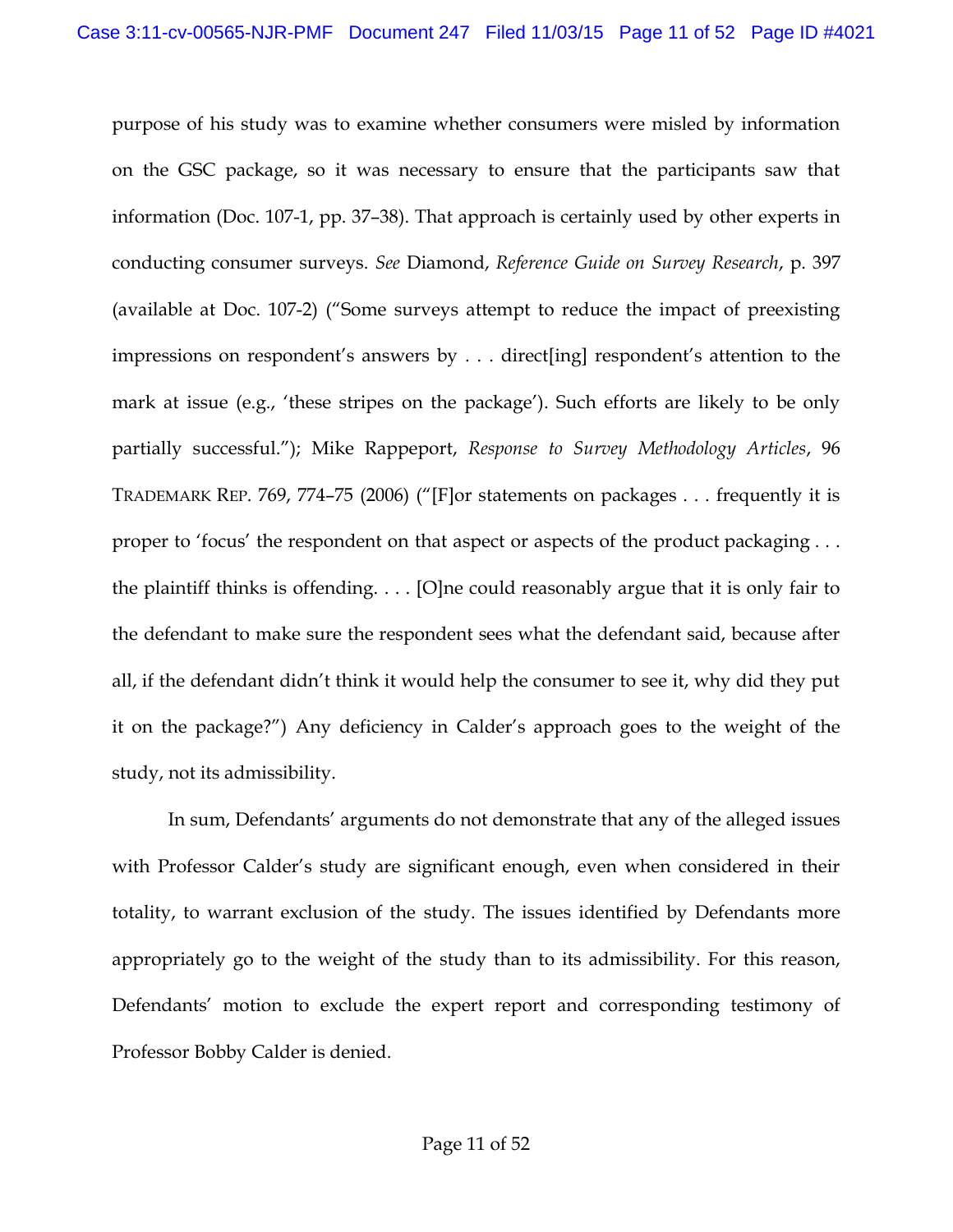### **B. Defendants' Motion re: Candace Preston (Doc. 194)**<sup>7</sup>

Candace Preston is the damages expert hired by Plaintiffs. In her original report, she opined that there were two potential models for calculating damages in this case: Wholesale Damages and Retail Damages (Doc. 101-12). The "Wholesale Damages" model reflects the revenue Defendants earned selling GSC at wholesale prices to retailers (*Id.*). The "Retail Damages" model reflects the amount of money consumers spent purchasing GSC (*Id.*).

Defendants argue that Ms. Preston's opinions should be excluded because her calculations do not fit Plaintiffs' theory of liability or the facts of this case, and they are contrary to law (Doc. 194, pp. 13–14, 14–15). It seems to the Court that these arguments do not bear on the relevance and reliability of Ms. Preston's opinions, but rather go to the issue of predominance under Rule 23(b)(3). Therefore these arguments are not a good fit for a *Daubert* motion, and they are more appropriately considered with respect to the motion for class certification. They will be addressed later in this order.

Defendants also argue that Ms. Preston's opinions regarding the Wholesale and Retail Damages models should be stricken because they are based on an unreliable assumption that "if the product [GSC] had been marketed truthfully, consumers would not have purchased the product at all" (Doc. 195, pp. 16–17 (citing Doc. 101-12)). Ms. Preston claimed this assumption was supported by the analysis and conclusions reached by Bobby Calder and customer complaints (Doc. 101-12), which Defendants claim is not true (Doc. 195). Defendants contend that Professor Calder's report actually

l <sup>7</sup> Plaintiffs' response brief is at Doc. 201. Defendants' reply brief is at Doc. 215.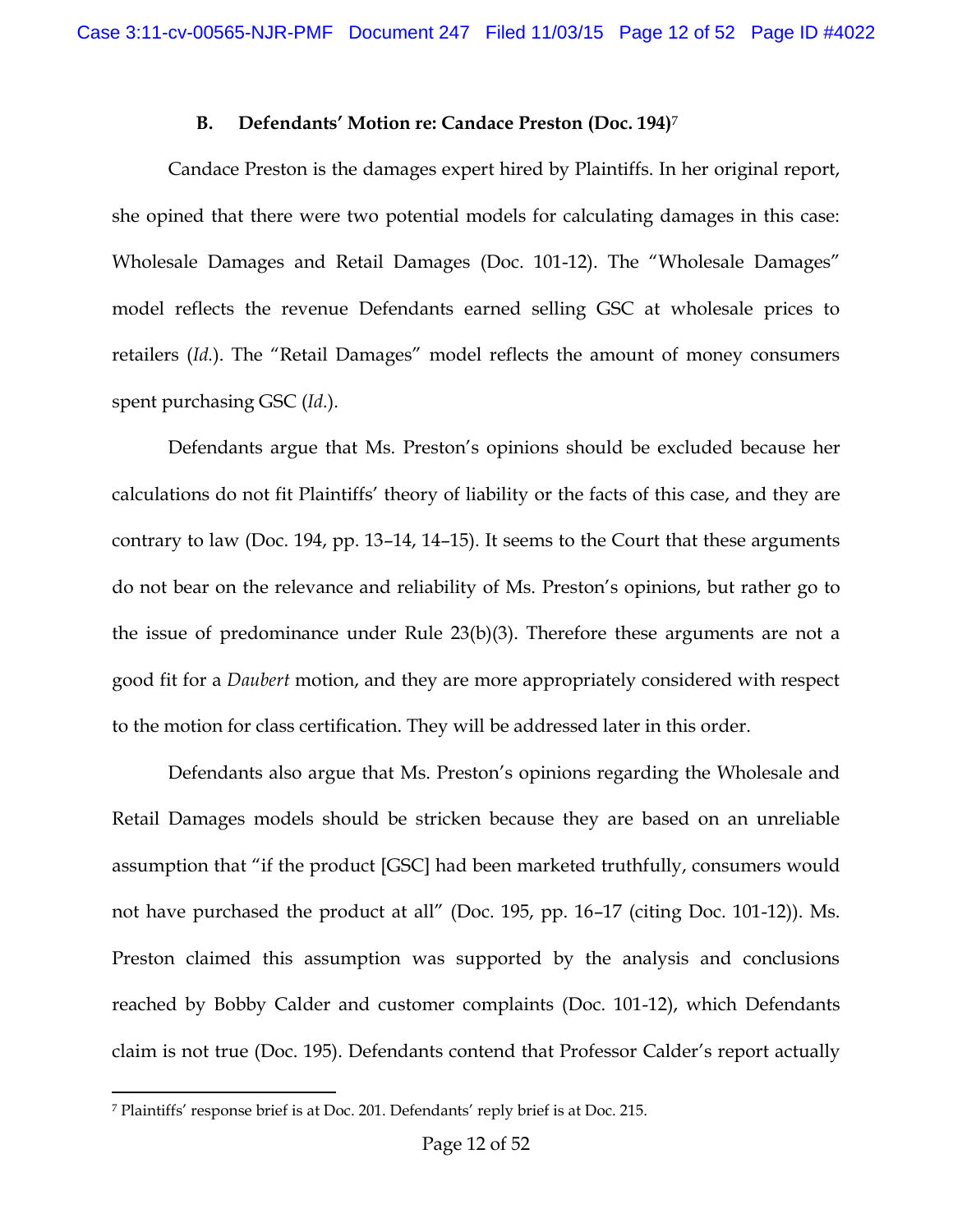contradicts Ms. Preston's assumption and cite to a cherry-picked passage from that report, which states "very few consumers would have purchased the product at its price point if it had disclosed that it was instant coffee." (Doc. 195, p. 16 (citing Doc. 101- 8, p. 23)). But Defendants ignored another passage opining that consumers "did not believe that the product was instant coffee when they bought it and would not have bought it if they did," which utterly supports Ms. Preston's assumption (*see* Doc. 101-8, p. 7). Defendants also contend that Ms. Preston's assumption is contradicted by favorable consumer comments (Doc. 195, p. 17). This argument is laughable. Ten positive reviews do not somehow negate the hundreds, if not thousands, of bad (sometimes scathing) reviews, particularly when there is evidence that Defendants had their employees write fake, positive reviews (*see* Doc. 101-1, p. 28). In the Court's opinion, the overall and intended spirit of Professor Calder's report and the consumer complaints very clearly support Ms. Preston's assumptions. Defendants' overlytechnical nitpicking is not sufficient to convince the Court that Preston's report is unreliable.

Defendants' Motion To Strike Expert Witness Reports of Candace Preston and to Exclude Her Expert Testimony (Doc. 195) is denied.

# **C. Plaintiffs' Motion re: Neal Roese (Doc. 203)<sup>8</sup>**

Neal Roese is a professor at Northwestern University. He is a social psychologist with expertise on judgment and decision-making. Roese was hired by Defendants to address the psychology of purchasing decisions. Specifically, he determined that there

l <sup>8</sup> Defendants' response brief is at Doc. 222. Plaintiffs did not file a reply brief.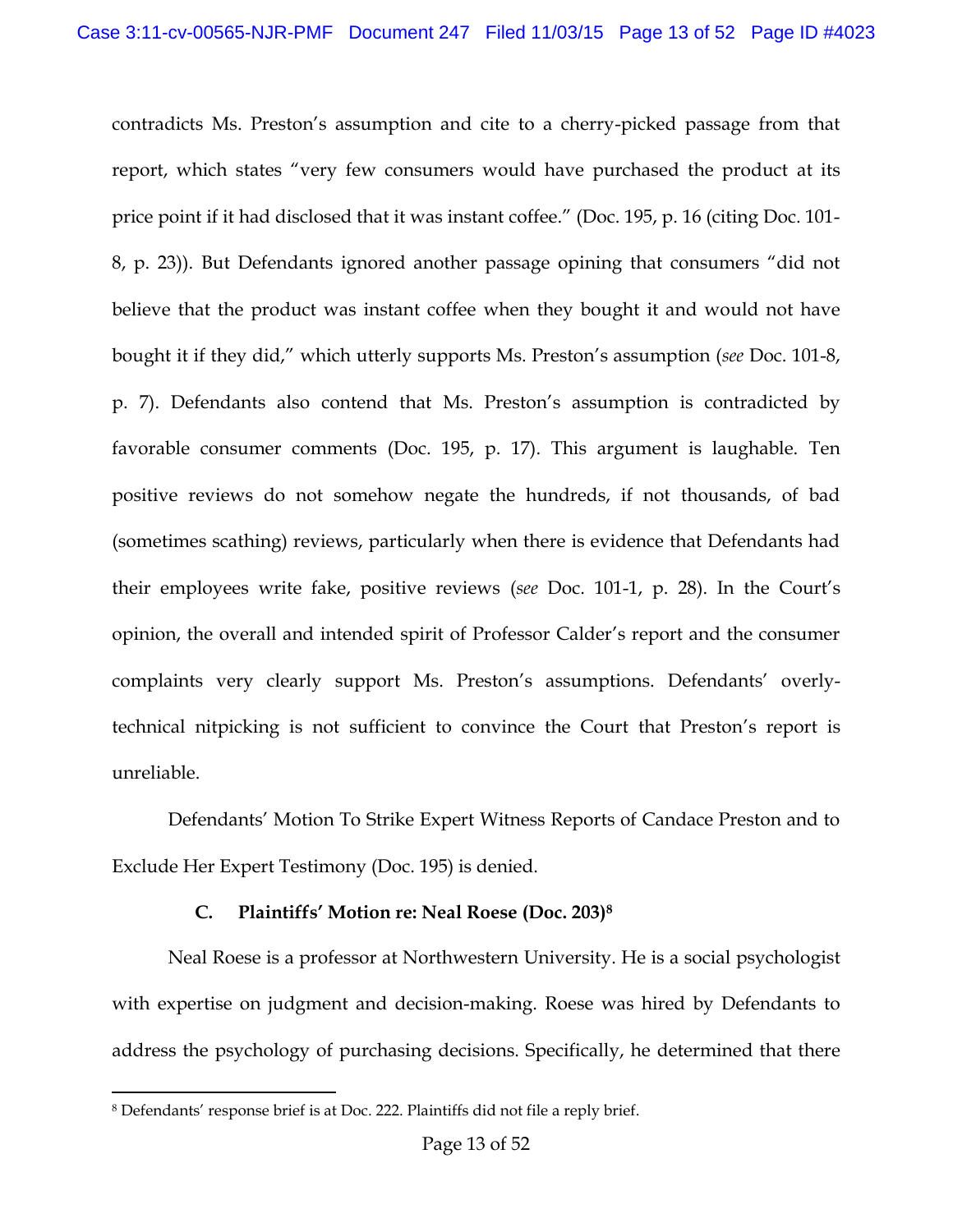was no uniform or typical consumer decision process across consumers who have purchased GSC; instead, there were significant variations (Doc. 116-1). Defendants used Roese's report in opposing class certification to show that factual distinctions between the claims of the named Plaintiffs meant there was a lack of typicality and that individual issues predominate.

Plaintiffs claim that Roese's report and testimony should be excluded because it is nothing more than a recitation of passages from the named Plaintiffs' depositions that were cherry-picked to reach a predetermined outcome (*Id.* at pp. 2–4). Plaintiffs further claim that the named Plaintiffs' deposition testimony regarding their individual purchase decisions is irrelevant to the objective inquiry of whether a reasonable consumer was likely to be misled (Doc. 203, p. 4). The Court disagrees.

Roese began his report by explaining the steps involved in the consumer buying process: attention, interpretation, and attitude (Doc. 116-1). He then used the named Plaintiffs' deposition testimony to illustrate the variability between them at each mental step, which ultimately meant they had different reasons for purchasing GSC (*Id.*). Plaintiffs seem to suggest that he should have interviewed prospective or actual GSC purchasers rather than relying on the named Plaintiffs' depositions (*see* Doc. 203, p. 2). The Court does not see what difference that makes. Regardless of what he read or who he talked to, Roese was going to reach the conclusion that there was a significant variation in consumers' decision-making process when it came to purchasing GSC. No two people are the same, so it is axiomatic that no two people would make a purchase decision in the same exact manner for the same exact reasons. While people may reach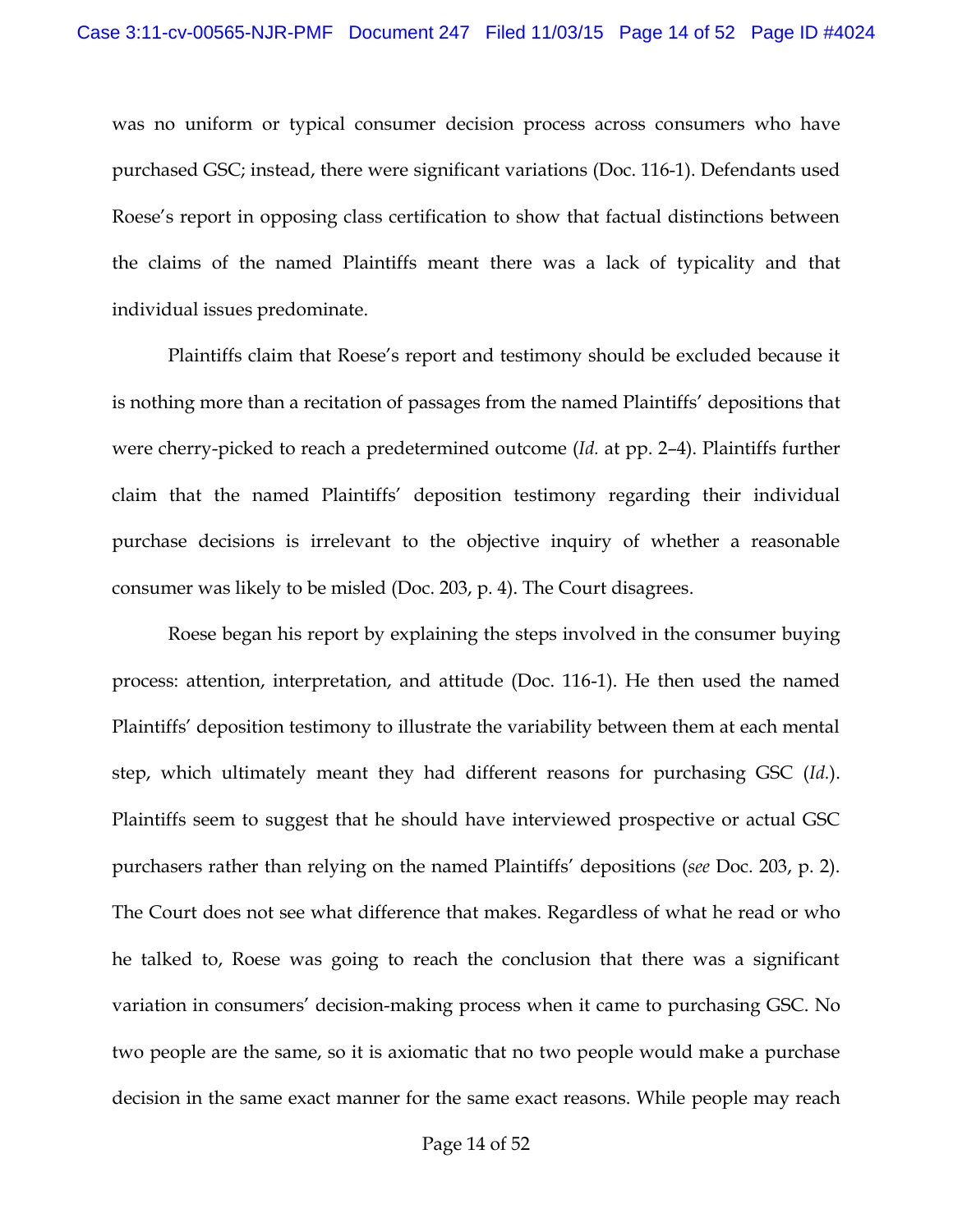the same ultimate decision to buy a product, the factors that went into making that decision are as varied as people themselves.

As far as the relevance of Roese's report, it is undoubtedly relevant to this case; it's just not particularly helpful for the purposes for which Defendants submitted it. Defendants believe that Roese's report tends to show a lack of typicality and that individual issues predominate. For the reasons explained later in this Order, based on the case law of this Circuit, the Court disagrees. In other words, Roese's report is not unreliable or irrelevant under *Daubert*, it just doesn't help Defendants' accomplish anything with respect to class certification. But that does not mean that his report must be excluded and stricken from the record. The Court simply chooses to afford it little to no weight on the matters relevant to class certification. Plaintiffs' motion to exclude the expert report and corresponding testimony of Professor Neal Roese is denied.

# **II. NON-DAUBERT MOTIONS**

# **A. Defendants' Motion re: Robert Klein (Doc. 193)<sup>9</sup>**

Robert Klein was hired by Keurig, Inc. as an expert witness in its lawsuit against Sturm Foods for violations of the Lanham Act. *Keurig, Inc. v. Sturm Foods, Inc.*, Case No. 10-cv-841-SLR (D. Del.). After conducting four market research surveys, Klein concluded, in pertinent part, that few potential purchasers of GSC understood that it contained instant coffee (Doc. 115-4). He further concluded that after learning GSC contained instant coffee, consumers' interest in purchasing GSC fell significantly, which demonstrated the materiality of this information to their purchase decision (*Id.*).

l <sup>9</sup> Plaintiffs' response brief is at Doc. 202. Defendants did not file a reply brief.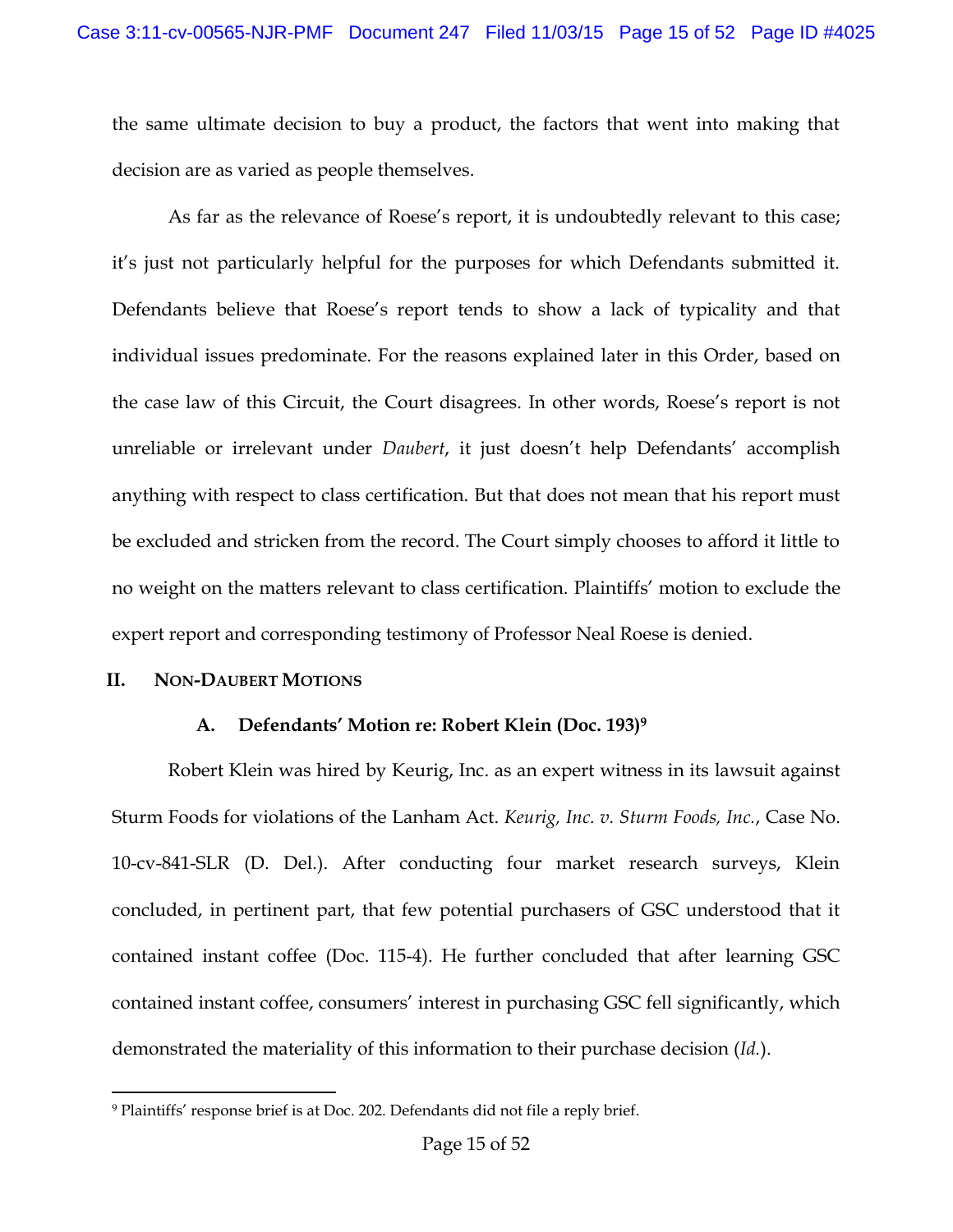In this matter, Plaintiffs had to identify all class certification experts by August 30, 2012, and all other experts by February 14, 2013. Plaintiffs did not identify Robert Klein as an expert witness or tender his report to Defendants before either of those dates. They made no mention of Klein until March 26, 2013, when they submitted his report in support of their brief opposing Defendants' original *Daubert* motion regarding Bobby Calder (*see* Docs. 115-4, 115-5). Plaintiffs referred to Klein's reports again in opposing Defendants' motions for summary judgment (*see* Doc. 141-12). Additionally, the Seventh Circuit explicitly referenced Klein's reports in their opinion. *See Suchanek v. Sturm Foods*, 764 F.3d 750, 753 (7th Cir, 2014). According to Plaintiffs, the Seventh Circuit's mention of Klein's reports is what prompted them to ask him "to opine on the relevance of his findings submitted in the other litigation to the claims asserted here" (Doc. 202, p. 3). Klein then prepared a declaration in which he asserts that his findings in the *Keurig* case are relevant to this matter (Doc. 187-2). Plaintiffs submitted that declaration in support of their amended motion for class certification.

Defendants argue that Klein's reports, his declaration, and any corresponding testimony should be excluded in connection with the motion for class certification and trial because Klein was not retained as an expert in this case, and his documents were submitted long after the deadline for expert disclosures (Doc. 193). The Court agrees.

Klein cannot serve as an expert witness because Plaintiffs did not disclose him as an expert before the deadlines had passed. Consequently, Plaintiffs are not allowed to use his expert report to supply evidence on for the motion for class certification unless the failure was substantially justified or is harmless. FED. R. CIV. P. 37(c)(1). But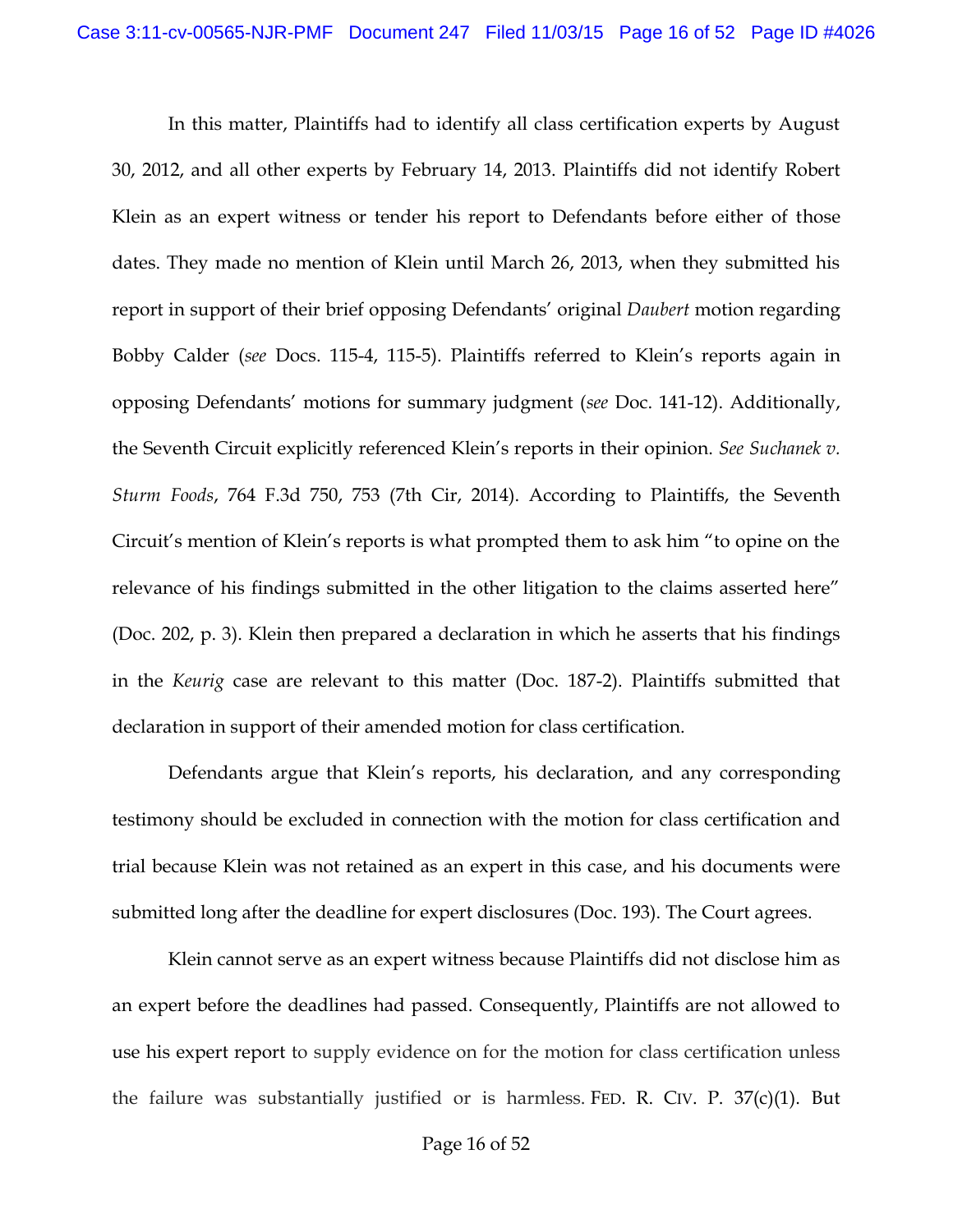Plaintiffs do not offer any reason for failing to disclose Klein as an expert (*see* Doc. 202). In fact, they continue to maintain that they have no desire to designate him as an expert (*Id.*). They claim that Klein's reports are simply "additional anecdotal evidence on the issue of consumer confusion" (*Id.* at p. 4). Plaintiffs do not, however, adequately explain or set forth any legal authority (such as a Federal Rule of Evidence or case law) demonstrating how Klein's findings can be treated as anything other than undisclosed expert opinions. As best the Court can tell, Plaintiffs seem to believe that because Klein's reports were previously submitted to the Court for other (presumably permissible) purposes, those reports are somehow now generally available for any and all purposes. That is not so. *See, e.g., Matter of James Wilson Associates*, 965 F.2d 160, 173 (7th Cir. 1992) ("The fact that inadmissible evidence is the (permissible) premise of the expert's opinion does not make that evidence admissible for other purposes, purposes independent of the opinion.").

Accordingly, Defendants' motion to strike the reports and declaration of Robert Klein (Doc. 193) is granted.

# **B. Defendants' Motion to Strike Improper Arguments and Evidence from Plaintiffs' Reply Brief (Doc. 210)<sup>10</sup>**

Defendants ask the Court to strike various arguments from Plaintiffs' motion for class certification and their reply brief (Doc. 210). First, Defendants claim that any arguments related to the supplemental report of Candace Preston should be stricken (*Id.*). Again, Candace Preston is the damages expert hired by Plaintiffs. Magistrate

l <sup>10</sup> Plaintiffs' response brief is at Doc. 223. Defendants' reply brief is at Doc. 224.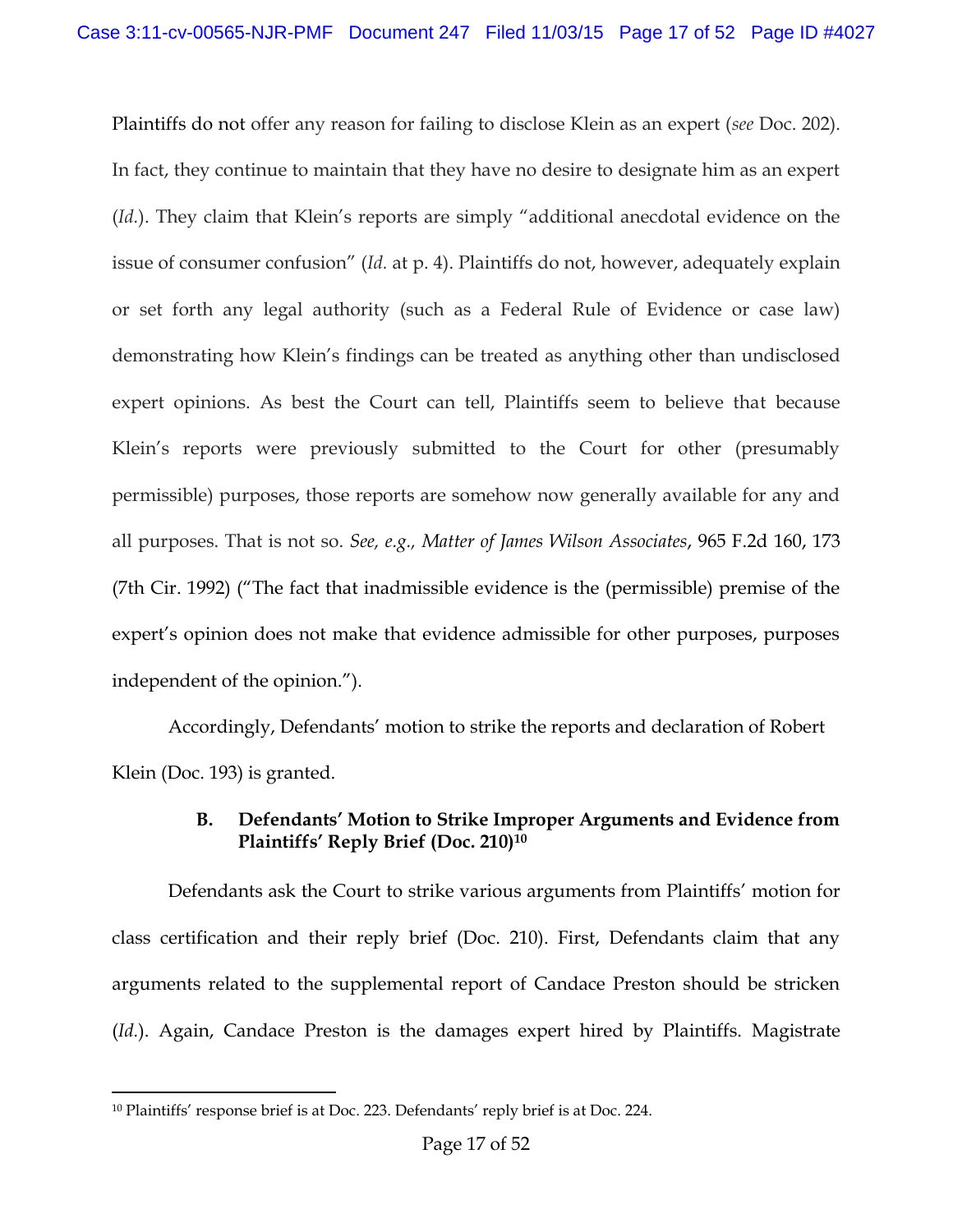Judge Philip Frazier barred Plaintiffs from using Ms. Preston's supplemental report for purposes of their original class certification motion because it was submitted after the applicable deadline (Doc. 201 citing Doc. 103).<sup>11</sup> Consequently, Defendants argue that Plaintiffs should also be barred from using it for their amended motion for class certification (Doc. 210, p. 3). The Court disagrees.

After this case came back on remand, the parties chose to submit new briefs on the issue of class certification in order to align their arguments with the Seventh Circuit's opinion. The parties did not make any requests regarding evidentiary restrictions, and the Court imposed none. The Court sees no reason why it should not consider all of the available and properly submitted evidence in the record, including evidence that came into being after the deadlines applicable to the original motion for class certification.

Second, Defendants argue that Ms. Preston's declaration that was submitted as part of Plaintiffs' reply brief should be stricken (Doc. 210).<sup>12</sup> Defendants claim that Ms. Preston's declaration contains an opinion that GSC had zero value, which is a new and previously undisclosed opinion that is untimely and prejudicial to them (Doc. 210). This argument is a non-starter. Ms. Preston never explicitly stated in her declaration that she was of the opinion that GSC was worthless (*see* Doc. 201-2). To the extent that her declaration can be read to stand for that opinion, it is hardly new—it has been implicit

<sup>11</sup> All expert reports on the issue of class certification were due by August 30, 2012 (Doc. 210, p. 2). Candace Preston's original report was served on Defendants on August 29, 2012 (*Id.*). She was deposed on September 28, 2012, and her supplemental report was served on Defendants on November 16, 2012 (*Id.*).

<sup>12</sup> Candace Preston's declaration is at Doc. 201-2.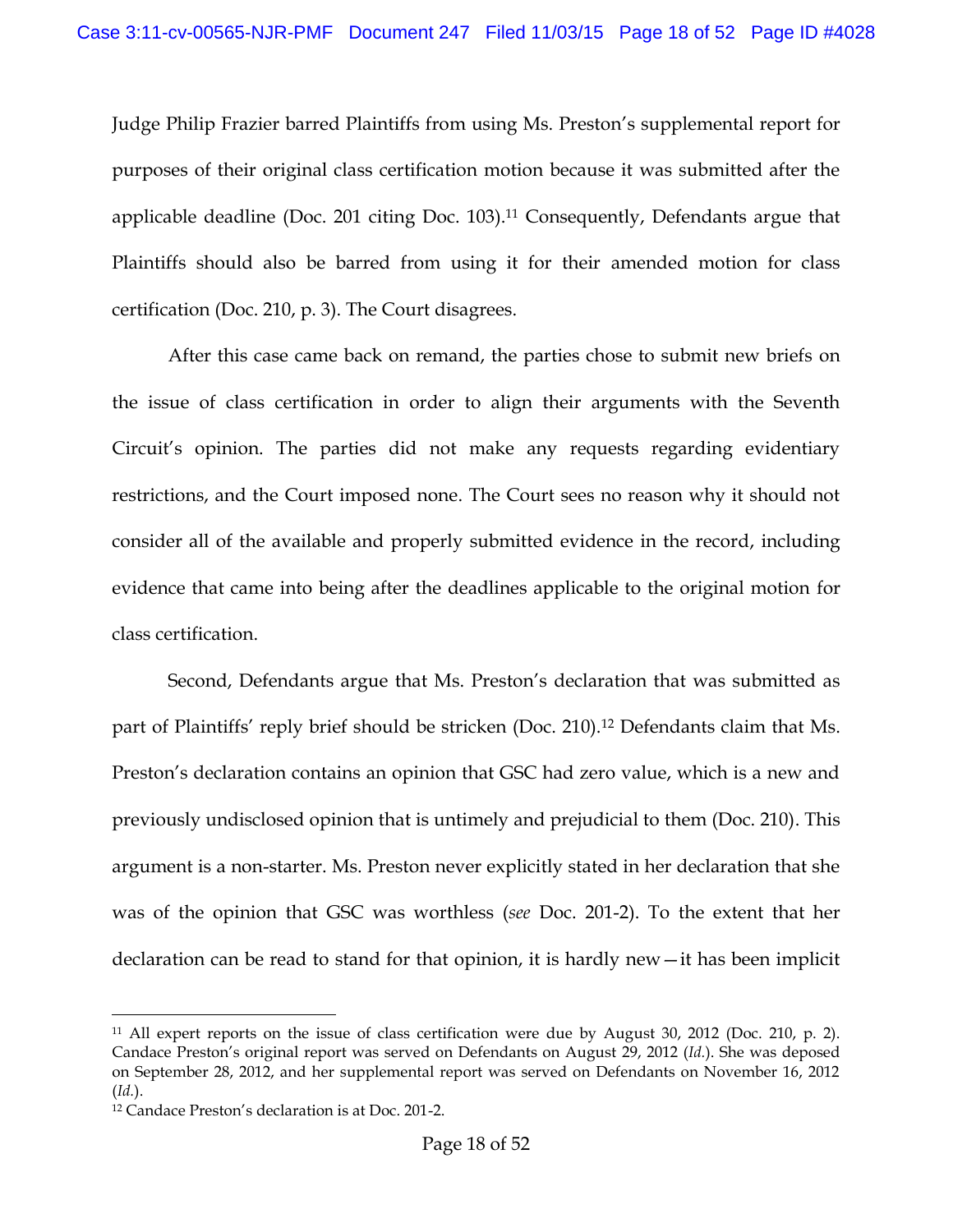in her reports from the get-go. Ms. Preston explained that, for her original report, she was asked to assume that if GSC had been marketed truthfully, consumers would not have purchased it (Doc. 201-2, p. 3). Operating on that assumption, Ms. Preston opined that one potential measure of damages was the amount of money consumers spent purchasing GSC ("Retail Damages" model) (Doc. 101-12). In other words, class members would receive a full refund for their purchase of GSC. A full refund model is based on the notion that consumers received no benefit from the product and therefore the product was valueless. *See, e.g., Rikos v. Procter & Gamble Co.*, 799 F.3d 497, 524 (6th Cir. 2015); *In re Scotts EZ Seed*, 304 F.R.D. 397, 412 (S.D. N.Y. 2015).

Defendants next attack Ms. Preston's opinion that she can calculate the actual value of GSC from the cost of the ingredients in a GSC pod or the price of a cup of comparable instant coffee (Doc. 210). Again, Defendants claim this opinion was previously undisclosed and should be stricken because it is untimely and its admission would be prejudicial to them (*Id.*). In the Court's opinion, however, Ms. Preston's failure to present this opinion earlier is substantially justified.

As previously mentioned, the Retail Damages model in Ms. Preston's original report was based on the notion that a full refund was the proper measure of damages. During the first round of class certification briefing, Defendants did not file a *Daubert*  motion or otherwise challenge Ms. Preston's report or the full-refund model. Things changed once the Seventh Circuit issued its opinion suggesting that the proper measure of damages is a partial refund. *Suchanek v. Sturm Foods, Inc.*, 764 F.3d 750, 760 (7th Cir. 2014) ("[F]or example, plaintiff's damages might be computed by taking the difference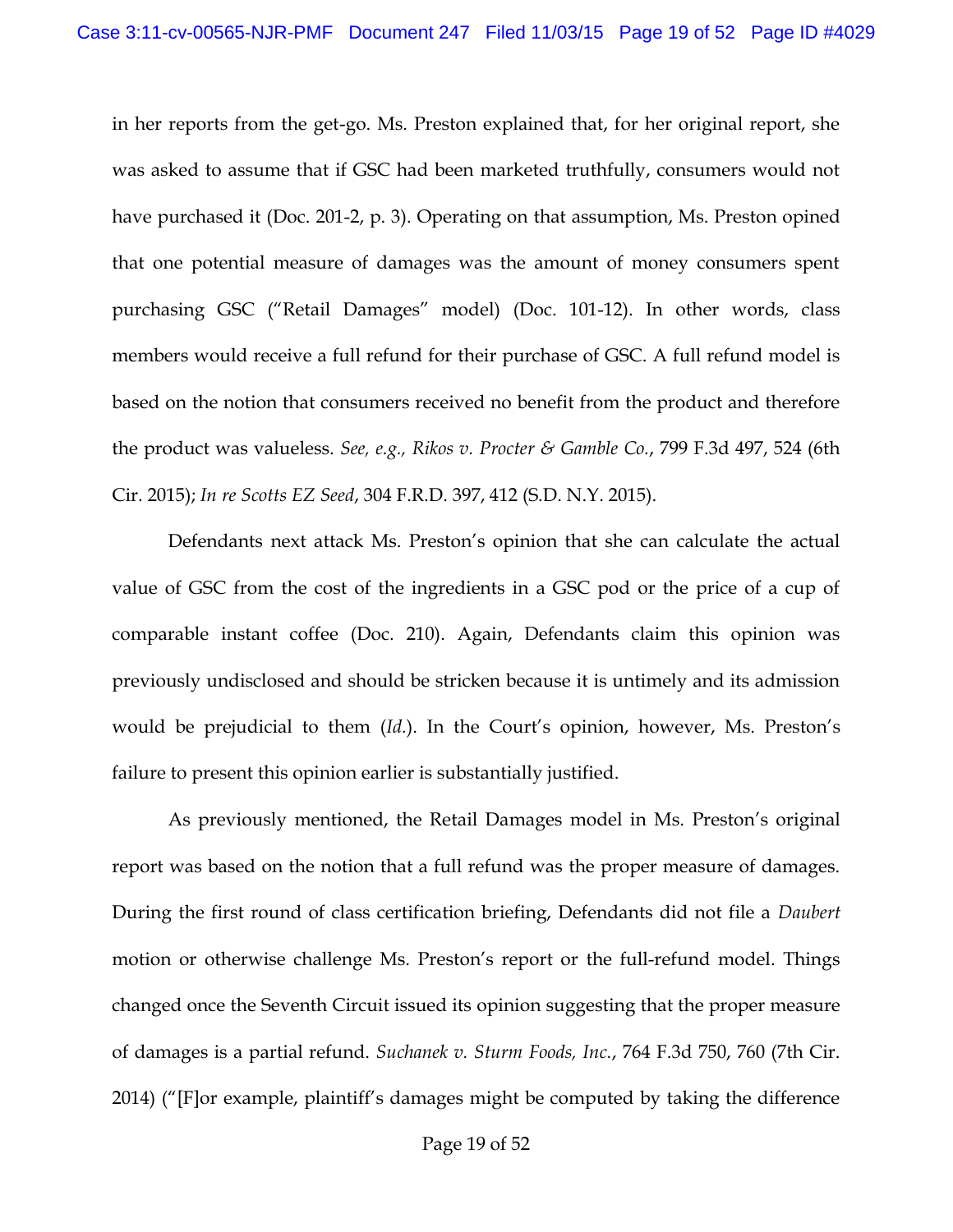between the actual value of the package she purchased (instant coffee) and the inflated price she paid (thinking the cups contained real coffee grounds).") Now, for the first time in the course of this litigation, Defendants take exception to the full-refund model of damages and argue that Ms. Preston's original and supplemental report do not provide any method for calculating a partial refund. As the Court sees it, if Defendants are going to mount a new challenge to Ms. Preston's original report years after it was submitted and supplemented, it is only fair to give her a chance to respond. What's good for the goose is good for the gander.

Defendants also argue that Ms. Preston's opinion that she can calculate the GSC's value from the cost of its ingredients or the price of a cup of comparable instant coffee is speculative and unreliable. The Court is doubtful that the value of the ingredients in an individual serving of GSC can be used as the measure of its actual value to consumers. And Plaintiffs do not cite to any case law or other legal authority showing that this is an acceptable way to calculate a product's actual value. Much like Neal Roese's report, however, the Court does not see why that means Ms. Preston's declaration, or a portion of it, must be excluded and stricken from the record. The Court simply chooses to reject that opinion for purposes of class certification.

On the other hand, using the cost of other instant coffees seems to the Court to be a perfectly acceptable method for determining the actual value of GSC. Defendants quibble that this fails to take into account any value associated with the k-cup brewing system or that the Starbucks VIA product was sold at a higher price than GSC (Doc. 210, p. 6). But the Court is unconvinced that either of these things make Ms. Preston's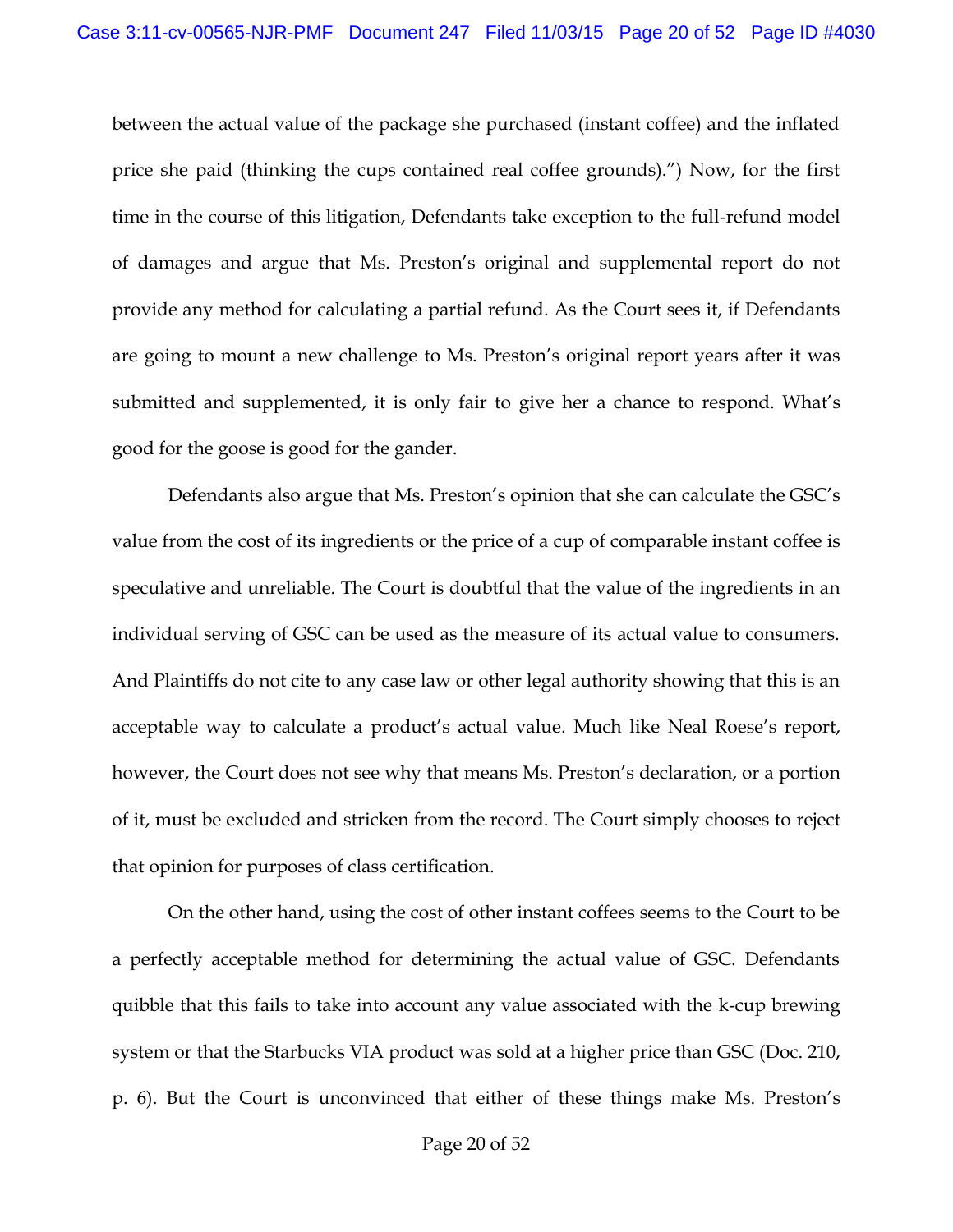opinion so unreliable that it must be excluded. As the Seventh Circuit noted during oral arguments, it simply makes no sense that a Keurig machine would be any more convenient for making instant coffee than, say, a microwave or a hot water spigot.<sup>13</sup> And if Starbucks VIA is truly a comparable product, then its price would be factored into Ms. Preston's computation of the cost of an equivalent instant coffee. Simply put, there is enough evidence in the record to satisfy the Court that consumers paid an inappropriately high premium for GSC. Ms. Preston will be given an opportunity to identify and isolate that premium. If, after further discovery, she is unable to do so, Plaintiffs will not be able to proceed on their theory that class members are entitled to a partial refund.

Finally, Defendants take issue with Plaintiffs' argument in their reply brief that individual issues relating to reliance do not predominate because reliance can be presumed on a class-wide basis (Doc. 210, p. 6). Defendants claim this argument is "new" and should be stricken (*Id.*). This portion of Plaintiffs' reply brief, however, was prompted by Defendants' argument in their response brief. Accordingly, it was appropriate for Plaintiffs to make this argument for the first time as a rebuttal argument in their reply brief. *See Cent. States, Se. & Sw. Areas Pension Fund v. White*, 258 F.3d 636, 640 n.2 (7th Cir. 2001); *Matter of Wildman*, 859 F.2d 553, 556 n.4 (7th Cir. 1988). Defendants also claim that Plaintiffs' argument regarding a presumption of reliance is wrong as a matter of law (Doc. 210, p. 6). This assertion goes to the merits of the

<sup>13</sup> One of the participants in Bobby Calder's study expressed the same sentiment (*see* Doc. 101-8, p. 82). She said "It's kind of like why bother to have a Keurig with Grove Square? Add the water and call it a day. You're paying for the separate tubs. I could just take a spoon and drop it in if that's all the Grove Square is." (*Id.*).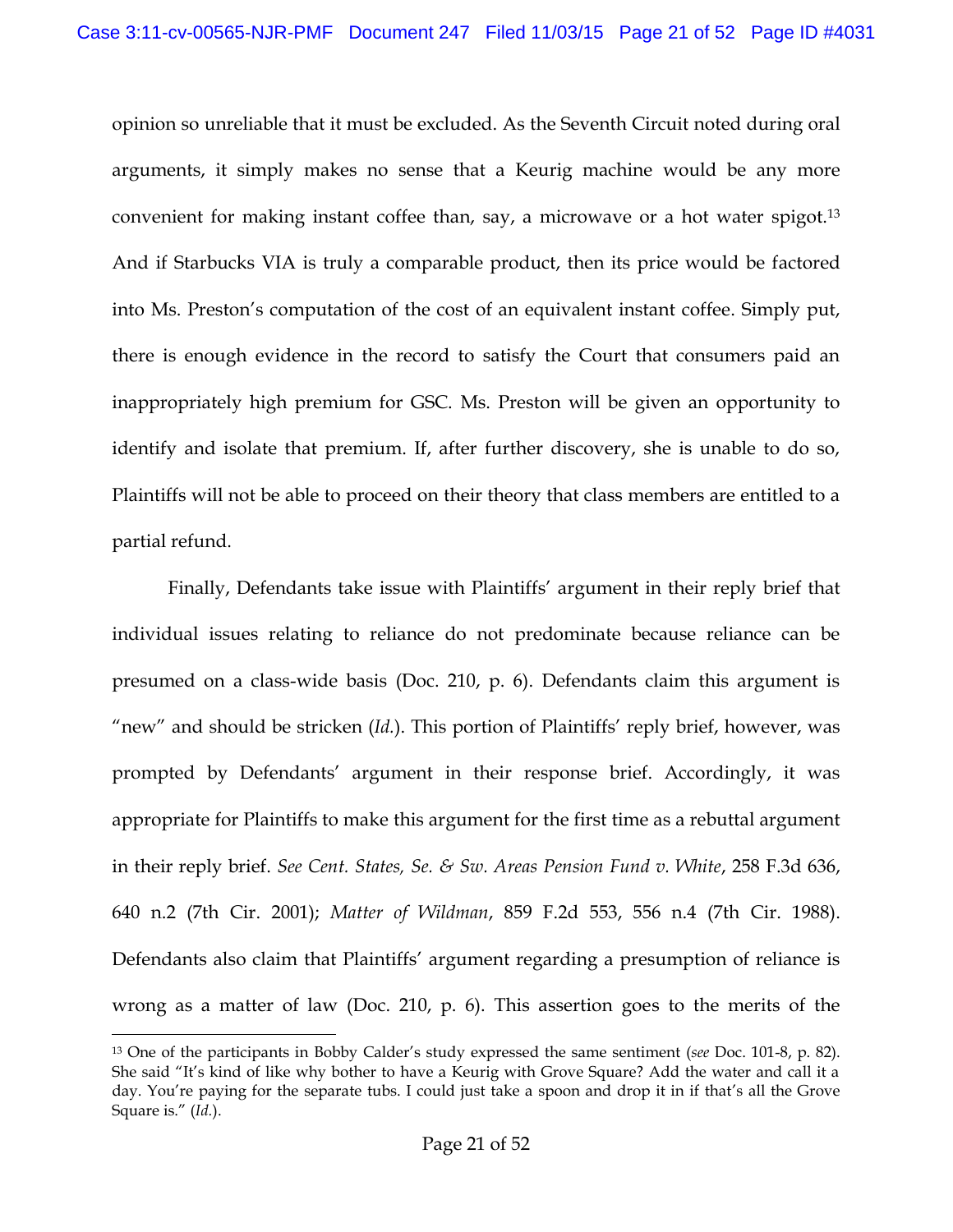argument, and ultimately the merits of the motion for class certification. Therefore, it

will be addressed later in this order with respect to the motion for class certification.

In sum, all of Defendants' arguments are meritless, and their Motion to Strike

Improper Argument and Evidence from Plaintiffs' Reply (Doc. 210) is denied.

# **MOTION FOR CLASS CERTIFICATION**

### **I. PROPOSED CLASS DEFINITION**

Plaintiffs seek certification of a class, or subclasses by state, of:

All persons or consumers that during the Class Period, from September of 2010, up through the date the case is certified and notice is disseminated, who purchased Defendants' Grove Square Coffee ("GSC") products in Alabama, California, Illinois, New Jersey, New York, North Carolina, South Carolina, and Tennessee. Excluded from the Class are: (a) Defendants' Board members or executive-level officers, including its attorneys; (b) persons or entities who purchased the GSC primarily for resale; (c) retailers or re-sellers of the GSC; (d) governmental entities, including this Court; and (e) any consumer that already received a refund from Defendants. The named Plaintiffs assert claims under their respective state's consumer protection laws and also assert claims for unjust enrichment and injunctive relief.

(Doc. 186, p. 18).

Since filing their motion for class certification, Plaintiffs have agreed that certain modifications to the class definition are necessary. Specifically, they agreed that class members are no longer seeking injunctive relief and that online purchasers of GSC should be excluded from the class. The analysis that follows is based on a proposed class definition incorporating those modifications.

The analysis that follows also considers only whether class certification is appropriate with respect to Plaintiffs' consumer fraud claims and does not consider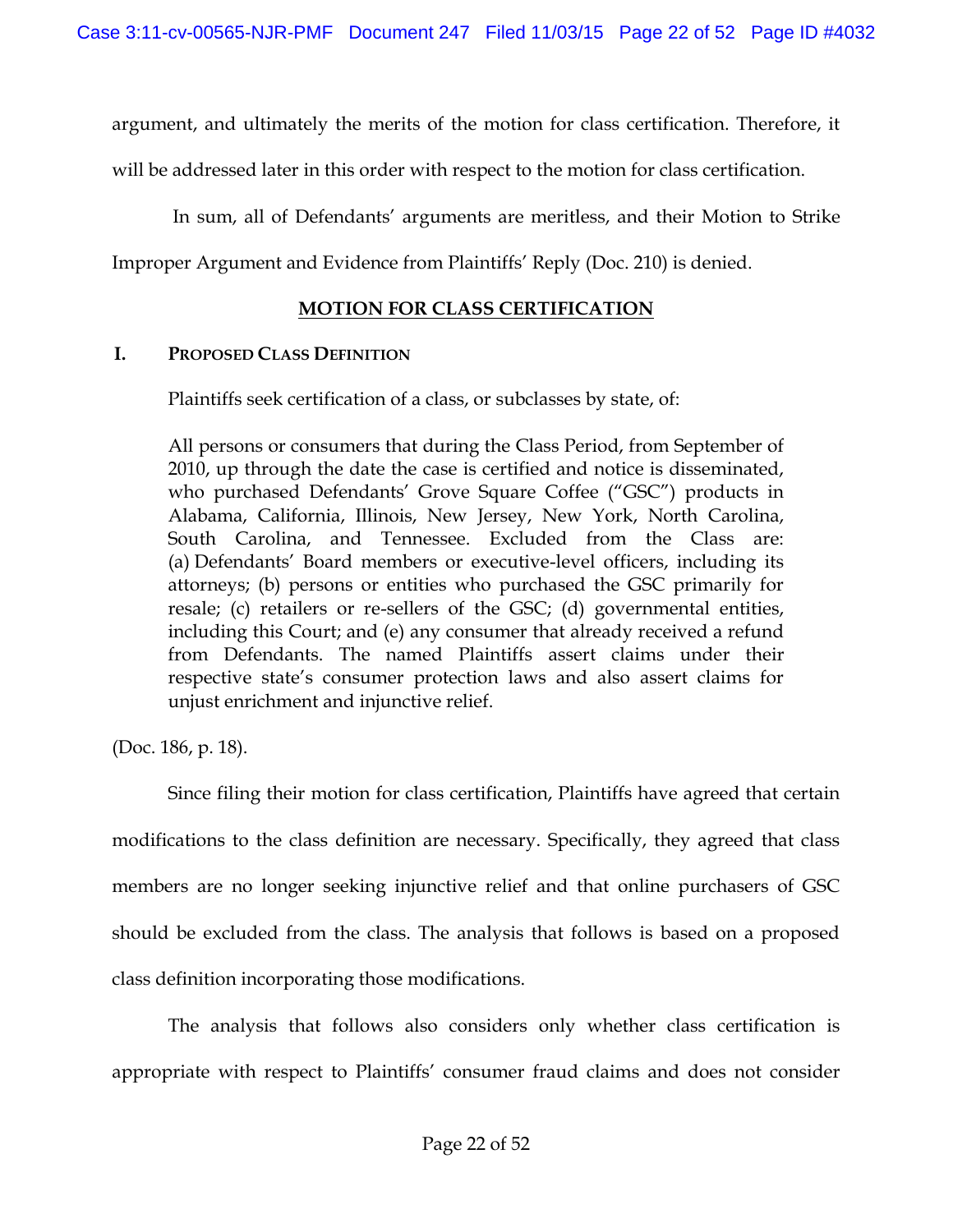certification on the unjust enrichment claims. That is because Plaintiffs' motion for class certification focuses almost exclusively on the consumer fraud claims (*see* Doc. 186). In fact, they mention the words "unjust enrichment" only a handful of times. Plaintiffs do not address how any of the class certification requirements, such as commonality, typicality, and adequacy, are satisfied with respect to the unjust enrichment claim. Plaintiffs also do not set out the elements of unjust enrichment under the common law of each of the eight states at issue or comparatively analyze those laws to show that the laws are substantially similar and/or that the variances are manageable. Simply put, to the extent that Plaintiffs are seeking certification of an unjust enrichment claim, it is denied because the parties did not sufficiently address class treatment of that claim.

#### **II. LEGAL STANDARD FOR CLASS CERTIFICATION**

A plaintiff seeking to certify a class must satisfy the four requirements of Federal Rule of Civil Procedure 23(a): numerosity, commonality, typicality, and adequacy of representation. *See, e.g., Harper v. Sheriff of Cook County,* 581 F.3d 511, 513 (7th Cir. 2009). In addition to meeting the threshold requirements of Rule 23(a), a plaintiff also must satisfy the requirements of at least one subsection of Rule 23(b). Here, Plaintiffs seek to certify a class under Rule 23(b)(3), and therefore they must show that "questions of law or fact common to the class members predominate over any questions affecting individual members" and that a "class action is superior to other available methods for fairly and efficiently adjudicating the controversy." FED. R. CIV. P. 23(b)(3); *Messner v. Northshore Univ. HealthSystem*, 669 F.3d 802, 811 (7th Cir. 2012). Finally, the Seventh Circuit has "long recognized an implicit requirement under Rule 23" that a class must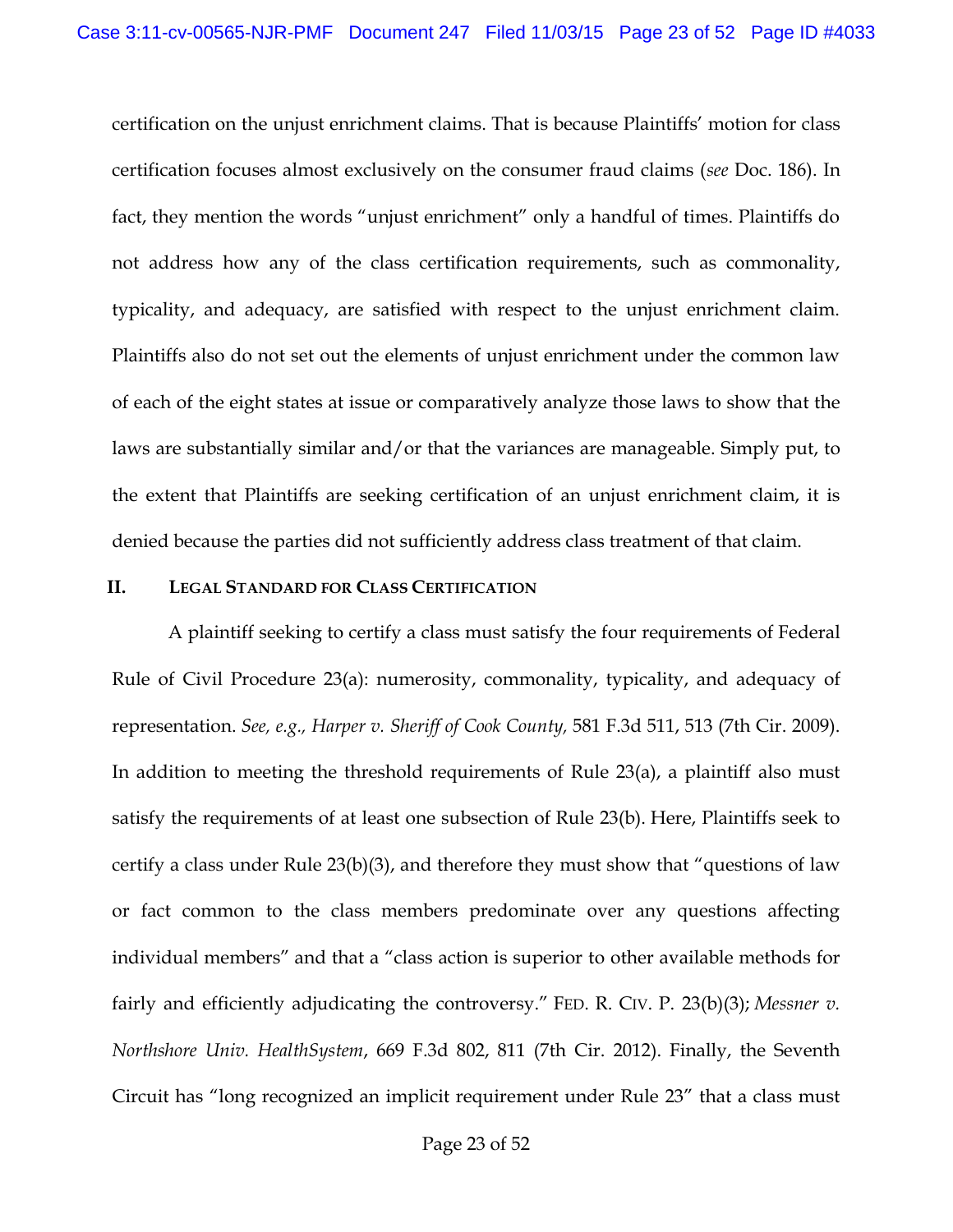be ascertainable, meaning "the class must be defined clearly and that membership be defined by objective criteria." *Mullins v. Direct Digital, LLC*, 795 F.3d 654, 657 (7th Cir. 2015).

"Plaintiffs bear the burden of showing that a proposed class satisfies the Rule 23 requirements, but they need not make that showing to a degree of absolute certainty." *Messner*, 669 F.3d at 811 (internal citation omitted). "It is sufficient if each disputed requirement has been proven by a preponderance of evidence." *Messner*, 669 F.3d at 811 (citing *Teamsters Local 445 Freight Div. Pension Fund v. Bombardier Inc.,* 546 F.3d 196, 202 (2d Cir. 2008)).

# **III. RULE 23(A) REQUIREMENTS**

# **A. Numerosity**

The first requirement of Rule 23(a) is that the proposed class "be so numerous that joinder of all members is impracticable." FED. R. CIV. P. 23(a)(1). It is undisputed that tens of thousands of units of GSC were sold during the class period and therefore numerosity is satisfied (*see* Doc. 192).

# **B. Commonality**

The second requirement of Rule 23(a) is that there is at least one question of law or fact common to the class. FED. R. CIV. P. 23(a)(2). The Seventh Circuit determined that commonality was satisfied: "The question whether the GSC packaging was likely to mislead a reasonable consumer is common to the claims of every class member." *Suchanek v. Sturm Foods, Inc.*, 764 F.3d 750, 755 (7th Cir. 2014).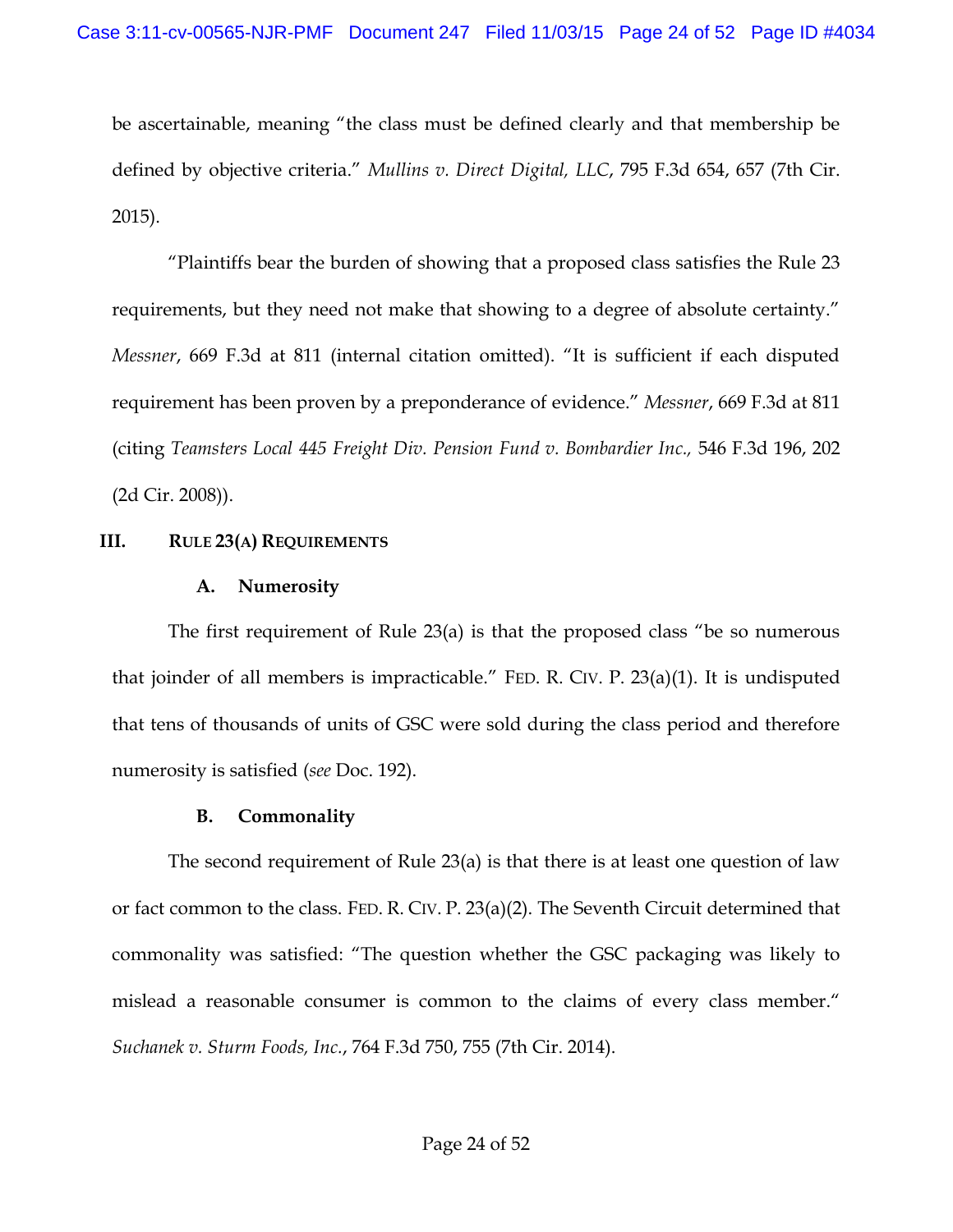Defendants argue that the Seventh Circuit got it wrong (Doc. 192). But that argument can be disregarded entirely because, even if Defendants are correct, it is not this Court's place to correct that error. *See Trinidad v. McCaughtry*, 17 Fed.Appx. 394, 396 (7th Cir. 2001) ("There is even an institution in the judicial hierarchy charged with the duty of correcting error by a United States Court of Appeals—but that institution is not the United States District Court . . . .") The mandate rule requires this Court to adhere to the rulings of the Seventh Circuit on remand. *Kovacs v. United States*, 739 F.3d 1020, 1024 (7th Cir. 2014) ("The lower court is bound, through the mandate rule, to the resolution of any points that the higher court has addressed." (citing *United States v. Morris*, 259 F.3d 894, 898 (7th Cir. 2001))); *see also Waid v. Merrill Area Pub. Sch.*, 130 F.3d 1268, 1272 (7th Cir. 1997) ("The most elementary application of [the law of the case doctrine] is that when a court of appeals has reversed a final judgment and remanded the case, the district court is required to comply with the express or implied rulings of the appellate court.") (citations omitted). Therefore, commonality is satisfied.

Plaintiffs argue that there are four additional common questions (Doc. 186, p.21– 23). The first is whether Defendants' conduct was willful. By Plaintiffs' own admission, however, intent "is not a required element of liability under any of the eight consumer protection statutes" (Doc. 186, p. 21).<sup>14</sup> Instead, it is only relevant under the statutes of Alabama, South Carolina, and Tennessee and only with respect to the imposition of

<sup>&</sup>lt;sup>14</sup> During the course of its own research, the Court discovered that intent is also relevant under the Illinois Consumer Fraud and Deceptive Business Practices Act ("CFA"), *see* 815 ILL. COMP. STAT. 505/2, *et seq*. That statute requires the plaintiff to show that the defendant intended consumers to rely on the concealment, suppressions, or omission of a material fact. *Rickher v. Home Depot, Inc.*, 535 F.3d 661, 665 (7th Cir. 2008) (citing *White v. DaimlerChrysler Corp.,* 856 N.E.2d 542, 546 (2006)).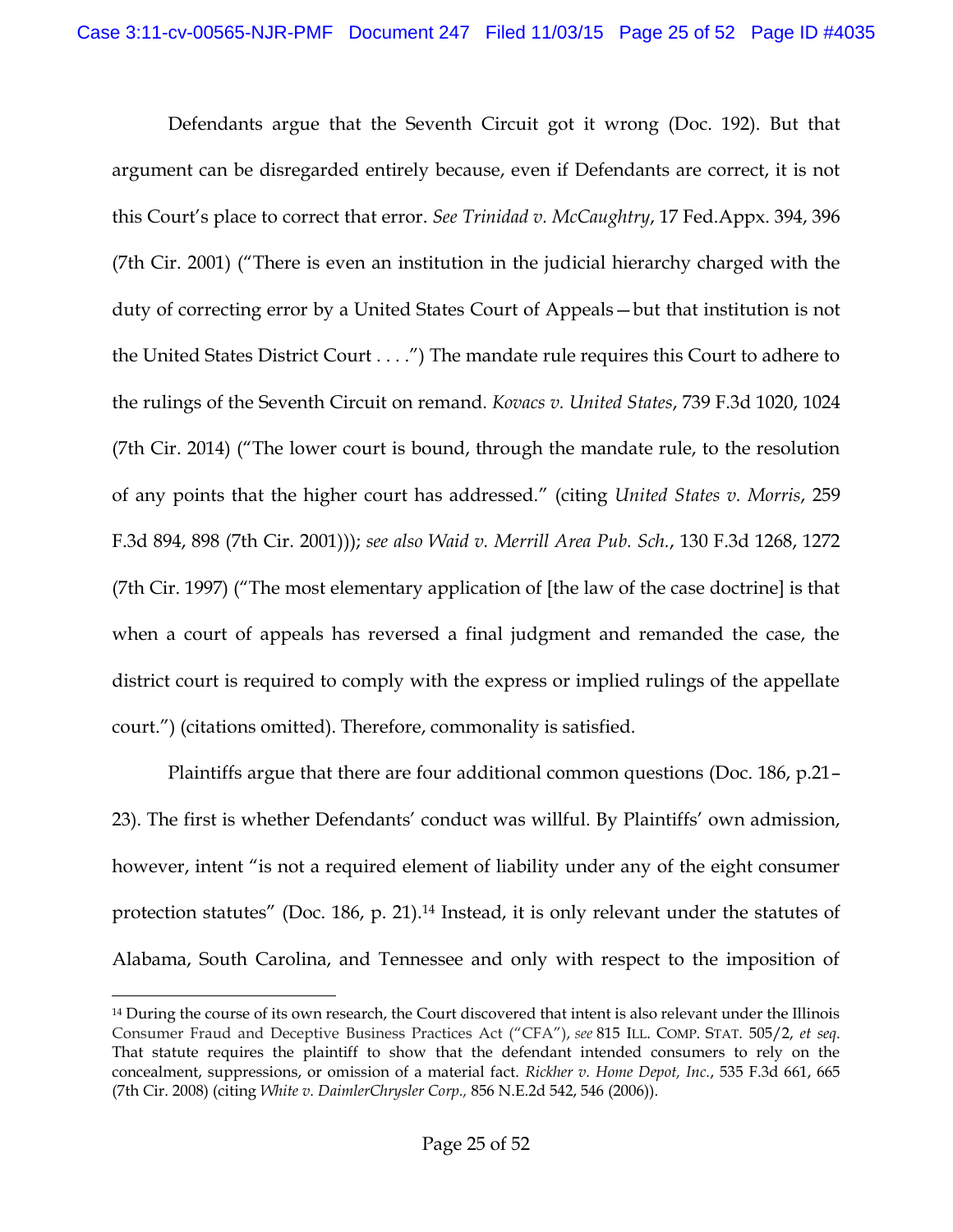damages (those states provide that treble damages can be awarded if the defendant's conduct was willful or knowing) (Doc. 186, pp. 21, 22). Because intent is a relevant, but not necessary, component to the consumer fraud claims under the laws of three states, it is not an issue that is common across all class members, nor does it seem likely to "generate [an] answer apt to drive the resolution of the litigation." *Suchanek*, 764 F.3d at 756 (citing *Wal-Mart Stores, Inc. v. Dukes,* 131 S.Ct. 2541, 2551 (2011)).

Two of the other common questions proposed by Plaintiffs include whether Defendants committed fraud by omission and whether Defendants engaged in fraudulent concealment. In the section of their brief addressing commonality, Plaintiffs do very little in the way of explaining how these questions are central to the validity of the claims of every single class member or how they would drive the resolution of the litigation (*see* Doc. 186, pp. 22–23). Instead, Plaintiffs simply repeat the relevant facts and make the unadorned assertion that these issues are common questions (*see* Doc. 186, pp. 22, 23). Elsewhere in their brief, however, Plaintiffs offer some clues as to why these questions matter (Doc. 186, pp. 44, 45). Plaintiffs believe that if Defendants are guilty of fraud by omission or concealment, then reliance/causation can be presumed on a class-wide basis, and individual proof from each class member is not needed (*Id.*). But Plaintiffs have not presented sufficient argument or authority to show that all eight states permit reliance/causation to be proven on a class-wide basis or that it would be appropriate in this particular case (*see* Doc. 186, p. 45). *See also* 1 JOSEPH M. MCLAUGHLIN, MCLAUGHLIN ON CLASS ACTIONS § 5:55 (11th ed. 2014) (discussing that class-wide reliance can only be presumed in very limited circumstances). Therefore, the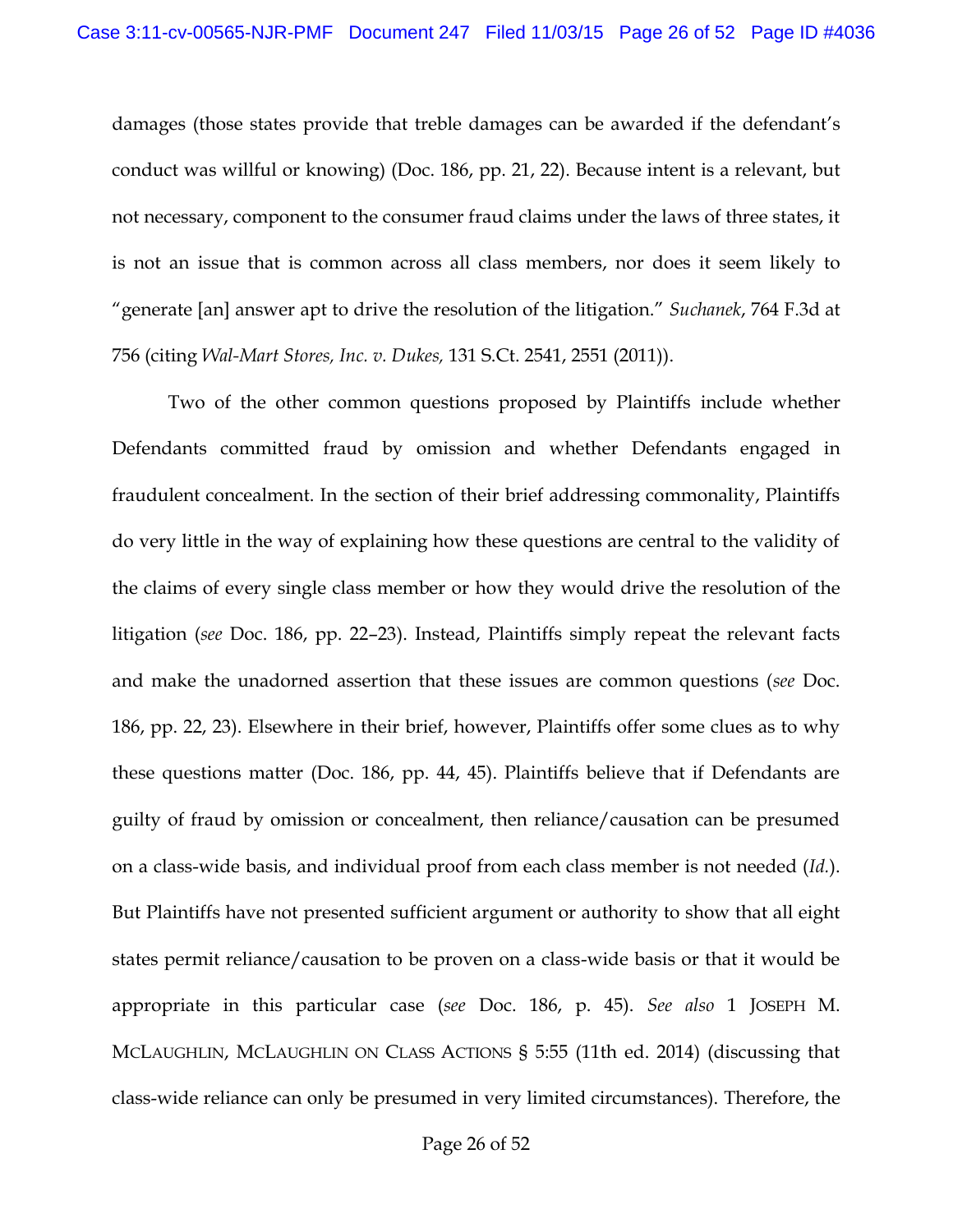Court cannot say that these questions are common across all class members or likely to "generate [an] answer apt to drive the resolution of the litigation."

Finally, Plaintiffs simply claim that another common question is "whether the changing of the label from 'soluble' to 'instant' cured the deceptive nature of the packaging" (Doc. 186, p. 23). Plaintiffs say nothing more. "[S]tating blankly what one's argument *is* and actually *arguing* a position are different things." *Raghunathan v. Holder*, 604 F.3d 371, 378 (7th Cir. 2010) (emphasis in original). "[I]t is not the obligation of this court to research and construct the legal arguments open to parties." *United States v. Holm,* 326 F.3d 872, 877 (7th Cir. 2003). Without more, the Court cannot conclude that this question is common to every single member of the class.

In sum, commonality is satisfied because the question whether the GSC packaging was likely to mislead a reasonable consumer is common to the claims of every class member.

### **C. Typicality**

The third requirement of Rule 23(a) is that the claims or defenses of the representative parties are typical of the claims or defenses of the class. FED. R. CIV. P. 23(a)(3). The typicality requirement is meant to ensure that there is "enough congruence between the named representative's claim and that of the unnamed members of the class to justify allowing the named party to litigate on behalf of the group." *Spano v. The Boeing Co.*, 633 F.3d 574, 586 (7th Cir. 2011). In other words, the named representative's claims must have "the same essential characteristics as the claims of the class at large." *Oshana v. Coca-Cola Co.*, 472 F.3d 506, 514 (7th Cir. 2006) (quoting *De La Fuente v. Stokely-*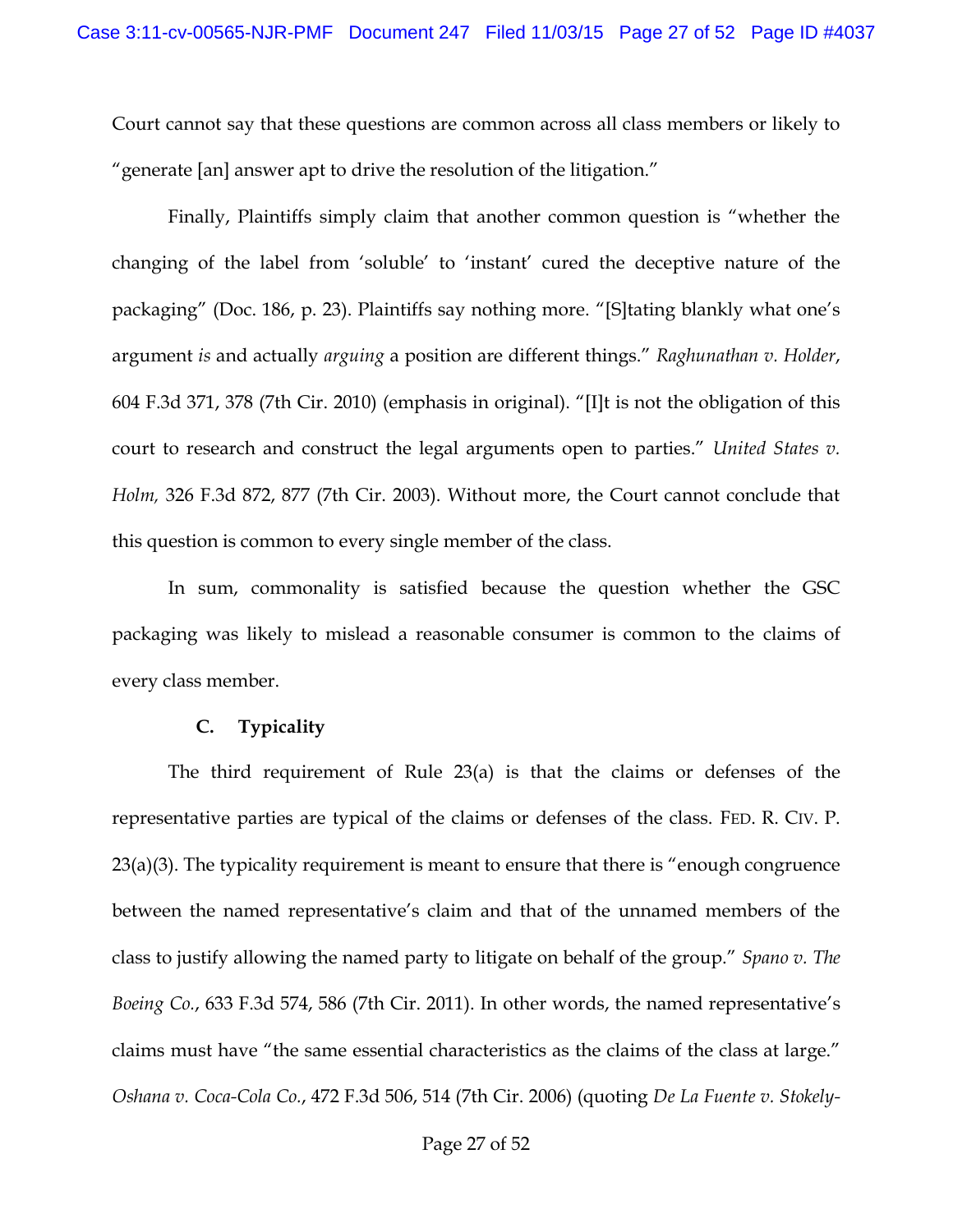*Van Camp, Inc.*, 713 F.2d 225, 232 (7th Cir. 1983)). It is well-established that typicality is satisfied if the named representative's claim "arises from the same event or practice or course of conduct that gives rise to the claims of other class members and . . . [the] claims are based on the same legal theory." *Oshana*, 472 F.3d at (citing *Rosario v. Livaditis,* 963 F.2d 1013, 1018 (7th Cir. 1992)); *De La Fuente,* 713 F.2d at 232.

On appeal, the Seventh Circuit did not explicitly take up the issue of typicality, but the opinion includes commentary that strongly suggests typicality is satisfied. Specifically, the Seventh Circuit stated that "the plaintiffs' claims and those of the class they would like to represent all derive from a single course of conduct by Sturm: the marketing and packaging of GSC." *Suchanek v. Sturm Foods, Inc.*, 764 F.3d 750, 756 (7th Cir. 2014). The Seventh Circuit further stated "[t]he same legal standards govern every class member's claim; [Defendant] admits in its brief that '[a]ll of the applicable state consumer protection laws require proof that a statement is either (1) literally false, or (2) likely to mislead (either through a statement or material omission) a reasonable consumer.'" *Id.* 

Despite this commentary from the Court of Appeals and Defendants own concessions, Defendants nevertheless argue that typicality is not satisfied (Doc. 192). They urge the Court to focus on the injury and "how the named plaintiffs were injured [versus] how the other class members were injured" (Doc. 192, p. 32). Defendants argue that typicality is not satisfied because the class members "bought GSC for different reasons and formed their beliefs about it for different reasons" (*Id.*). For example, "[s]ome Plaintiffs bought GSC because a retailer placed it on a shelf near the Keurig k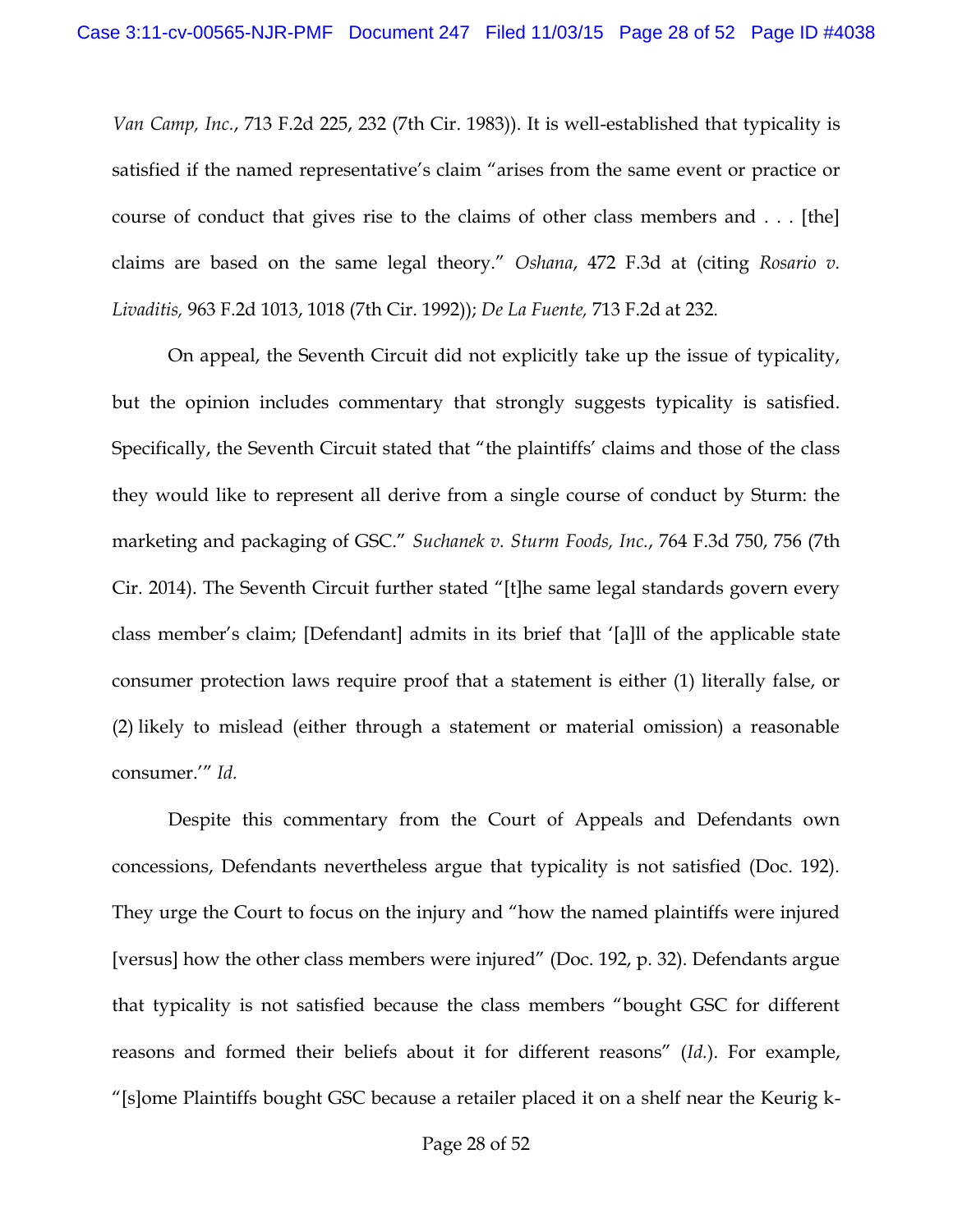cups. Others bought GSC because they wanted to try something new. Still others bought GSC because of its low price." (Doc. 192, p. 32).

What Defendants are essentially saying is that typicality is not satisfied unless the class members all had the same perceptions and knowledge about GSC and the same preferences and reasons for purchasing GSC. This argument goes too far. The standard for typicality does not require the facts underlying every claim to be identical. *De La Fuente*, 713 F.2d at 232 ("The typicality requirement may be satisfied even if there are factual distinctions between the claims of the named plaintiffs and those of other class members.") (citations omitted); 1 JOSEPH M. MCLAUGHLIN, MCLAUGHLIN ON CLASS ACTIONS § 4:17 (11th ed. 2014) ("[M]inor factual differences between the claim of the putative representative and class members ordinarily will not defeat a finding of typicality, as the requirement does not require perfect overlap of circumstances."). In fact, when it comes to consumer fraud class actions, individual differences are to be expected. *See also* MCLAUGHLIN ON CLASS ACTIONS § 5:54 ("[I]n most contexts individuals choose consumer goods or services based on disparate knowledge and varied beliefs and reasons."); WILLIAM RUBENSTEIN, NEWBERG ON CLASS ACTIONS § 3:36 (5th ed. 2013) ("In consumer fraud cases, the proposed class representative's claims are generally held to be typical of the class members' claims if the allegations can be traced to the same overall fraud, even if class members' specific claims are factually distinct.")

Here, as previously mentioned, the class members were all exposed to the exact same course of conduct by Defendants: the marketing and packaging of GSC. *Suchanek v. Sturm Foods, Inc.*, 764 F.3d 750, 756 (7th Cir. 2014). *See also In re IKO RoofingShingle*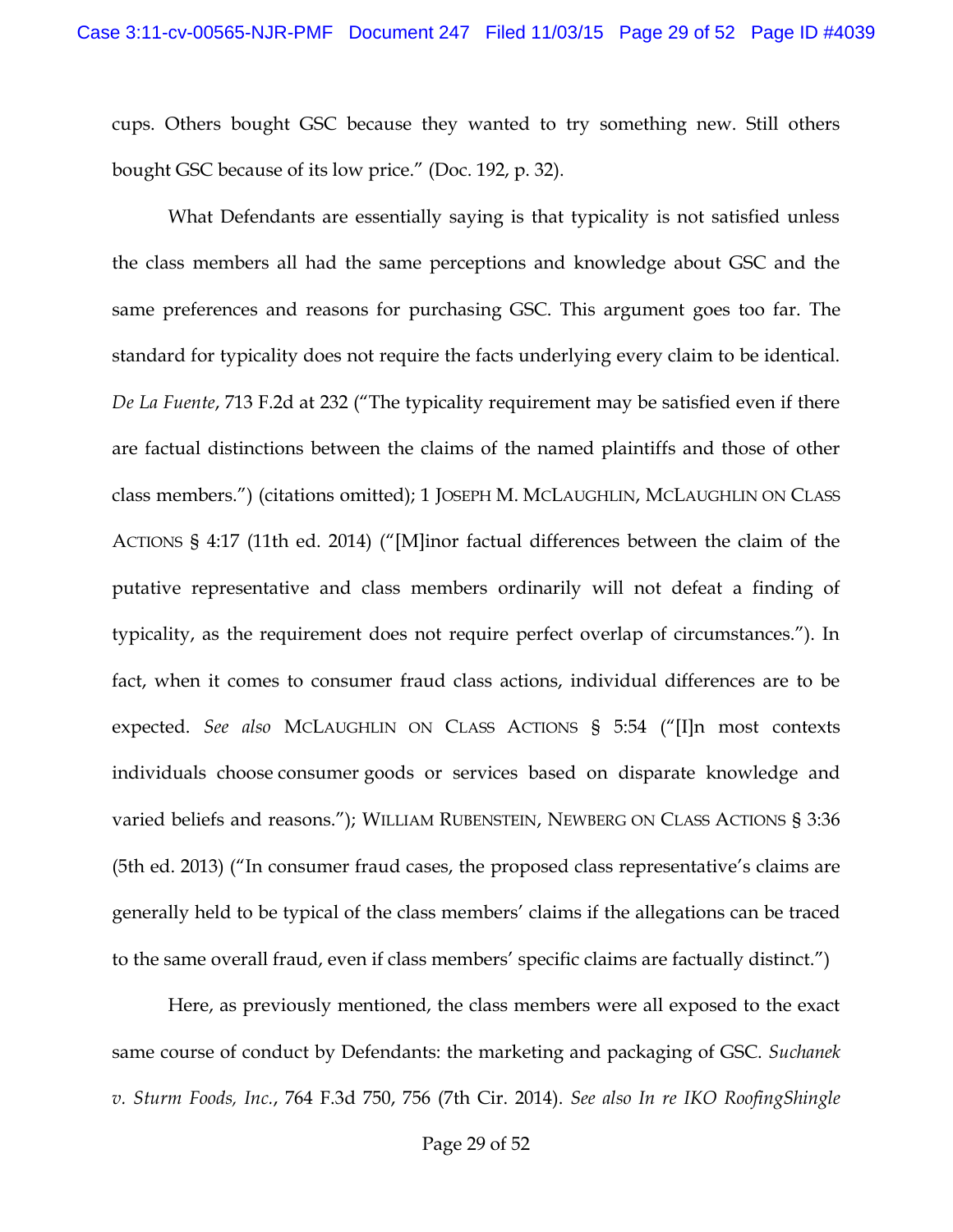*Products Liability Litigation*, 757 F.3d 599, 602 (7th Cir. 2014 ("In a suit alleging a defect common to all instances of a consumer product . . . the conduct does not differ."). Additionally, the claims of the named representative and the other class members have the same essence: they were duped into believing they were purchasing ground coffee, and they would not have purchased GSC (or paid as much as they did) had they known it was actually instant coffee. Variations among the named representatives in their perception of the GSC packaging or their motivation for ultimately purchasing GSC simply means their claims are not completely *identical*. It does not mean their claims are *atypical* of the class. *See also In re IKO Roofing Shingle Products Liab. Litig.*, 757 F.3d 599, 601 (7th Cir. 2014) (reversing because district court mistakenly held class could not be certified because different plaintiffs had different experiences with sub-standard roofing tiles); *Butler v. Sears, Roebuck, and Co.*, 727 F.3d 796, 798, 800 (7th Cir. 2013) (affirming certification of single class of consumers who purchased washing machines that accumulated mold even though class members did not all own same exact model and "different models [were] differently defective."); *Pella Corp. v. Saltzman*, 606 F.3d 391, 392 (7th Cir. 2010) (affirming certification of class of consumers who purchased windows with a design defect even though consumers' experiences with defective windows may have been caused by many individual variances such as specific conditions and improper installation); *Rosario v. Livaditis*, 963 F.2d 1013, 1018 (7th Cir. 1992) (finding typicality in an action by former students alleging two beauty schools had made fraudulent claims about the education they provided even though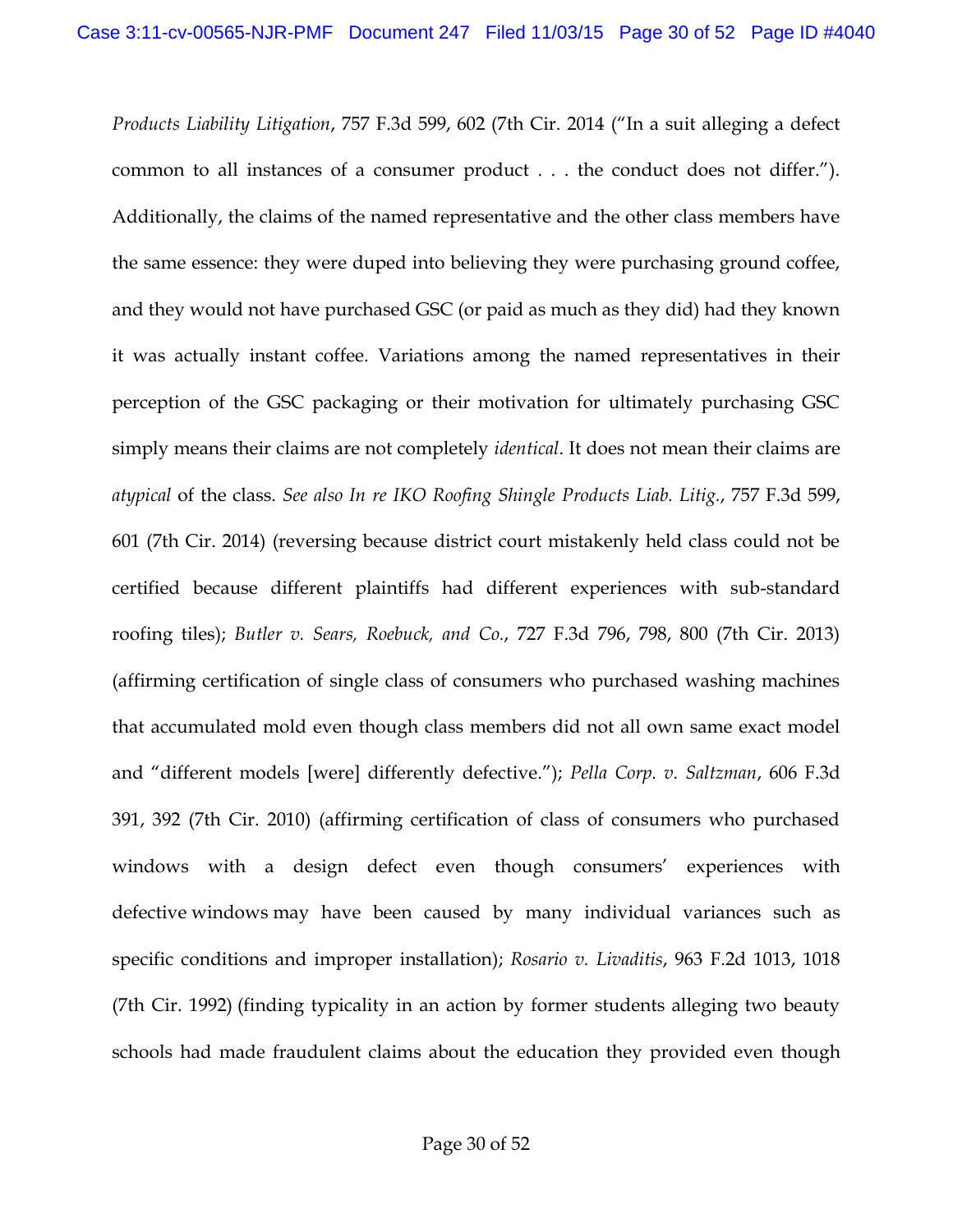the plaintiffs spent varying amounts of time at the school and some left "satisfied"). Typicality is satisfied.

### **D. Adequacy**

The fourth and final requirement of Rule 23(a) is that the named plaintiffs and proposed class counsel must fairly and adequately protect the interests of the class. FED. R. CIV. P. 23(a)(4). Defendants do not challenge the adequacy of class counsel (*see* Doc. 192), and the Court has no reason to believe they are not qualified. Therefore, the Court will only analyze whether the named Plaintiffs are adequate representatives.

Once again, the Seventh Circuit did not explicitly take up the issue of adequacy of representation, but the opinion includes commentary which strongly suggests adequacy is satisfied. The Court of Appeals stated, "[I]t is apparent that this is not a case where few, if any, of the putative class members share the named representative's grievance against the defendant. If it were, things would be different [because a] person whose claim is idiosyncratic or possibly unique is an unsuitable class representative." *Suchanek v. Sturm Foods, Inc.*, 764 F.3d 750, 758 (7th Cir. 2014) (citations omitted).

Defendants nevertheless argue that the named Plaintiffs are not suitable class representatives (Doc. 192, p. 33). They point out that the named Plaintiffs ascribe different causes to their mistaken beliefs about GSC and had different reasons for purchasing GSC (*Id.*). "In other words, they do not agree on what would cause the packaging to create the impression GSC is all ground coffee. (*Id.*). Thus, according to Defendants, the named Plaintiffs are antagonistic to each other on causation, reliance, and the materiality of information on the packaging (*Id.*). The Court disagrees.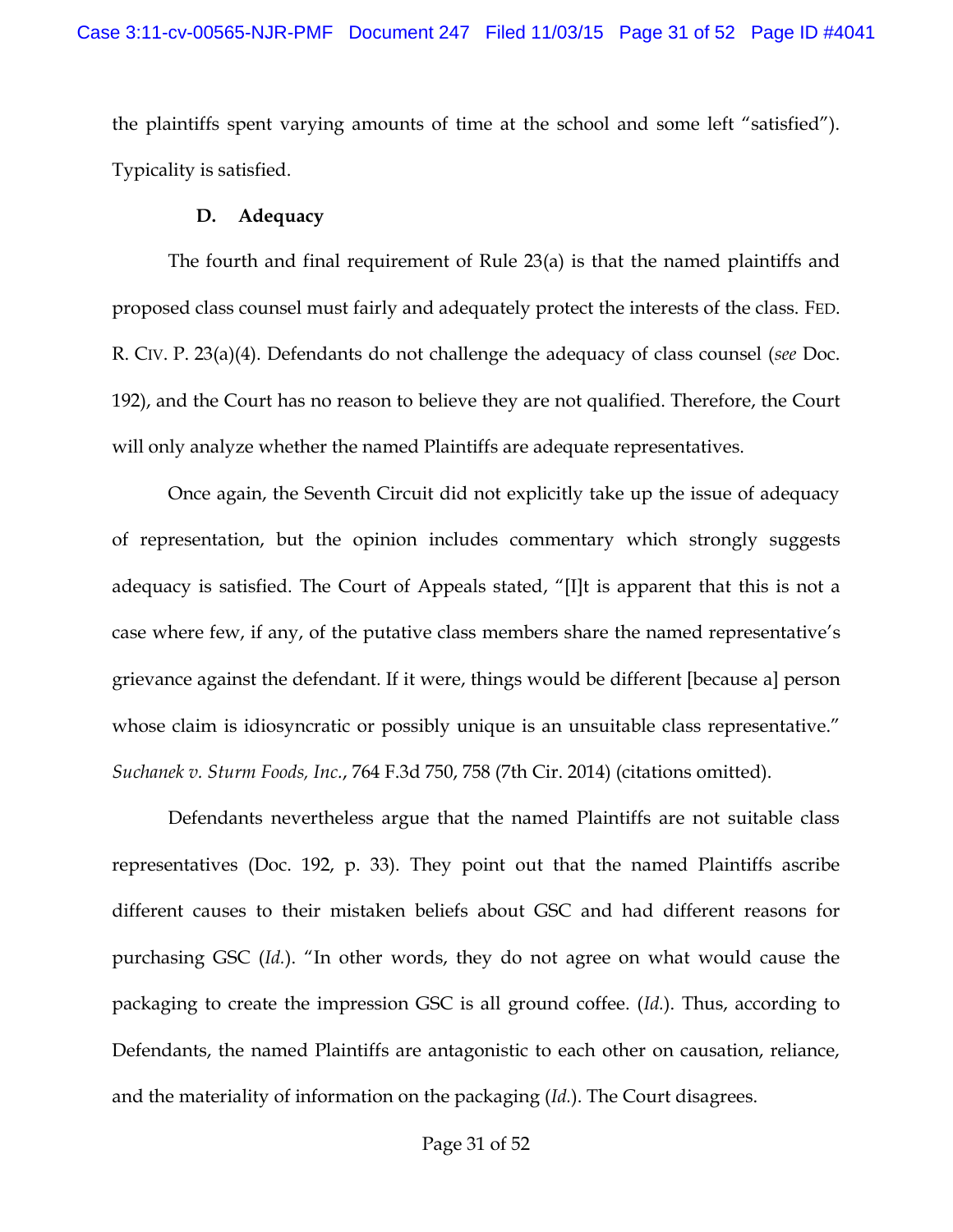The adequacy requirement is satisfied when the named representatives have "a sufficient interest in the outcome of the case to ensure vigorous advocacy" and "[do] not have interests antagonistic to those of the class." *Saltzman v. Pella Corp.*, 257 F.R.D. 471, 480 (N.D. Ill. 2009) *aff'd*, 606 F.3d 391 (7th Cir. 2010). *See also Uhl v. Thoroughbred Tech. & Telecommunications, Inc.*, 309 F.3d 978, 985 (7th Cir. 2002) ("A class may not satisfy the requirements of Rule 23(a)(4) if the class representative does not possess the same interest and suffer the same injury as the class members.") (internal quotation marks and citation omitted); *Rosario v. Livaditis*, 963 F.2d 1013, 1018 (7th Cir. 1992) *("*A class is not fairly and adequately represented if class members have antagonistic or conflicting claims.")*.*

The named Plaintiffs all claim that the overall GSC packaging was deceptive in that it created, and/or failed to correct, the misimpression that the product was premium, ground coffee. The named Plaintiffs also claim they would not have purchased the product (or paid as much as they did) had they known it was actually instant coffee. They are not alone in their claims. The evidence in the record illustrates that hundreds, if not thousands, of other consumers held the same mistaken belief and were equally disappointed upon learning the true nature of the product.

The Court fails to see how or why it makes a difference whether some of the named Plaintiffs were misled solely by affirmative misrepresentations in statements, images, and descriptions set forth on the packaging as opposed to a material omission or some combination of affirmative misrepresentations and omissions. They all have the same interest in proving the GSC packaging was unfair or deceptive because all of their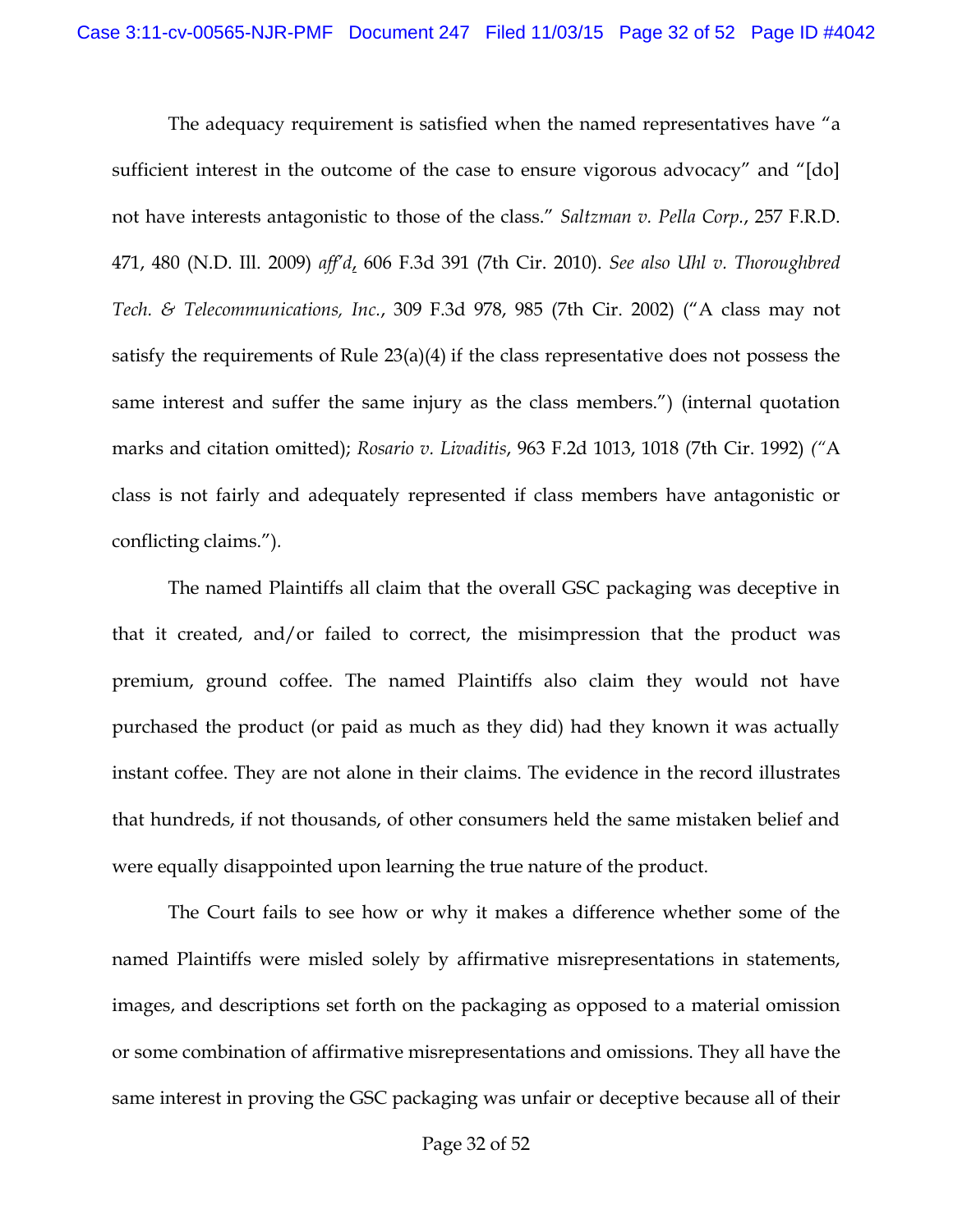claims stand or fall on the issue of whether a reasonable consumer was likely to be misled by the overall packaging, not any one particular attribute or omission. Additionally, they all suffered the same injury—they paid an inflated price for instant coffee or paid for a product they would not have bought at all had they known it was instant coffee. Defendants provide little to no explanation as to how these differences could create misaligned incentives among class members and the class representatives. And the Court cannot think of a reason for anticipating antagonism based on these differences. *See* 1 JOSEPH M. MCLAUGHLIN, MCLAUGHLIN ON CLASS ACTIONS § 4:30 (11th ed. 2014) ("Likely differences in the ways in which individual class members will prove causation and damages generally 'does not affect the alignment of their interests' so as to cause conflict."); 6A FED. PROC., L. ED. § 12:119 ("Where the central question common to all of the class members goes to the heart of the controversy, it outweighs other minor variations respecting individual interests in the class."). Adequacy is satisfied.<sup>15</sup>

# **IV. RULE 23(B)(3) REQUIREMENTS**

 $\overline{\phantom{a}}$ 

Plaintiffs seek to certify a class under Rule 23(b)(3), and therefore must show that "questions of law or fact common to the class members predominate over any questions affecting individual members" and that a "class action is superior to other available methods for fairly and efficiently adjudicating the controversy." FED. R. CIV. P. 23(b)(3); *Messner v. Northshore Univ. HealthSystem*, 669 F.3d 802, 811 (7th Cir. 2012). "The

<sup>15</sup> Defendants also argue that Plaintiff Carol Carr is an inadequate class representative because she is subject to unique defenses not applicable to the proposed class. (Doc. 34, p. 192). At the hearing on the motion for class certification, Plaintiffs' counsel indicated that this argument is based on a misunderstanding about where Ms. Carr resides and purchased GSC. Therefore, the Court need not address this argument.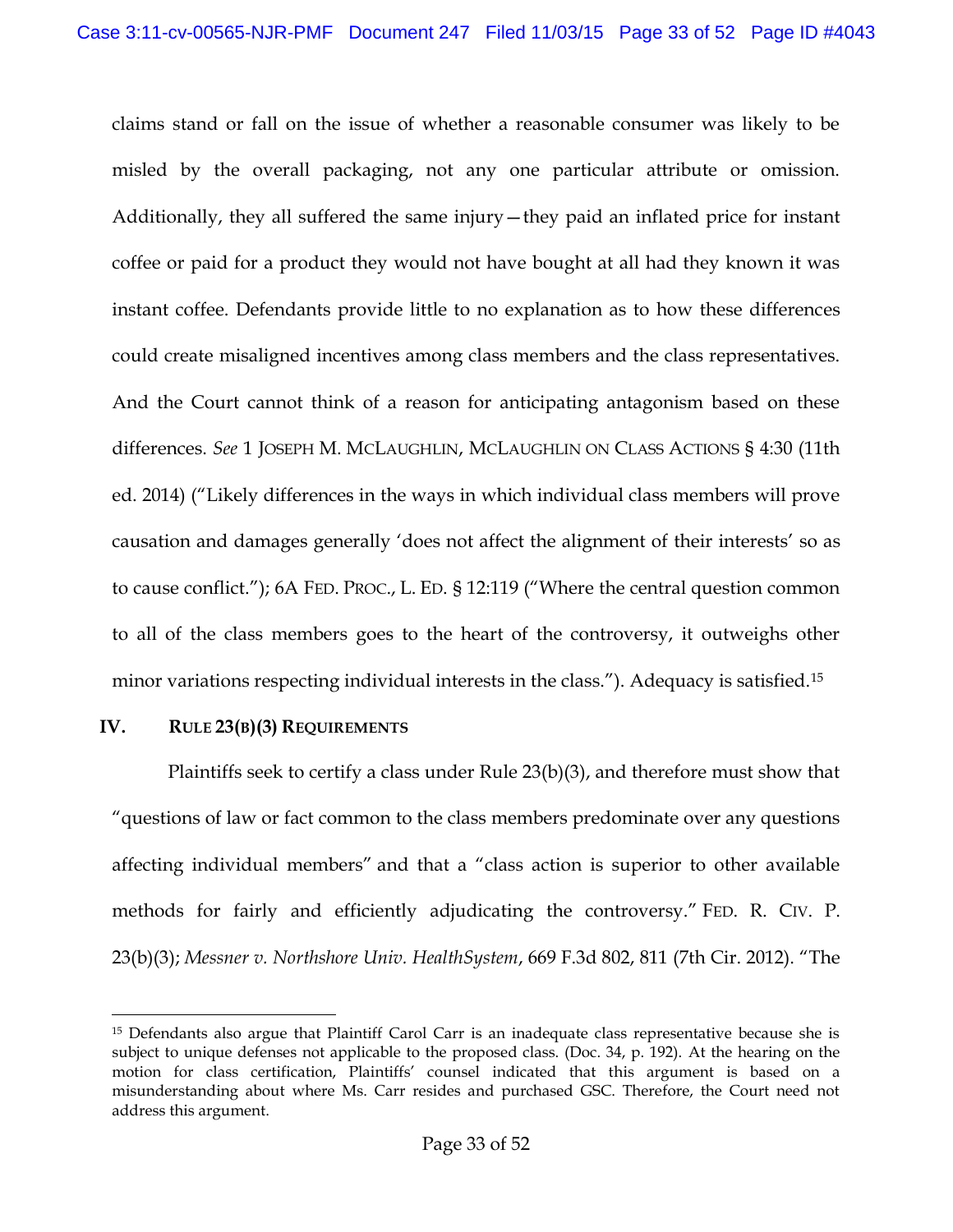matters pertinent to these findings include: (A) the class members' interests in individually controlling the prosecution . . . of separate actions; (B) the extent and nature of any litigation concerning the controversy already begun by or against class members; (C) the desirability or undesirability of concentrating the litigation of the claims in the particular forum; and (D) the likely difficulties in managing a class action." FED. R. CIV. P. 23(b)(3).

In determining whether predominance and superiority are satisfied, the Court must first ask whether the plaintiff's "damages are susceptible of measurement across the entire class." *Suchanek v. Sturm Foods, Inc.*, 764 F.3d 750, 760 (7th Cir. 2014) (citing *Comcast Corp. v. Behrend*, 133 S.Ct. 1426, 1433 (2013)). If damages can be estimated, the Court will move on to examining the matters identified in Rule 23(b)(3), which "deal with the interests of individualized members of the class in controlling their own litigations and carrying them on as they see fit." *Suchanek*, 764 F.3d at 760 (citing *Amchem Products, Inc. v. Windsor,* 521 U.S. 591, 615–16 (1997)) (internal quotation marks omitted); *see* FED. R. CIV. P. 23(b)(3). In particular, the court should assess "the difficulty and complexity of the class-wide issues as compared with the individual issues." *Suchanek*, 764 F.3d at 760. The court should also assess "whether the class allegations are satisfied through evidentiary proof." *Suchanek*, 764 F.3d at 760 (citation omitted).

### **A. Measurement of damages**

"Damages are susceptible of measurement across the entire class" if there is "a single or common *method* that can be used to measure and quantify the damages of each class member." WILLIAM RUBENSTEIN, NEWBERG ON CLASS ACTIONS § 12:4 (5th ed. 2013).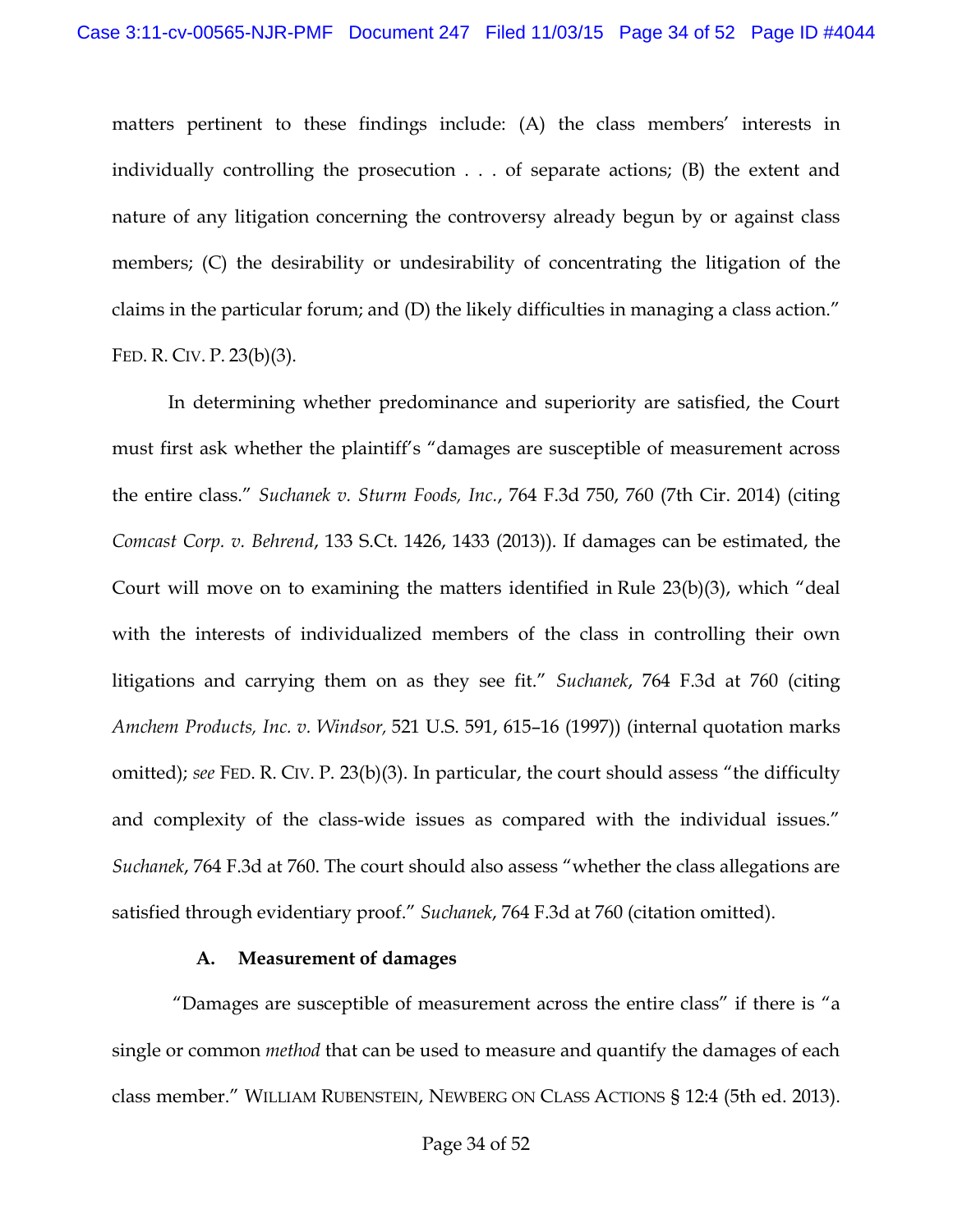If damages are capable of measurement on a classwide basis, questions of individual damage calculations will not overwhelm questions common to the class. *Contra Comcast Corp.*, 133 S.Ct. at 1433.

Plaintiffs' theory of liability rests on the claim that because GSC was overwhelmingly instant coffee, GSC's actual value is either nothing or a figure substantially lower than the price consumers paid for it. If GSC's value is nothing, Plaintiffs would be entitled to receive all of their money back. If GSC is worth something less than what consumers paid, Plaintiffs would be entitled to receive a partial refund. *See Suchanek v. Sturm Foods, Inc.*, 764 F.3d 750, 760 (7th Cir. 2014) ("[F]or example, plaintiff's damages might be computed by taking the difference between the actual value of the package she purchased (instant coffee) and the inflated price she paid (thinking the cups contained real coffee grounds).")

Candace Preston's "Retail Damages" model matches the full-refund theory (Doc. 101-12). Defendants contend, however, that the full-refund model is contrary to law (Doc. 192). They claim that "courts have universally rejected attempts to apply the theory that a defendant's product is worthless to food and beverage products, even if their value is minimal" (*Id.* at p. 36). Defendants vehemently insist that GSC is not completely worthless because it provided convenience, hydration, and caffeine (*Id.* at pp. 36–37).

Defendants' assertion that courts have "universally rejected" full refunds in cases involving the deceptive packaging of food or beverages is a gross exaggeration. Defendants cite to four cases from only three district courts. There are ninety-four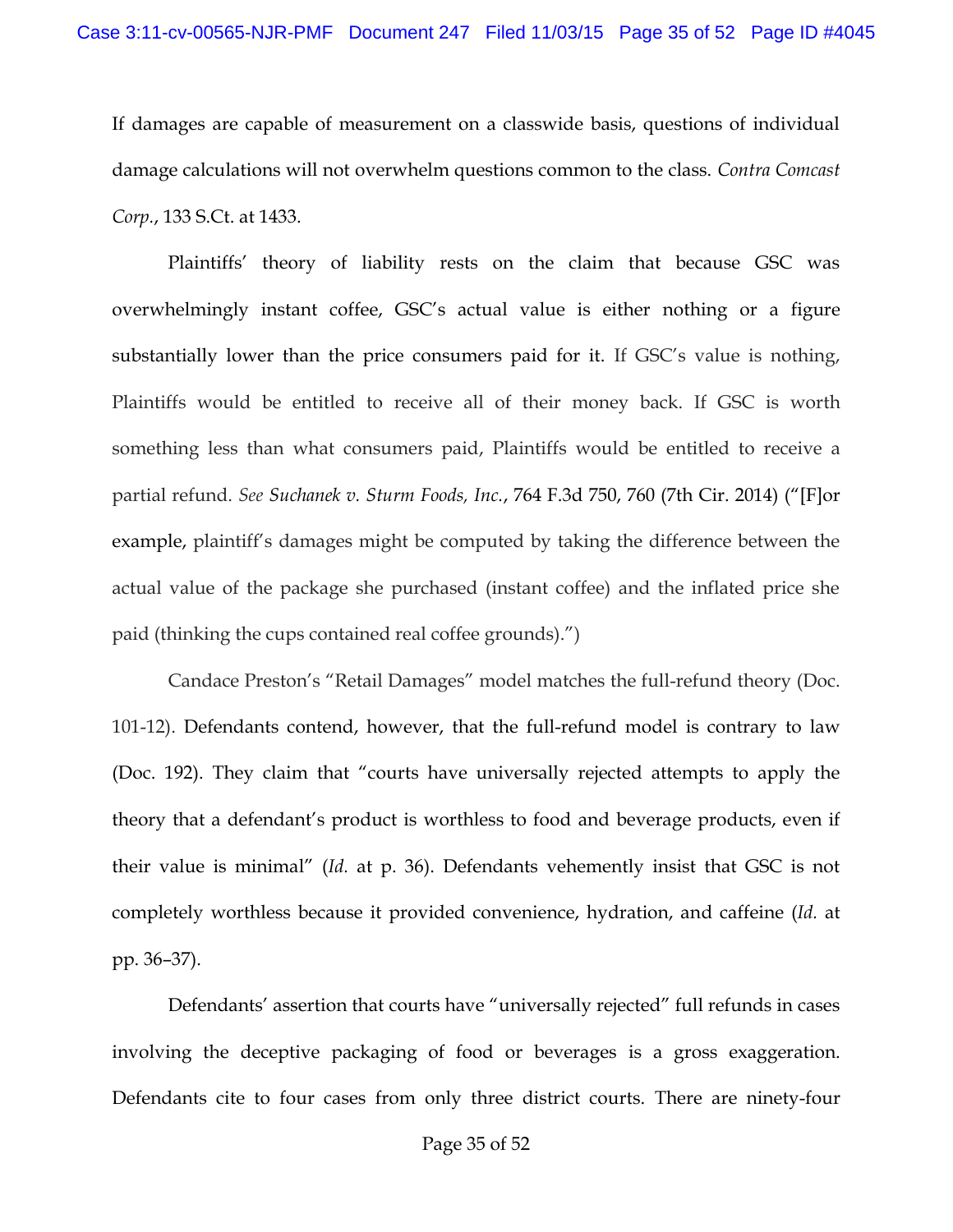districts in the federal court system and over six hundred authorized district judgeships. So it goes without saying that the decisions of four judges in three districts hardly establish "universal" proposition of law. Furthermore, the cases cited by Defendants are of very little persuasive value given that two of them are unpublished,<sup>16</sup> Defendants cited to only a footnote from the third, $17$  and the fourth case specifically noted that it was "quite different" from the instant case.<sup>18</sup> As such, the Court is not convinced that a full refund is never the proper measure of damages in a case involving deceptive packaging of food or beverages.

And if there was ever a case where this theory was appropriate, this may be it. There is plenty of evidence in the record suggesting that consumers would not have purchased GSC but for its deceptive labeling that created and/or failed to correct the misimpression that GSC was premium, ground coffee. Specifically, there is evidence that the only consumers who would potentially purchase GSC were those who owned a Keurig machine (or who were buying it for someone else who owned a Keurig machine) (Doc. 101-1, p. 253). And there is plenty of evidence showing that, when it came to coffee, Keurig machine owners wanted to brew only premium, fresh, ground coffee (Doc. 101-1, p. 4; Doc. 219; Doc. 101-7). There is also evidence that Defendants were fully aware of Keurig machine owners' preferences and went to great lengths to disguise the fact that GSC was not premium, fresh, ground coffee. And of course there

<sup>16</sup> *Jones v. ConAgra Foods, Inc.*, No. C 12-01633 CRB, 2014 WL 2702726 (N.D. Cal. June 13, 2014); *In re POM Wonderful LLC Mktg. & Sales Pratices Litig.*, No. MDL 2199, 2012 WL 4490860 (C.D. Cal. Sept. 28, 2012). <sup>17</sup> *Allen v. Hyland's Inc.*, 300 F.R.D. 643, 671 n.25 (C.D. Cal. 2014).

<sup>18</sup> *Langendorf v. Skinnygirl Cocktails, LLC*, 306 F.R.D. 574, 583 (N.D. Ill. 2014) ("The record before the *[Suchanek](https://a.next.westlaw.com/Link/Document/FullText?findType=Y&serNum=2034181353&pubNum=0000506&originatingDoc=I624b80b0612f11e48a659e8e19b67796&refType=RP&originationContext=document&transitionType=DocumentItem&contextData=(sc.Search))* court was quite different than the record here.")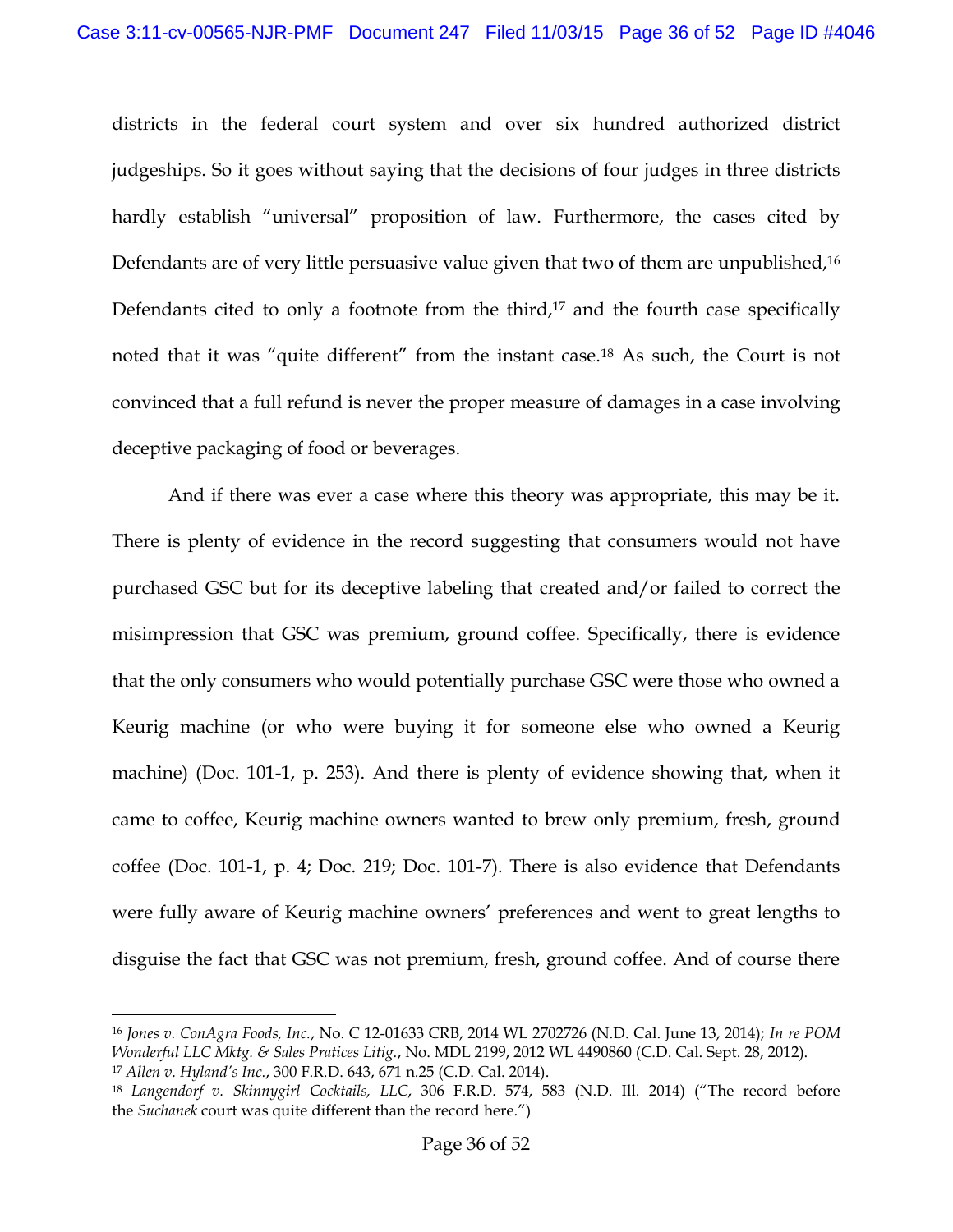is evidence showing that hundreds of consumers misunderstood GSC to be ground coffee and purchased the product based on misunderstanding (*see* Doc. 221). Furthermore, Defendants have produced absolutely no evidence that some consumers may have still purchased GSC had they known GSC was instant coffee. There is also no evidence that some consumers did, in fact, know that GSC was instant coffee yet purchased it anyway. Accordingly, the Court thinks it is entirely possible that the finder of fact could conclude that GSC was worthless to consumers.

To the extent that a partial refund turns out to be the correct measure of damages, the Retail Damages model could simply be offset by subtracting the actual value of GSC. Ms. Preston explained she could calculate actual value of GSC from the consumer price per cup of an equivalent instant coffee (Doc. 201-2).

Ms. Preston also presented a third damages model, the "Wholesale Damages" model (Doc. 101-12). This model awards class members the revenue Defendants earned selling GSC at wholesale prices to retailers (*Id.*). This model does not match either of Plaintiffs' theories of liability, and thus this damages model is rejected.

Accordingly, Plaintiffs have met their burden of showing a proposed class-wide damages model that is consistent with their theory of liability. *Comcast Corp. v. Behrend*, 133 S. Ct. 1426, 1435 (2013) ("The first step in a damages study is the translation of the *legal theory of the harmful event* into an analysis of the economic impact *of that event*.") (citation omitted). If a single class is certified for the purposes of establishing damages, each class member will receive a full refund or a partial refund. Alternatively, in the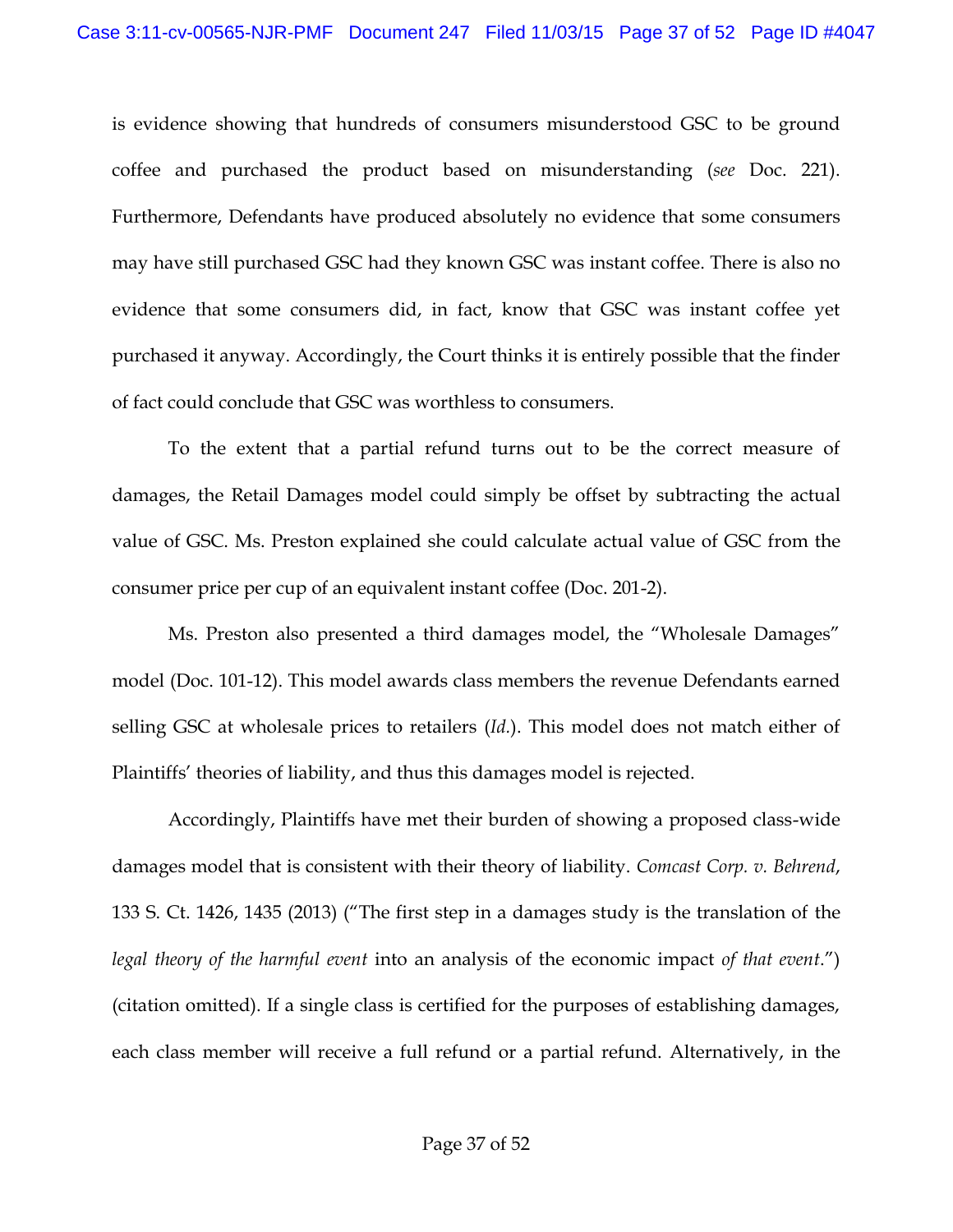event subclasses are created, class members in certain states will receive statutory damages. 19

# **B. Complexity and class-wide proof**

Because damages can be estimated, the Court will move on to examining "the difficulty and complexity of the class-wide issues as compared with the individual issues" and "whether the class allegations are satisfied through evidentiary proof." *Suchanek v. Sturm Foods, Inc.*, 764 F.3d 750, 760 (7th Cir. 2014) (citation omitted).

As previously discussed, the common, class-wide issue in this case is liability, which turns on whether the GSC packaging was likely to deceive a reasonable consumer. This question is particularly appropriate for class-wide resolution. It is identical across every class member because all of the applicable consumer protection statutes require proof that Defendants' statement was likely to mislead a reasonable consumer. *Suchanek*, 764 F.3d at 756. And it is the most central aspect of every class member's consumer fraud claim; as noted by the Seventh Circuit, "the claims of every class member will rise or fall on the resolution of that question." *Suchanek*, 764 F.3d at 757. Additionally, the proof needed to resolve the question of liability—survey evidence and expert testimony—is common to all class members. It is also costly. For these reasons, it would be extraordinarily duplicative and wasteful of the time and resources of both the Court and the parties to litigate this question in individual cases. That is particularly true because Defendants make no argument, and the Court has no reason

<sup>19</sup> According to Defendants, statutory damages are available in Alabama, California, and New York (Doc. 192, p. 39 n.31).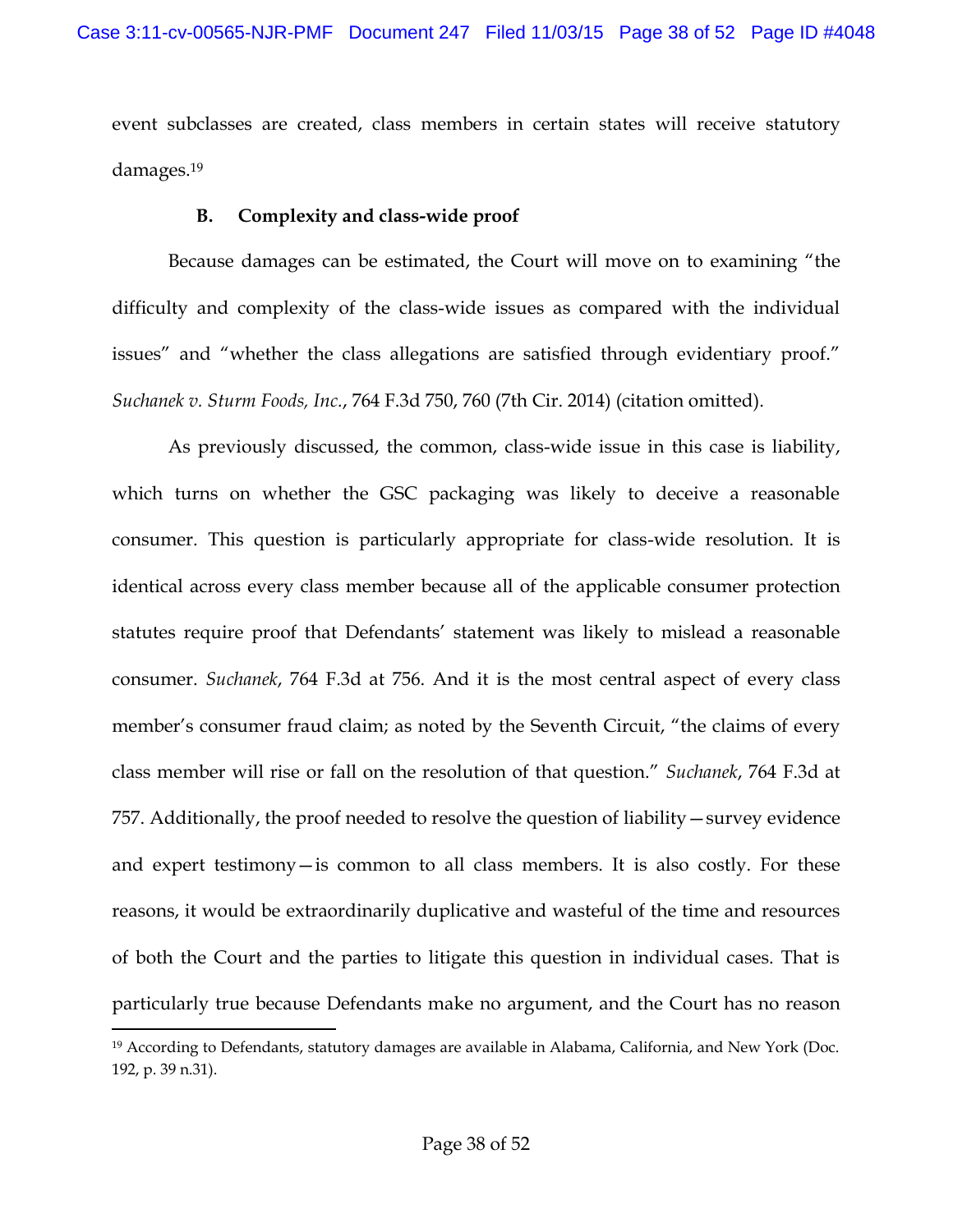to believe, that multiple, individual proceedings are necessary to ensure that the question of liability is accurately resolved. *See Pella Corp. v. Saltzman*, 606 F.3d 391, 394 (7th Cir. 2010); *Mejdrech v. Met-Coil Sys. Corp.,* 319 F.3d 910, 912 (7th Cir. 2003); *Thorogood v. Sears, Roebuck & Co.*, 547 F.3d 742, 745 (7th Cir. 2008).

Individual litigation is not even a realistic alternative. The Court estimates that the value of each class member's claim is somewhere in the ballpark of \$10. And "only a lunatic or a fanatic sues for [\$10]." *Carnegie v. Household Int'l., Inc.,* 376 F.3d 656, 661 (7th Cir. 2004). But even if some of the class members were feeling especially fanatical, the survey evidence and expert testimony needed to prove the issue of liability would cost considerably more than their claim is worth, which almost certainly eviscerates any interest they may have in filing an individual suit.

Furthermore, contrary to Defendants' assertion (Doc. 192, p. 44), the fact that individualized proof from each class member may be required on the issues of proximate causation and reliance does not make the class format unmanageable or support the denial of class certification. *Suchanek*, 764 F.3d at 760; *Pella Corp.*, 606 F.3d at 394 ("Proximate cause, however, is necessarily an individual issue and the need for individual proof alone does not necessarily preclude class certification.") Proximate causation and reliance are simpler issues than the issue of liability, and the information needed to prove them is more accessible to individual litigants than the information needed to prove liability. *Suchanek*, 764 F.3d at 760. That's because each class member can simply state for himself that, based on GSC's packaging, he mistakenly believed GSC was ground coffee, and he purchased it as a result of that mistaken belief. *See*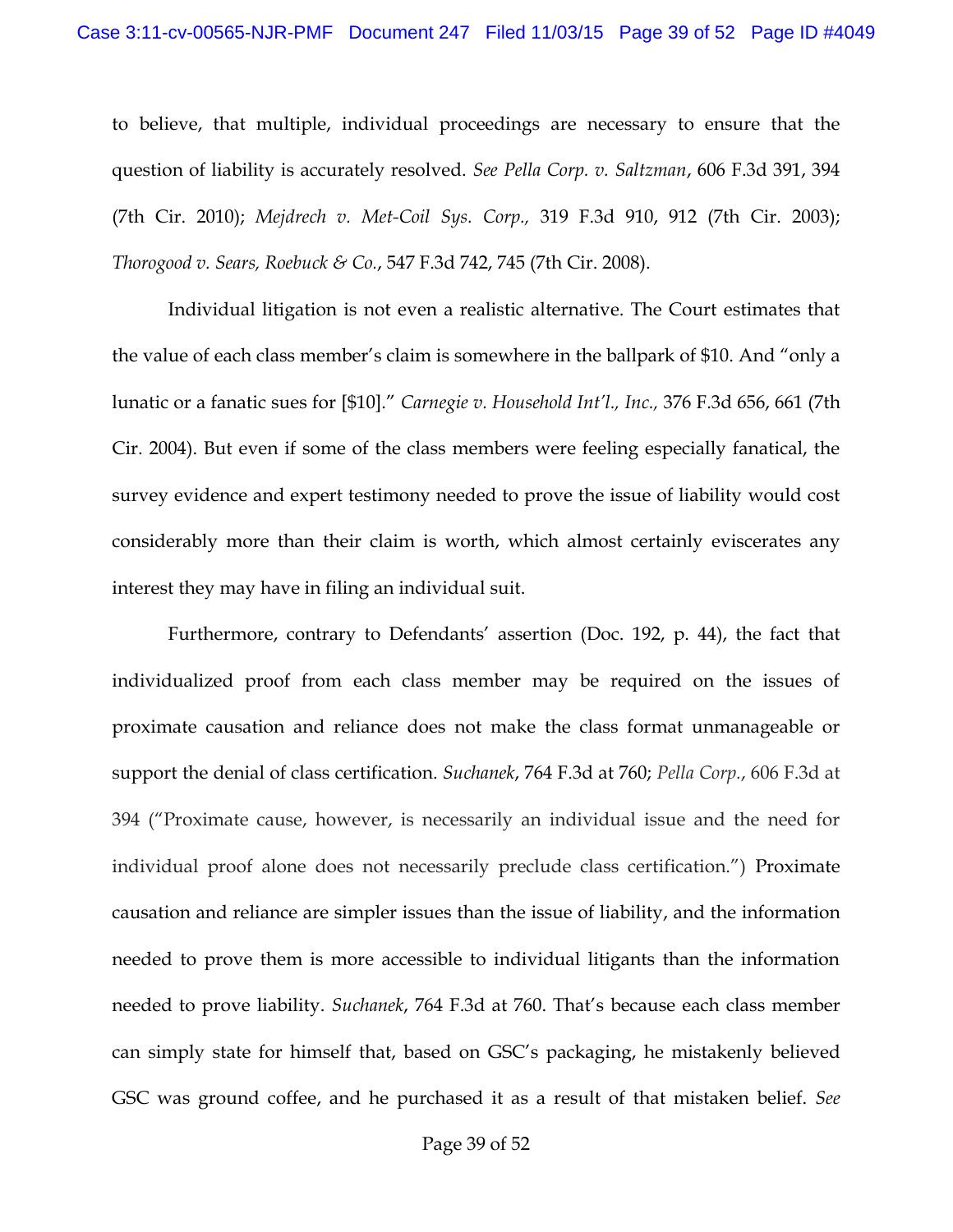*Suchanek*, 764 F.3d at 760 ("At the back end, if the class prevails on the common issue, it would be a straightforward matter for each purchaser to present her evidence on reliance and causation."). The individualized assessments can be conducted after liability is determined and damages are being considered. *Suchanek*, 764 F.3d at 756 ("It is routine in class actions to have a final phase in which individualized proof must be submitted.")

Accordingly, the Court thinks "it makes good sense" to resolve the common issue of liability "in one fell swoop." *Pella Corp.*, 606 F.3d at 394 (citing *Mejdrech*, 319 F.3d at 911). *See also Chicago Teachers Union, Local No. 1 v. Bd. of Educ.*, 797 F.3d 426, 444 (7th Cir. 2015) ("[W]hen adjudication of questions of liability common to the class will achieve economies of time and expense, the predominance standard is generally satisfied." (quoting *Comcast Corp. v. Behrend,* 133 S.Ct. 1426, 1436–37 (2013))); 7AA CHARLES ALAN WRIGHT, ET AL., FEDERAL PRACTICE & PROCEDURE § 1778 (3d ed.) ("When common questions represent a significant aspect of the case and they can be resolved for all members of the class in a single adjudication, there is a clear justification for handling the dispute on a representative rather than on an individual basis.").

To conclude, because common issues of law and fact predominate, and trying these claims individually would result in a substantial amount of repetition and wasted resources, proceeding as a class action is the superior form of adjudication for this case.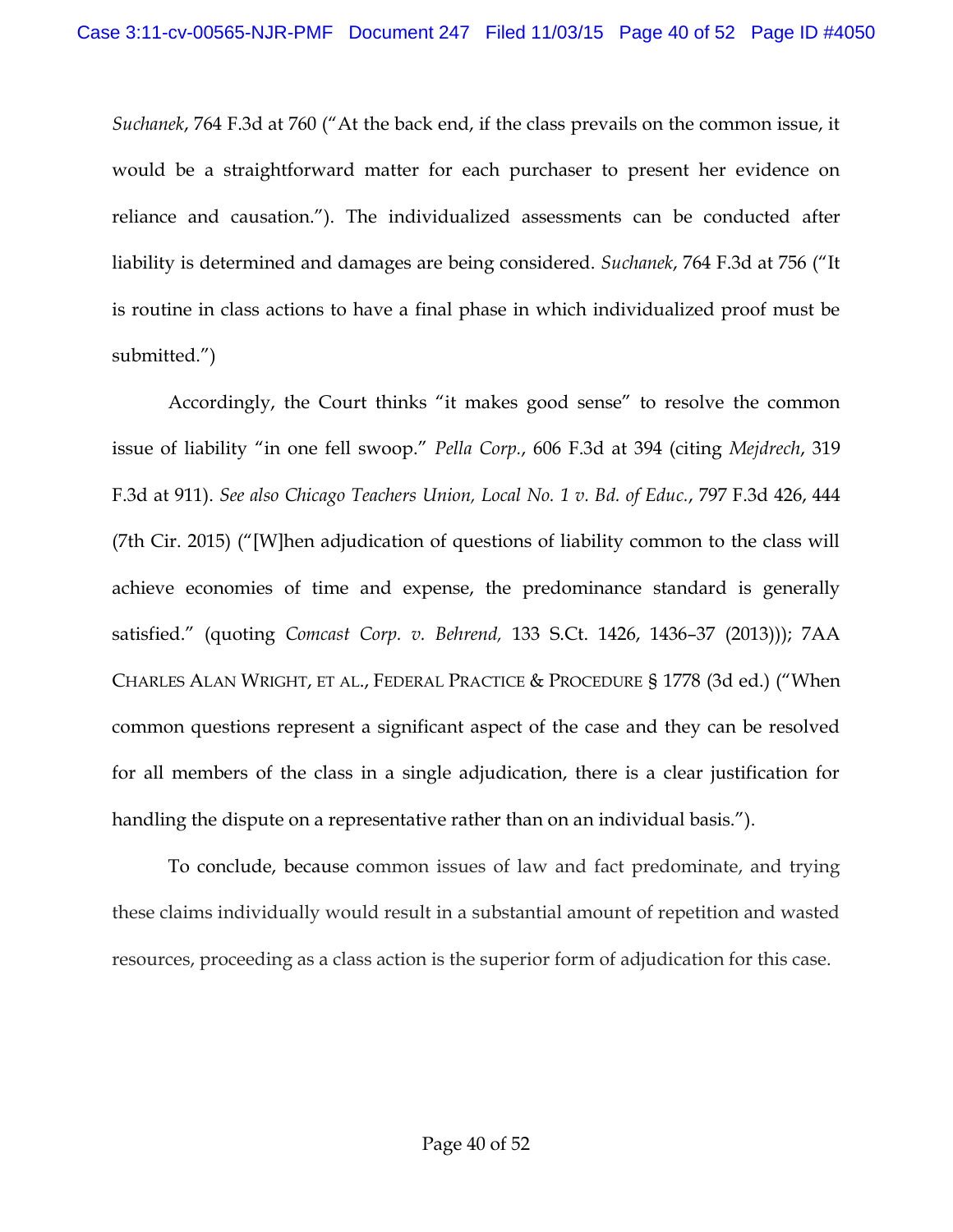### **V. ISSUES WITH THE CLASS DEFINITION**

#### **A. Ascertainability**

The Seventh Circuit has "long recognized an implicit requirement under Rule 23" that a class must be ascertainable, meaning "the class must be defined clearly and that membership be defined by objective criteria." *Mullins v. Direct Digital, LLC*, 795 F.3d 654, 657 (7th Cir. 2015). Defendants do not dispute that the proposed class is defined by reference to objective criteria (Doc. 192, p. 24). The definition identifies a particular group of individuals (in-store purchasers of GSC) harmed in a particular way (defrauded by packaging) during a specific period (from September 2010 to the present) in particular states (Alabama, California, Illinois, New Jersey, New York, North Carolina, South Carolina, and Tennessee). Defendants' objection to the proposed class is that Plaintiffs have not pointed to any evidence that identifies the class members or proposed a reliable method for ascertaining their identities (Doc. 192, p. 24).

The Seventh Circuit recently ruled on this precise issue in *Mullins v. Direct Digital, LLC*, 795 F.3d 654 (7th Cir. 2015). The Court noted that some courts have recently imposed a "new" and "heightened" requirement to ascertainability by "requiring plaintiffs to prove at the certification stage that there is a 'reliable and administratively feasible' way to identify all who fall within the class definition." *Mullins*, 795 F.3d at 657. The Seventh Circuit declined to follow suit for two general reasons. First, the new, more "stringent" version of ascertainability "does not further any interest of Rule 23 that is not already adequately protected by the Rule's explicit requirements." *Id.* at 662. And second, the costs of imposing the requirement are high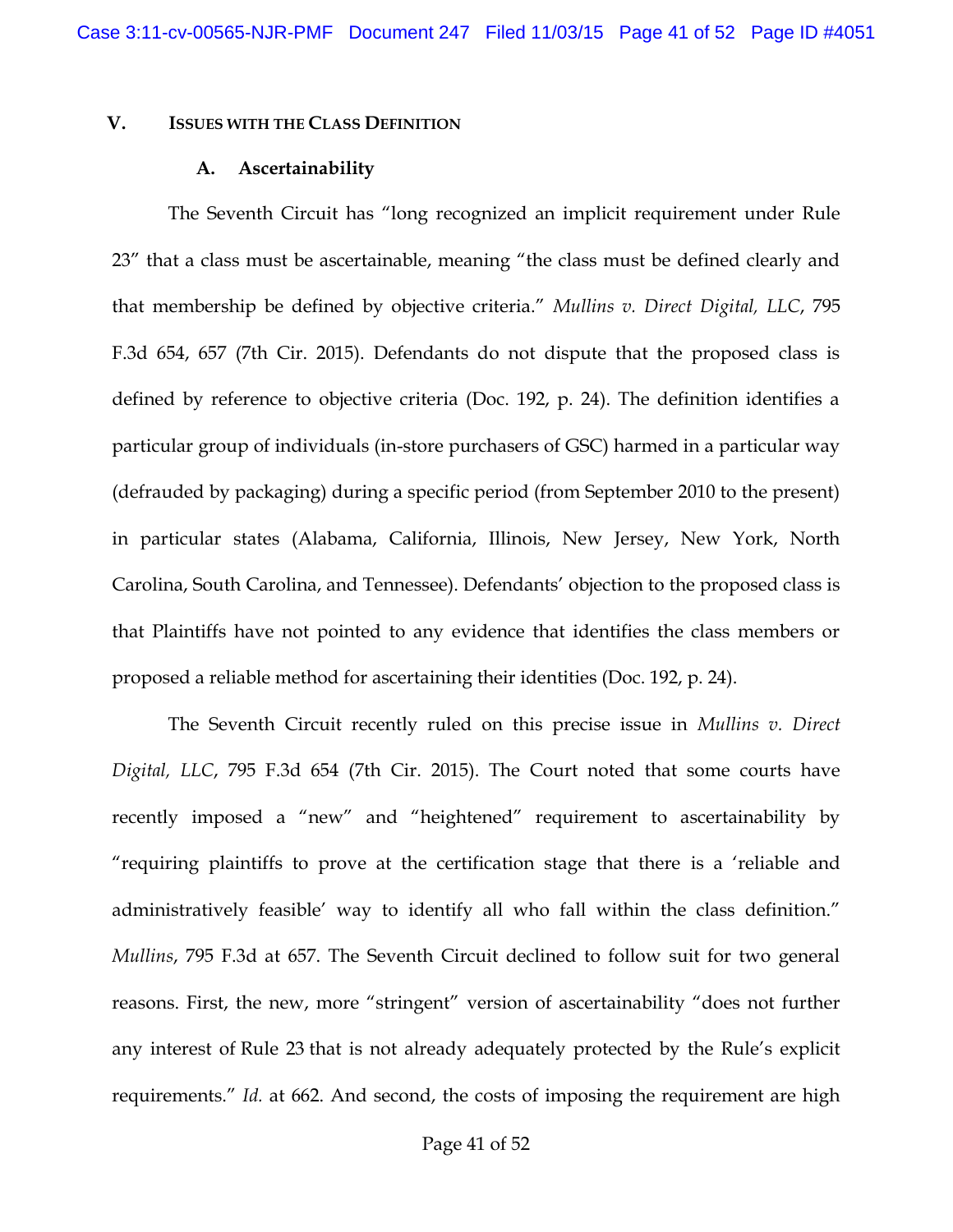because it "erect[s] a nearly insurmountable hurdle at the class certification stage in situations where a class action is the only viable way to pursue valid but small individual claims," namely low-value consumer class actions like the instant case. *Id.* Accordingly, the Seventh Circuit opted to "stick with our settled law," which focuses on "the adequacy of the class definition itself," and not "whether, given an adequate class definition, it would be difficult to identify particular members of the class." *Id.* at 659. Under that standard, as previously indicated, Plaintiffs have satisfied the requirement of ascertainability.

#### **B. Overbreadth**

A class is defined too broadly if it includes "a great number of members who for some reason could not have been harmed by the defendant's allegedly unlawful conduct." *Messner v. Northshore Univ. HealthSystem*, 669 F.3d 802, 824, 825 (7th Cir. 2012). There is a difference between class members who *could not* have been harmed and those who *were not* harmed. *Id.* at 825. Class members who *could not* have been harmed are those who "could not bring a valid claim under the best of circumstances." *See, e.g., Id.* at 824–25 (antitrust plaintiff class could not be defined to include persons who purchased product before defendant possessed market power because those persons *could not* have been injured by defendant's alleged abuse of market power). On the other hand, class members who *were not* harmed are those who have valid claims that will ultimately fail on the merits for various, individual reasons. *See id.* A class should not be certified if it is apparent that it contains "a great many persons" who *could not* have been harmed at the hands of the defendant. *Id.* at 825, 826 n.15.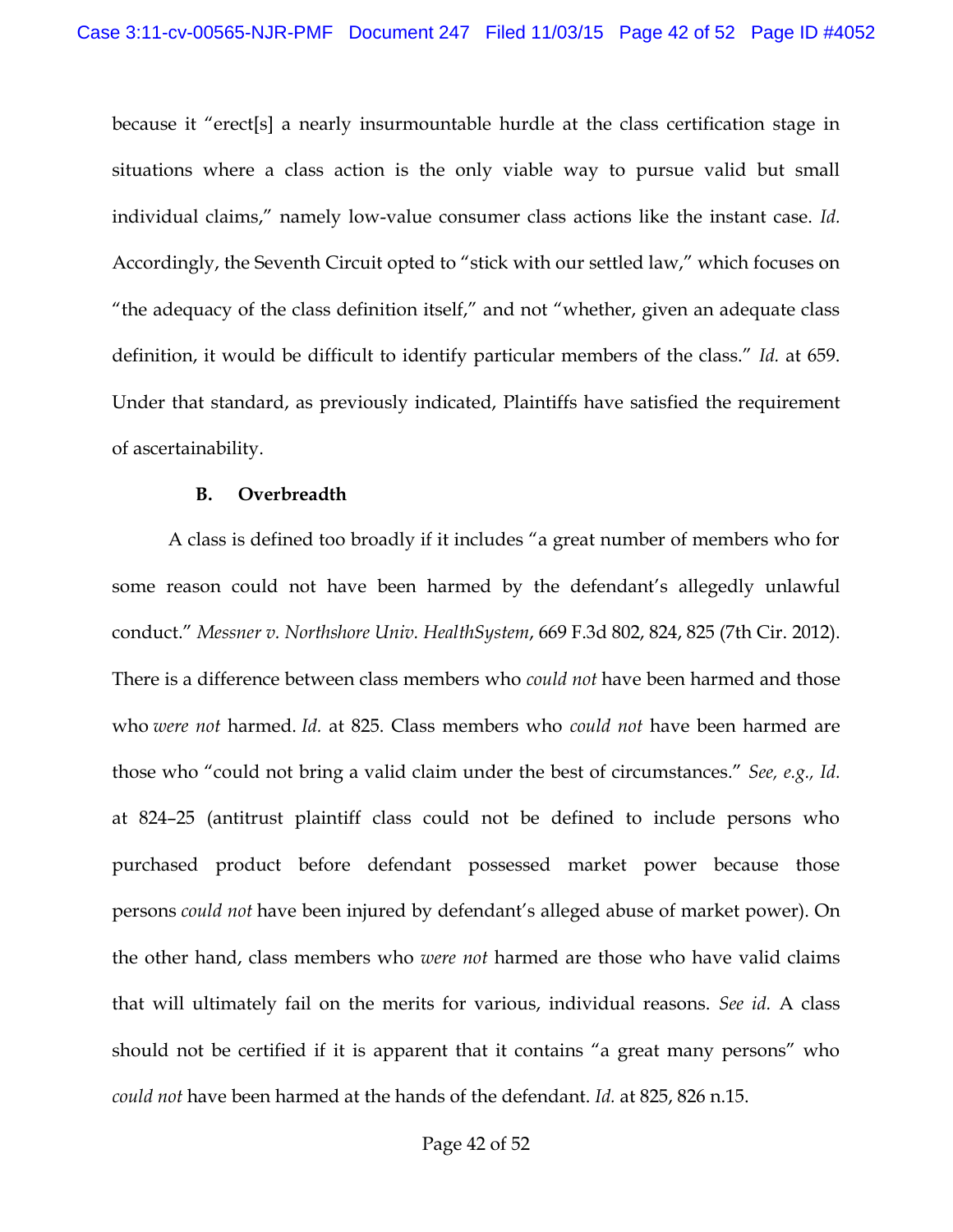Defendants claim that the proposed class, which is defined as purchasers of "Grove Square Coffee products," is overly broad because it includes consumers who purchased the instant and microground coffee products as well as Grove Square's cappuccino products, which also contain instant coffee (Doc. 192, p. 28). The Court disagrees. Based on the images of the packaging submitted by Defendant (Doc. 192, p. 29), it seems rather obvious that the instant and microground coffee product, which is called "Grove Square Coffee," is something entirely different from the cappuccino product, which is called "Grove Square Cappuccino." In fact, the package of the cappuccino product does not appear to mention the word "coffee" at all. Thus, in the Court's opinion, defining the class as consumers "who purchased Defendants' Grove Square *Coffee* products" is sufficiently limiting. Furthermore, the risk that cappuccino purchasers will self-identify as members of the class seems slim as there is no evidence in the record that large numbers of cappuccino purchasers ever complained of being duped or were otherwise dissatisfied with their purchase.

Defendants also claim that the proposed class definition is overly broad and certification should be denied because the class is not limited to consumers who purchased the original package with the words "soluble and microground" (Doc. 192, p. 27). Instead, it also includes consumers who purchased the modified package with the words "instant and microground" (*Id.*). Defendants argue that none of the named Plaintiffs purchased, and therefore could not have been injured by, the modified package, and thus they cannot seek to represent consumers who purchased the modified packaging (*Id.*).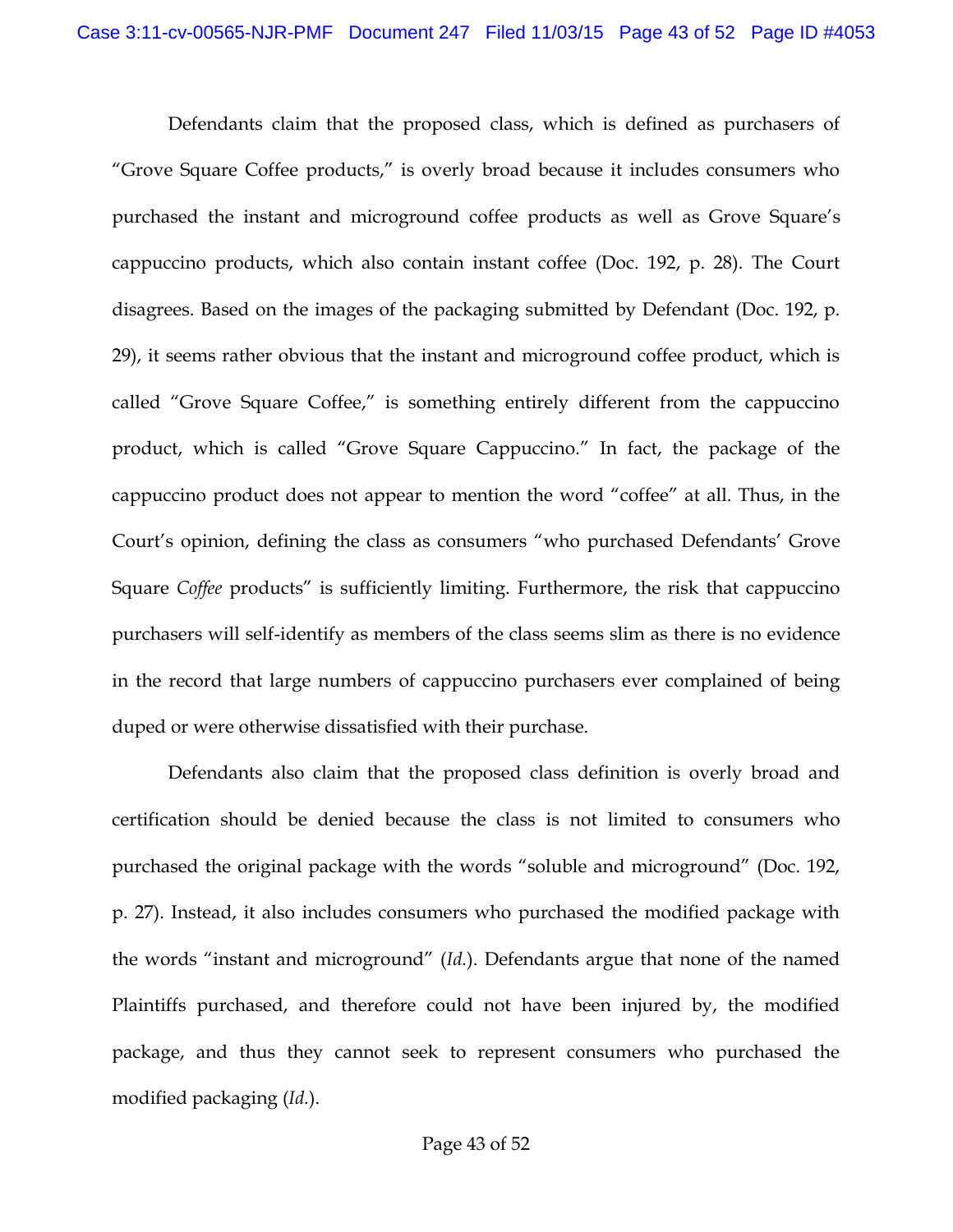The Court is not persuaded that a class with both original-package-purchasers and modified-package-purchasers is so overly broad that certification must be denied. Defendants have not presented any evidence whatsoever as to how many purchasers of the modified packaging actually exist. Therefore the Court has no reason to believe that a "great many" of the putative class members are modified-package-purchasers and has no basis to deny certification. *See Messner*, 669 F.3d at 826. If anything, the Court should amend the class definition to correct for the overbreadth. *Id.* at 826 n.15. But not even that appears to be necessary at this time. Defendants do not argue or set forth any evidence that the consumers who purchased the modified package *could not* have been deceived by the packaging. On the other hand, Plaintiffs have put forth evidence that the modified package was not sufficient to prevent a customer from being misled and that consumers continued complaining about GSC after the modified packaging was rolled out (Doc. 101-8, p. 5; Doc. 100-12; Doc. 101-9). Therefore, it cannot be said that modified-package-purchasers *could not* have been harmed by Defendants' allegedly unlawful conduct in marketing and packaging GSC. Accordingly, including both original-package-purchasers and modified-package-purchasers in the class does not appear to implicate overbreadth concerns.

Instead, it seems to the Court that the question of whether the named Plaintiffs can present claims on behalf of others who purchased the same product in the slightly modified package actually implicates issues related to commonality, typicality, and adequacy of representation. 7AA CHARLES ALAN WRIGHT, ET AL., FEDERAL PRACTICE & PROCEDURE § 1785.1 (3d ed.) ("[T]he question whether [representative parties] may be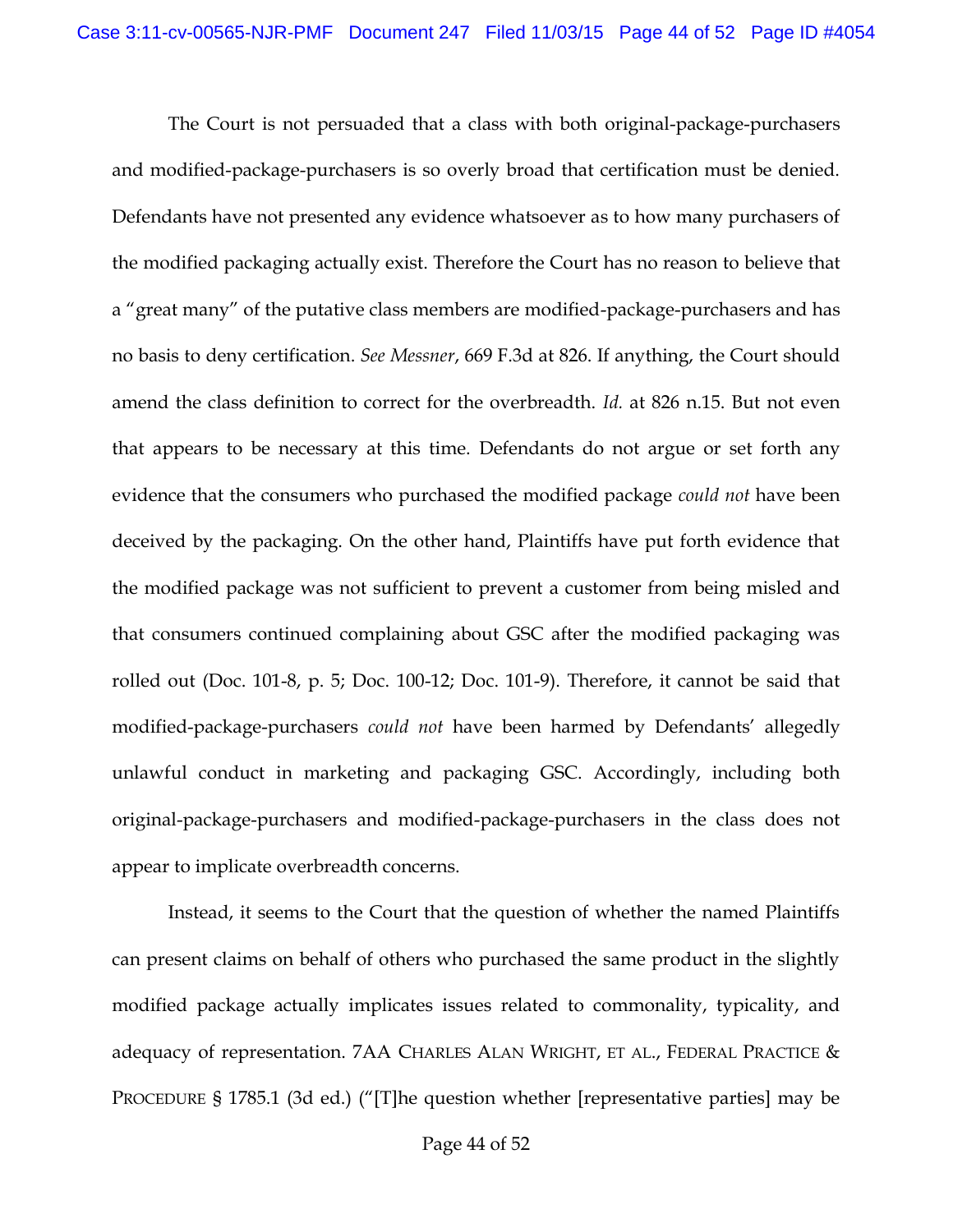allowed to present claims on behalf of others who have similar, but not identical, interests depends . . . on an assessment of typicality and adequacy of representation."); *see also Bruno v. Quten Research Inst., LLC*, 280 F.R.D. 524, 530 (C.D. Cal. 2011). But Defendants did not make that argument. The Court nevertheless spent considerable time thinking about that issue and is convinced that the requirements of Rule 23(a) are still satisfied.

The Court was unable to locate photos in the record of the modified package, but throughout these proceedings, the Court was given the impression that the original package and the modified package were nearly identical. The only difference was the original package stated in small font that it contained "soluble and microground coffee" while the modified package said "instant and microground coffee." As best the Court can tell, the modified package still contained all the other misleading descriptions, images, and statements and still omitted what percentage of GSC was instant coffee. And regardless of the package, the problem—that GSC's package misrepresented and concealed the true nature of the product—remains the same. The Court does not believe that the single variation between the original and modified packages is so significant that it makes the packages sufficiently and meaningfully distinct and requires an independent review of each. As the litigation unfolds, if there are large and unmanageable differences in proving the deceptive nature of the original and modified packages, the Court may decide to exclude the modified-package-purchasers from the class or create a subclass. But, at this point, the Court does not see the different packages as an obstacle to certification of a single class.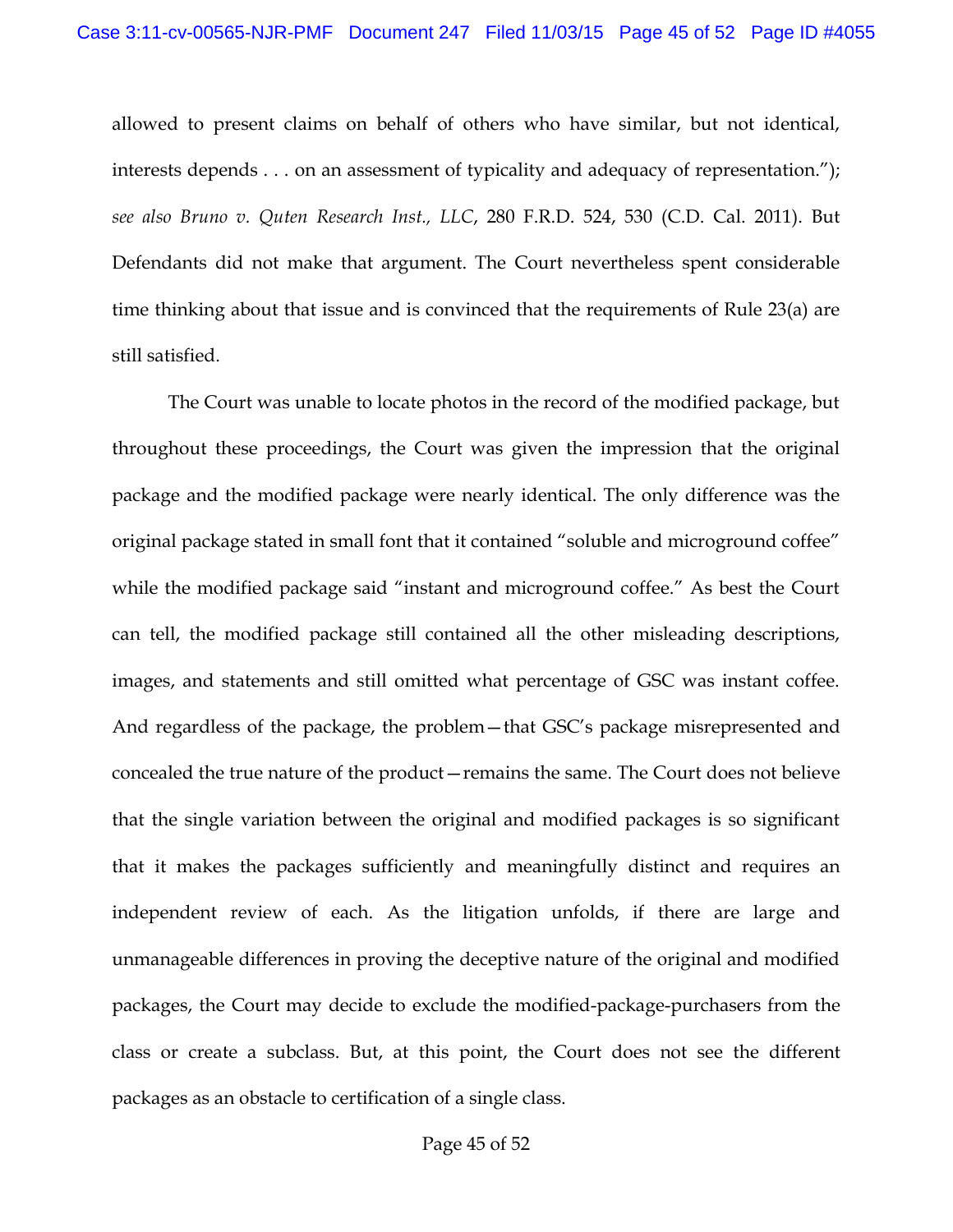In sum, neither of Defendants' arguments regarding overbreadth requires the denial of certification or even a modification of the proposed class definition.

# **C. Class Claims Under Alabama, Tennessee, and South Carolina Law**

The consumer protection statutes of the states of Alabama, Tennessee, and South Carolina permit individual actions, but not class actions.<sup>20</sup> If this case were proceeding in state court, these statutes would undoubtedly preclude Plaintiffs from proceeding with a class action. But, obviously, this case is in federal court. The parties dispute whether those state statutes also bar class actions in federal court. The dispute centers on the Supreme Court's decision in *Shady Grove Orthopedic Assoc., P.A. v. Allstate Ins. Co*., 559 U.S. 393 (2010).

In *Shady Grove*, the plaintiff brought a putative class action in federal court against an insurance carrier seeking to recover unpaid statutory interest on late benefit payments. The issue was whether the case could proceed as a class action. Rule 23 of the Federal Rules of Civil Procedure, which sets out the procedures for pursuing a class

<sup>&</sup>lt;sup>20</sup> The Alabama Deceptive Trade Practices Act provides: "A consumer or other person bringing an action under this chapter may not bring an action on behalf of a class  $\dots$ ." ALA. CODE § 8-19-10(f).

The South Carolina Unfair Trade Practices Act provides: "Any person who suffers any ascertainable loss of money or property, real or personal, as a result of the use or employment by another person of an unfair or deceptive method, act or practice declared unlawful by § 39-5-20 *may bring an action individually, but not in a representative capacity*, to recover actual damages." S.C. CODE ANN. § 39-5-140 (emphasis added).

The Tennessee Consumer Protection Act of 1977 provides: "Any person who suffers an ascertainable loss of money or property . . . as a result of the use or employment by another person of an unfair or deceptive act or practice . . . may bring an action *individually* to recover actual damages." TENN. CODE ANN. § 47-18- 109(a)(1) (emphasis added). The TCPA further provides: "**N**o class action lawsuit may be brought to recover damages for an unfair or deceptive act or practice declared to be unlawful by this part." TENN. CODE ANN. § 47-18-109(g).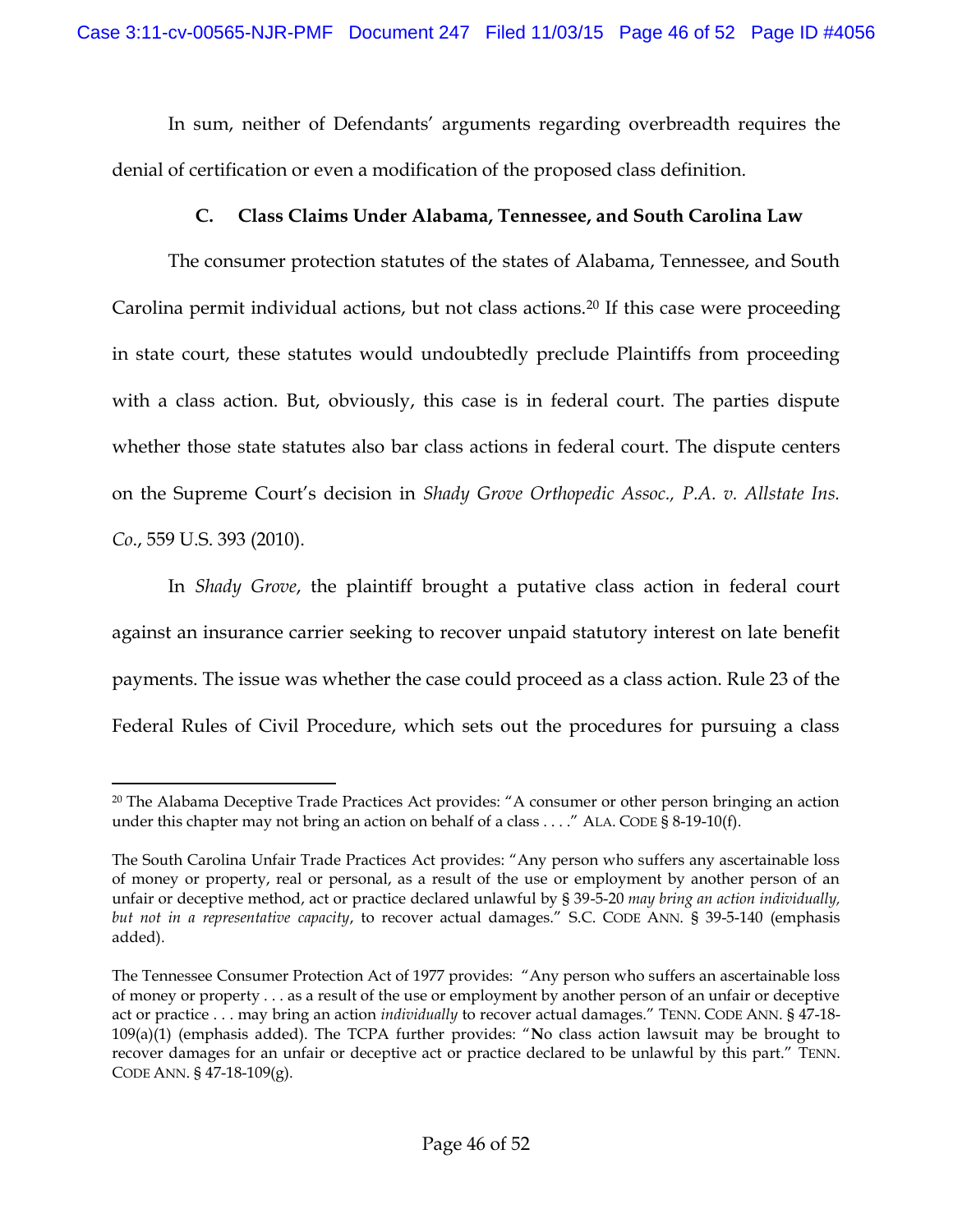action in federal court, "unambiguously authorizes *any* plaintiff, in *any* federal civil proceeding, to maintain a class action if the Rule's prerequisites are met." *Shady Grove*, 559 U.S. at 406. New York law, by contrast, prohibits class actions to recover penalties, such as the statutory interest sought by the plaintiff. Thus, the Supreme Court was tasked with deciding whether Rule 23 or the New York statute controlled.

A majority of the justices agreed that there was a direct conflict between Rule 23 and the New York law because they both address "whether a class action may proceed for a given suit." *Shady Grove*, 559 U.S. at 401. When a federal rule of procedure conflicts with state law, the Rules Enabling Act directs federal courts to apply the federal rule so long as its application does "abridge, enlarge, or modify any substantive right" under the state law. *Id.* at 407. A majority of the justices also agreed that Rule 23 would not alter the parties' substantive rights. In determining that Rule 23 was valid, however, the Court fractured 4-1-4. Four justices applied one test, while Justice John Paul Stevens applied another. Importantly, however, five justices concluded that Rule 23 controlled. *See Hahn v. Walsh*, 762 F.3d 617, 631 (7th Cir. 2014), *cert. denied*, 135 S. Ct. 1419 (2015) ("A plurality of the Court held that Rule 23 was valid under the Rules Enabling Act *. . .* and five Justices agreed that Rule 23, not the New York law at issue, should be applied in federal court.") (internal citation omitted).

Defendants believe that the fractured opinion in *Shady Grove* leaves room for debate as to whether this Court is required to apply Rule 23 or the laws of Alabama, South Carolina, and Tennessee that explicitly limit Plaintiffs' ability to bring a class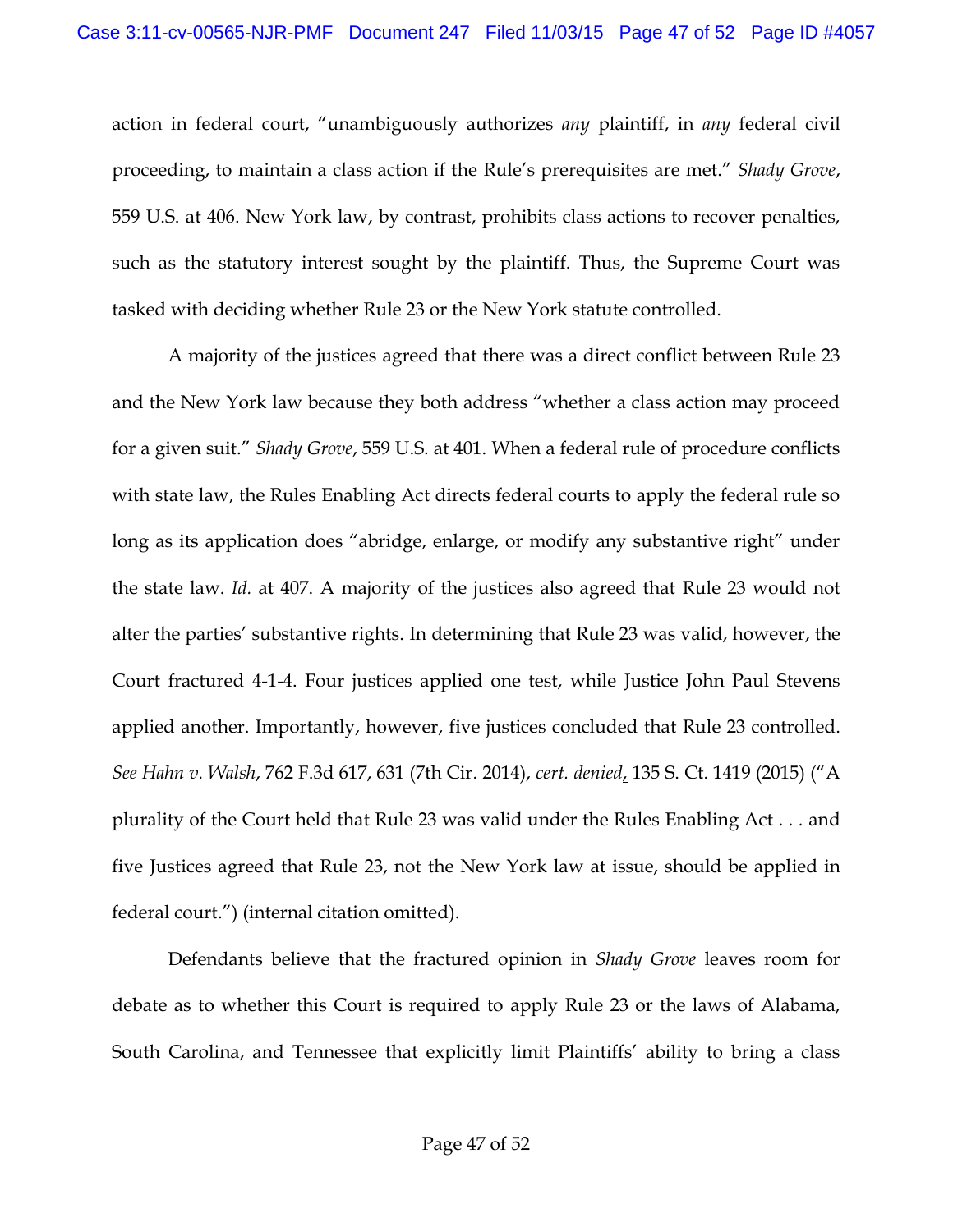action. More specifically, the question for this Court is whether Rule 23 abridges, modifies, or enlarges a substantive right afforded by those three statutes.

In answering that question, Defendants insist that the Court should follow the analysis of Justice Stevens in *Shady Grove*, and they cite to two district court cases from other circuits in which Justice Stevens's concurrence opinion was deemed to be the controlling opinion. (Doc. 192, p. 47, n. 27). Defendants then mention four district court cases where the courts evaluated the Alabama, South Carolina, and Tennessee proscriptions on class actions in light of *Shady Grove* (*Id.* at pp. 47–48)*.* Defendants assert those courts determined the proscriptions against class actions "are substantive restrictions on the state created rights, and declined to permit class action treatment under Rule 23" (*Id.*). Defendants then declare, without any further elaboration, that the three statutory prohibitions on class actions at issue are, in fact, "substantive definitions of the private right of action afforded under each statute, and not mere procedural rules" and therefore this Court "should follow the decisions cited above and refuse to permit class action treatment of those state law claims" (Doc. 192, p. 48).

Simply put, Defendants' argument is not good enough. It is really nothing more than an assertion. They did not even discuss the analysis of the other courts (let alone conduct their own independent analysis) regarding how the three statutes at issue are materially different from the New York law at issue in *Shady Grove* or how Rule 23 actually alters a substantive right under any of those three statutes. They also provide no explanation as to why the other courts decided to go the opposite way of the Supreme Court on the issue of whether Rule 23 displaced a state law prohibiting class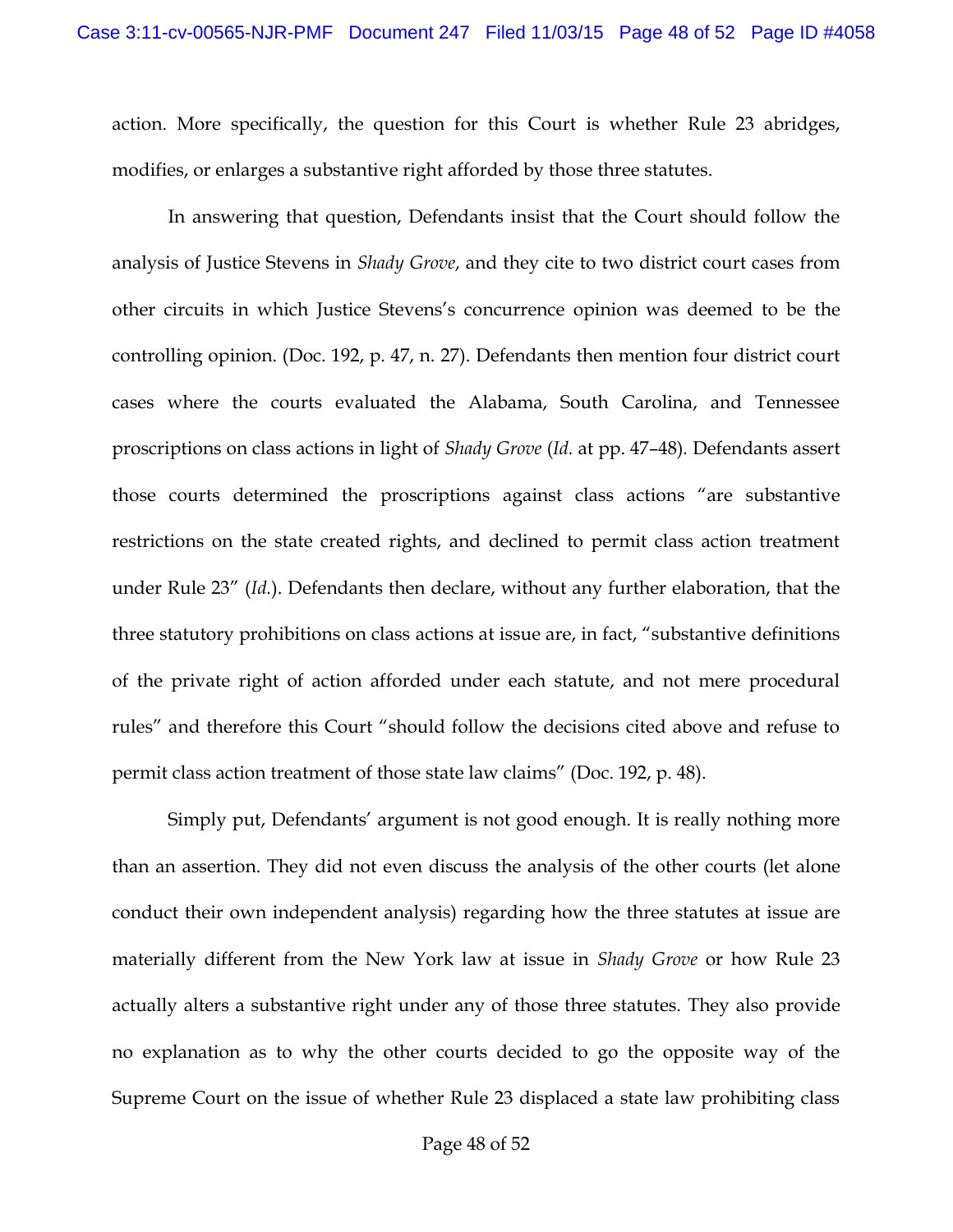actions. This Court will not employ a sort of herd mentality and mindlessly follow the decisions of other district courts without reexamining the legal issues. This Court will also not do Defendants' job for them and comb through the cited cases to piece together the contours of their argument in order to determine whether those decisions are persuasive.

Additionally, one of the district court cases cited by Defendants was recently overturned by the Eleventh Circuit. *Lisk v. Lumber One Wood Preserving, LLC*, 792 F.3d 1331, 1335–37 (11th Cir. 2015). In *Lisk*, the Eleventh Circuit held that, under *Shady Grove*, Rule 23 controlled over the prohibition on private class actions in the Alabama Deceptive Trade Practices Act ("ADTPA"). *Id.* at 1336. In the view of the Eleventh Circuit, it didn't matter whether the plurality opinion or the concurring opinion in *Shady Grove* was controlling. *See id.* at 1335, 1336. That's because "all five justices agreed that applying Rule 23 to allow a class action for a statutory penalty created by New York law did not abridge, enlarge, or modify a substantive right," and "[t]here is no relevant, meaningful distinction" between the New York law in *Shady Grove* and the ADTPA. *Id.* at 1335. The Eleventh Circuit supported that conclusion by addressing the major points of the plurality's analysis as well as Justice Stevens's analysis (*e.g.,* the legislative history of the ADTPA; the placement of the prohibition on class actions within the code; the scope of the prohibition; and the rights and obligations of the parties under the ADPTA, the available remedies, and the rules of decision for enforcing either). *See id.* at 1336. Under either analysis, Rule 23 was valid. *See id.* at 1336, 1337. Thus the Court concluded "[t]he Alabama statute restricting class actions, like the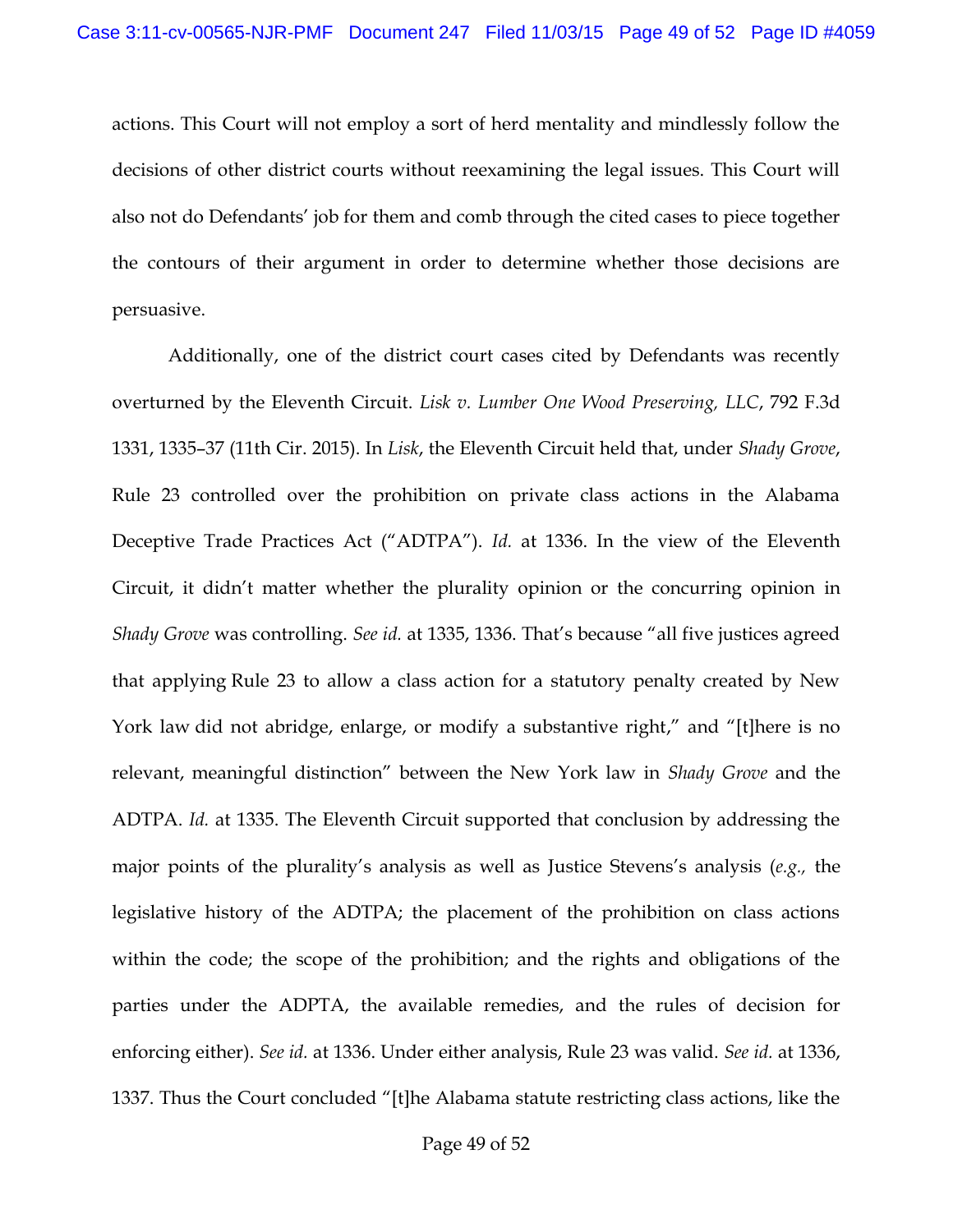New York statute at issue in *Shady Grove,* does not apply in federal court. Rule 23 controls." *Id.* at 1336.

Defendants' anemic argument is no match for the thorough, well-reasoned opinion of the Eleventh Circuit. The rationale by which the Eleventh Circuit arrived at its decision in *Lisk* convinces this Court that Rule 23 controls over the Alabama proscription on class actions. The Court also believes that the decision in *Lisk* applies with equal force and logic to the South Carolina and Tennessee proscriptions on consumer fraud class actions. *See also* 7A CHARLES ALAN WRIGHT, ET AL., FEDERAL PRACTICE & PROCEDURE § 1758 (3d ed.) ("It now is clear that Rule 23 controls whether a class action may be maintained, regardless of a conflicting state law.") Defendants have not given the Court any reason to think otherwise, and once again, the Court will not dig through the cases cited by Defendants in an attempt to supply itself with those reasons.

Accordingly, the Court finds class treatment of the named Plaintiffs' claims arising under the consumer protection statutes of Alabama, South Carolina, and Tennessee is permitted.

#### **CONCLUSION**

For the reasons set forth above, Plaintiffs' Renewed Motion for Class Certification (Doc. 186) is **GRANTED in part and DENIED in part**. It is denied with respect to Plaintiffs' request to certify an unjust enrichment class. It is granted with respect to Plaintiffs' request to certify a statutory consumer fraud class under Rule 23(b)(3). The following class is certified on the issue of liability only: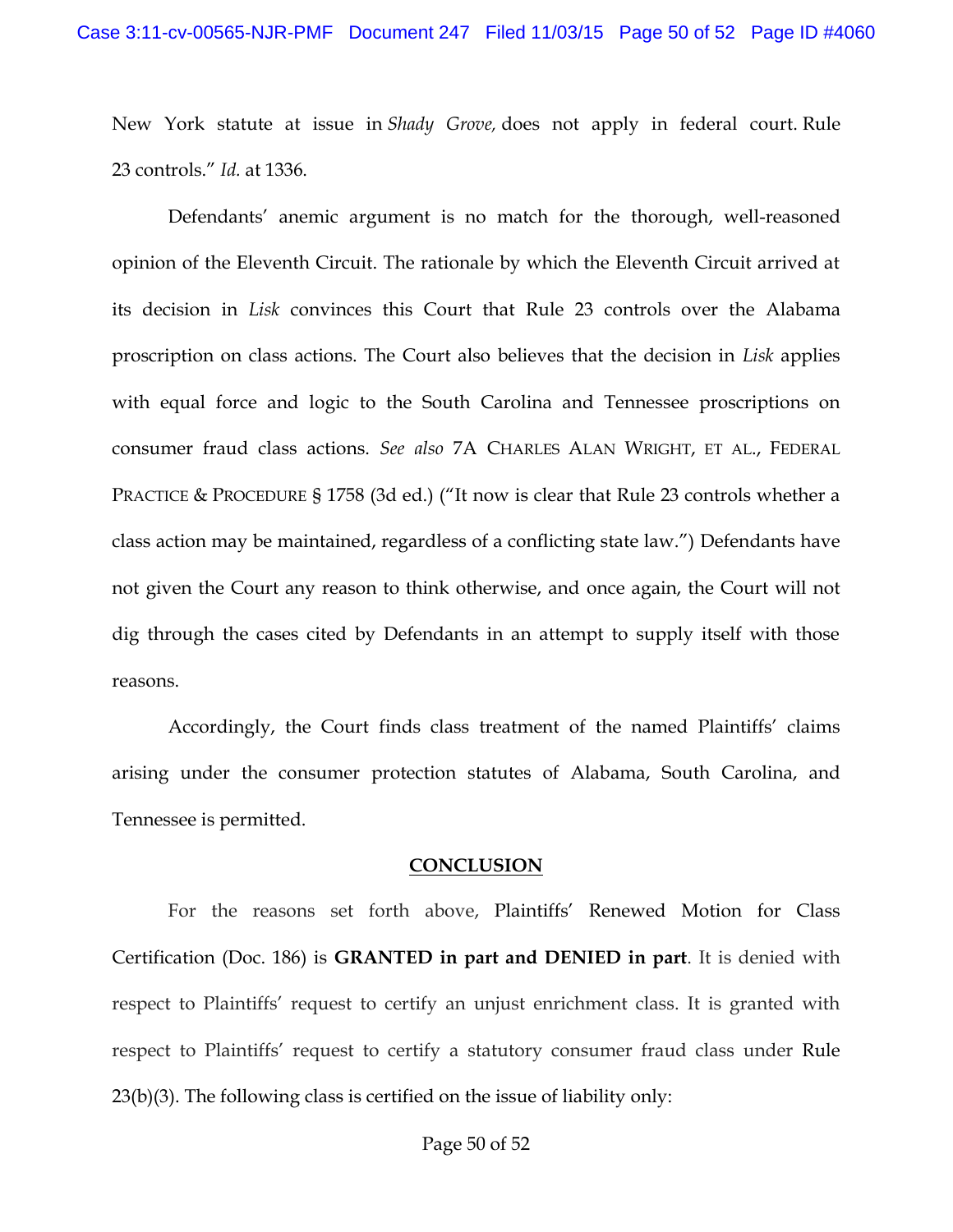All persons or consumers that during the Class Period, from September of 2010, up through the date the case is certified and notice is disseminated, who purchased Defendants' Grove Square Coffee ("GSC") products in Alabama, California, Illinois, New Jersey, New York, North Carolina, South Carolina, and Tennessee.

Excluded from the Class are: (a) Defendants' Board members or executivelevel officers, including its attorneys; (b) persons or entities who purchased the GSC primarily for resale; (c) retailers or re-sellers of the GSC; (d) governmental entities, including this Court; (e) any consumer that already received a refund from Defendants; and (f) any consumer who purchased GSC online.

It is further ordered that:

- 1. The law firms of Burke Harvey, LLC and Ward & Wilson are hereby **APPOINTED** as co-lead class counsel.
- 2. Defendants' motion to exclude the expert report and corresponding testimony of Robert Klein (Doc. 193) is **GRANTED**.
- 3. Defendants' motion to exclude the expert report and corresponding testimony of Candace Preston (Doc. 194) is **DENIED**.
- 4. Defendants' motion to exclude the expert report and corresponding testimony of Professor Bobby Calder (Doc. 196) is **DENIED**.
- 5. Plaintiffs' motion to exclude the expert report and corresponding testimony of Professor Neal Roese (Doc. 203) is **DENIED**.
- 6. Defendants' Motion to Strike Improper Arguments and Evidence from Plaintiffs' Reply Brief (Doc. 210) is **DENIED.**
- 7. Plaintiffs are **GRANTED** leave to file a Second Amended Complaint as discussed at the hearing held on July 9, 2015, on the motion for class certification. The Second Amended Complaint **SHALL** be filed on or before November 17, 2015.
- 8. Finally, the parties **SHALL**, on or before **December 4, 2015**, advise the Court what, if any, additional discovery is needed (and explain how much time is needed for that discovery) and submit a proposed schedule for notice to the class and trial on the common issues of liability.